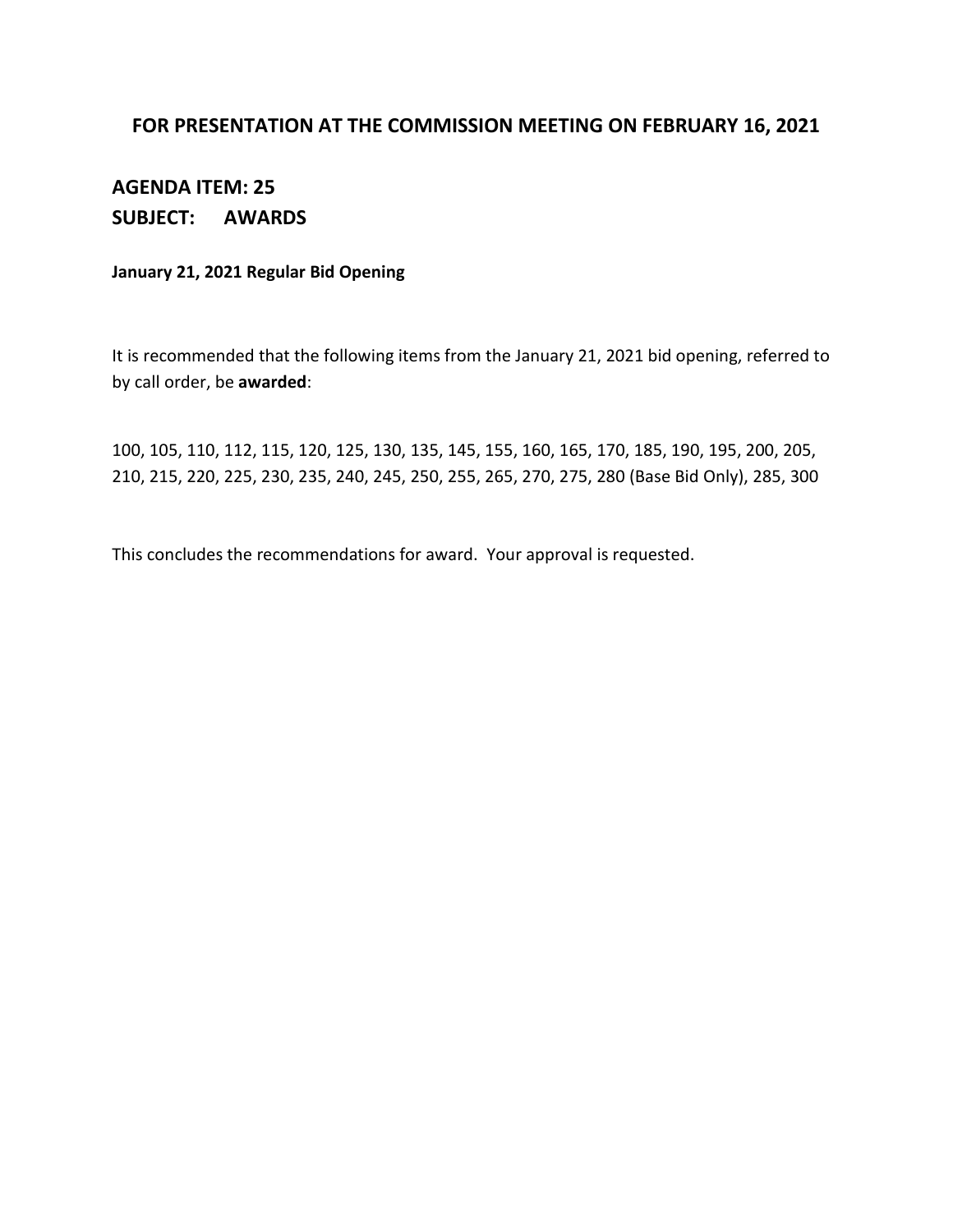| OKLAHOMA DEPARTMENT OF TRANSPORTATION<br><b>COMPTROLLER DIVISION</b>                |                  |                  |  |  |
|-------------------------------------------------------------------------------------|------------------|------------------|--|--|
| Opening of Bids Report Financing Information<br>February 16, 2021<br><b>Revised</b> |                  |                  |  |  |
| LOW BIDS                                                                            | January 21st     | Year to Date     |  |  |
| <b>FEDERAL FUNDS:</b>                                                               |                  |                  |  |  |
| General                                                                             | \$37,987,996.66  | \$341,595,525.79 |  |  |
| <b>Forest Highway</b><br><b>Emergency Projects</b>                                  | \$0.00<br>\$0.00 | \$0.00<br>\$0.00 |  |  |
| <b>TOTAL FEDERAL:</b>                                                               | \$37,987,996.66  | \$341,595,525.79 |  |  |
| <b>STATE FUNDS:</b>                                                                 |                  |                  |  |  |
| OCIA(Bonds)                                                                         | \$0.00           | \$0.00           |  |  |
| SAP, E-SAP, SSP                                                                     | \$24,312,387.49  | \$187,417,056.29 |  |  |
| <b>EMERGENCY PROJECTS</b>                                                           | \$0.00           | \$0.00           |  |  |
| SSR, SBR, E-SBR                                                                     | \$23,441,547.01  | \$43,245,178.15  |  |  |
| MC, CMC, IMC, EMC                                                                   | \$0.00           | \$0.00           |  |  |
| <b>RAIL</b>                                                                         | \$0.00           | \$0.00           |  |  |
| <b>PARK ROADS</b>                                                                   | \$0.00           | \$0.00           |  |  |
| <b>LAKE ACCESS</b>                                                                  | \$0.00           | \$0.00           |  |  |
| <b>INDUSTRIAL ACCESS</b>                                                            | \$0.00           | \$0.00           |  |  |
| WEIGH STATION / PORT OF ENTRY                                                       | \$17,981,741.76  | \$17,981,741.76  |  |  |
| Sub-Total: State                                                                    | \$65,735,676.26  | \$248,643,976.20 |  |  |
| <b>TRIBAL FUNDS</b>                                                                 | \$0.00           | \$0.00           |  |  |
| CITY / OTA / 3rd Party                                                              | \$1,508,324.22   | \$10,887,189.42  |  |  |
| <b>CIRB</b>                                                                         | \$7,316,049.41   | \$60,610,958.61  |  |  |
| <b>County Funds</b>                                                                 | \$0.00           | \$356,653.99     |  |  |
| Sub-Total: Others                                                                   | \$8,824,373.63   | \$71,854,802.02  |  |  |
| TOTAL STATE / OTHERS:                                                               | \$74,560,049.89  | \$320,498,778.22 |  |  |
| <b>TOTAL</b>                                                                        | \$112,548,046.55 | \$662,094,304.01 |  |  |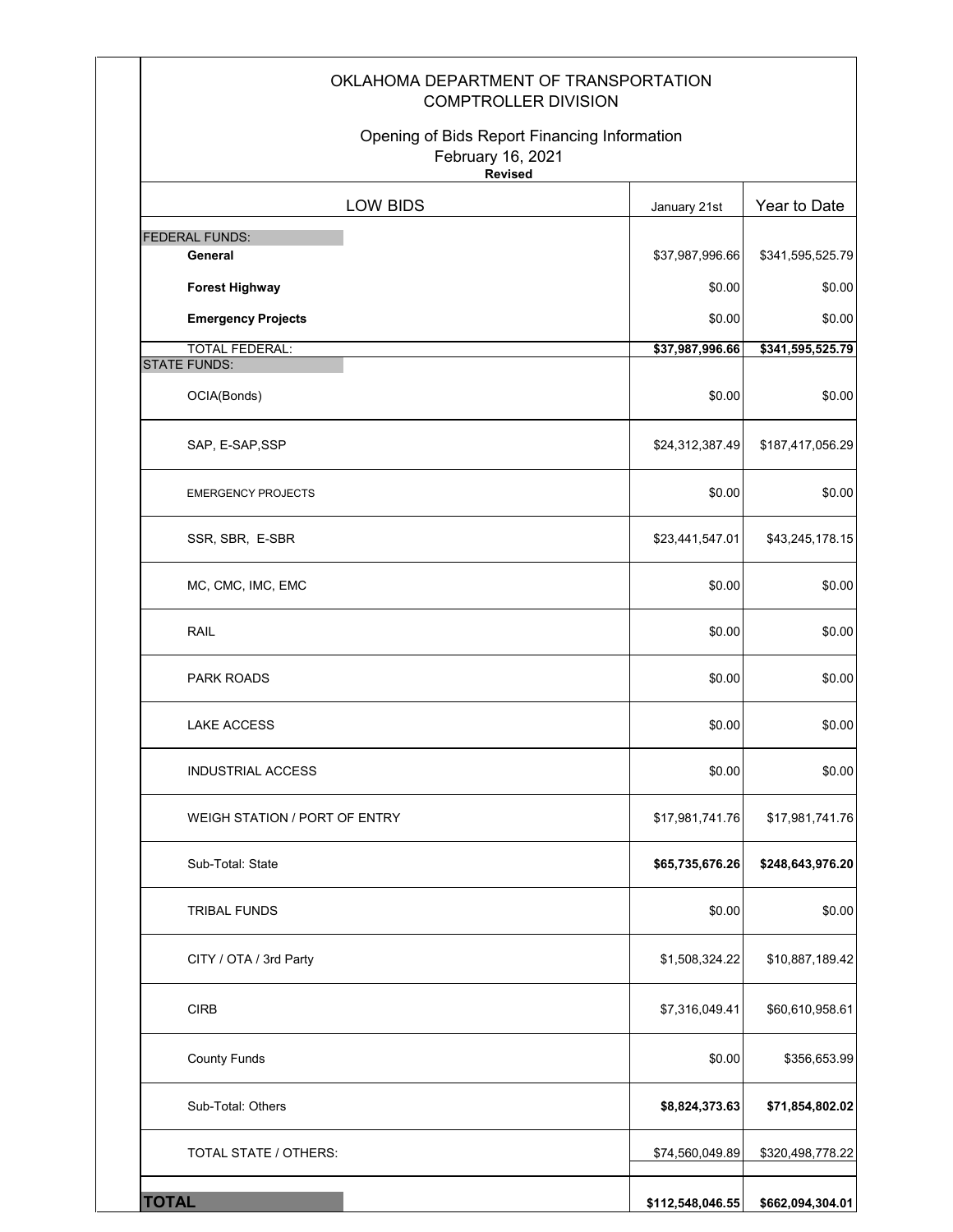## **Oklahoma Department of Transportation Preliminary Bid Opening Report - January 21, 2021, 10:30 A.M.**

|                             |                                                                                                                                                                                        | Federal                            |           | <b>State</b>                   | Other                                | <b>Total</b> |
|-----------------------------|----------------------------------------------------------------------------------------------------------------------------------------------------------------------------------------|------------------------------------|-----------|--------------------------------|--------------------------------------|--------------|
|                             |                                                                                                                                                                                        | 593,663.06                         |           |                                | 148,415.76                           | 742,078.82   |
| Call Order: 100             | Calendar Days: 120                                                                                                                                                                     |                                    |           |                                | Division: 6                          |              |
| <b>Contract ID: 210005</b>  |                                                                                                                                                                                        | <b>Project Length: 0.333 miles</b> |           |                                | <b>Planholders: 14</b>               |              |
| $J/P$ No.: 29785(04)        |                                                                                                                                                                                        | Project No.: STP-202C(047)Cl       |           |                                | <b>Bidders: 7</b>                    |              |
| <b>Counties: ALFALFA</b>    |                                                                                                                                                                                        |                                    |           |                                |                                      |              |
|                             | <b>Contract Description: BRIDGE AND APPROACHES</b><br>COUNTY ROAD (EW-30): OVER EAST CLAY CREEK, 3.3 MILES<br>WEST OF THE SH-58 JUNCTION NEAR HELENA.<br>PROJECT LENGTH = $0.312$ MILE |                                    |           |                                |                                      |              |
|                             | Designed by: CIRCUIT ENGINEERING DISTRICT #8                                                                                                                                           |                                    |           |                                |                                      |              |
| <b>Engineer's Estimate:</b> | <b>Total Bid</b><br>\$860,726.05                                                                                                                                                       |                                    | % of Est. |                                |                                      |              |
| <b>Low Bid Amount:</b>      | \$742,078.82                                                                                                                                                                           |                                    | 86.22     | K & R BUILDERS, INC.           | WHEATLAND, OK                        |              |
| <b>Other Bid Amounts:</b>   | \$776,899.67                                                                                                                                                                           |                                    | 90.26     |                                | WYATT CONTRACTING, INC.              |              |
|                             | \$825,588.42                                                                                                                                                                           |                                    | 95.92     | <b>Treas Construction Inc.</b> |                                      |              |
|                             | \$848,852,40                                                                                                                                                                           |                                    | 98.62     |                                | HASKELL LEMON CONSTRUCTION CO.       |              |
|                             | \$869,635.06                                                                                                                                                                           |                                    | 101.04    |                                | BRIDGECO CONTRACTORS, INC.           |              |
|                             | \$987,866.32                                                                                                                                                                           |                                    | 114.77    |                                | KLAVER CONSTRUCTION COMPANY, INC.    |              |
|                             | \$997,101.47                                                                                                                                                                           |                                    |           |                                | 115.84 CONCRETE SERVICES CORPORATION |              |

(D)

#### **Non-Bidding Planholders**

RRY SERVICES LLC BRIDGES, INC. DBA SCUDDER BRIDGE CO. BREWER CONSTRUCTION OKLAHOMA, LLC SEWELL BROS., INC. LOPP CONSTRUCTION, LLC Cowboy Contracting, Inc. FRONTIER BRIDGE, INC.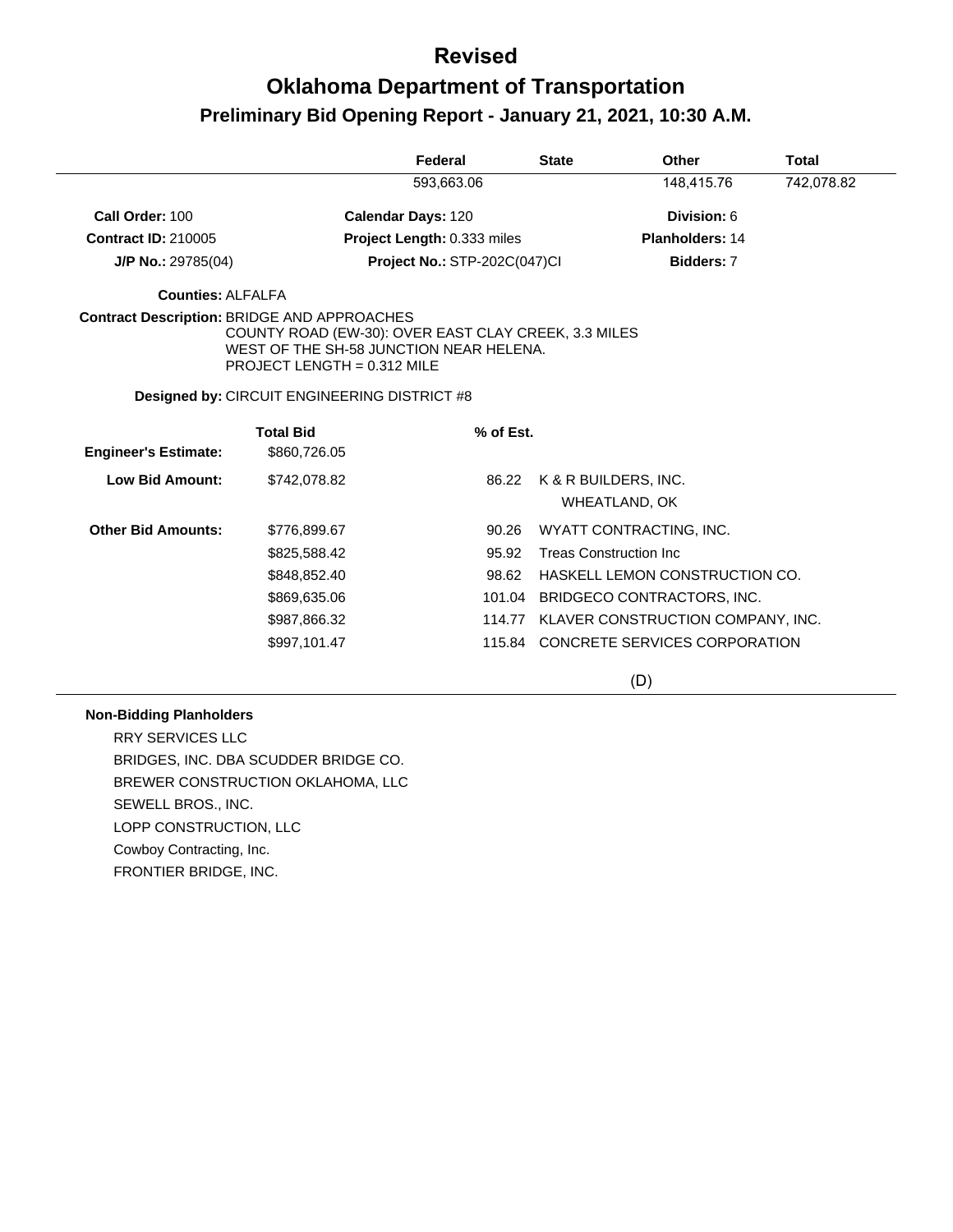|                                                  |                                                                                                                      | Federal                                                                                        | <b>State</b> | Other                              | Total        |
|--------------------------------------------------|----------------------------------------------------------------------------------------------------------------------|------------------------------------------------------------------------------------------------|--------------|------------------------------------|--------------|
|                                                  |                                                                                                                      |                                                                                                | 2,298,713.00 |                                    | 2,298,713.00 |
| Call Order: 105                                  |                                                                                                                      | <b>Completion Date: 10/31/2021</b>                                                             |              | Division: 6                        |              |
| <b>Contract ID: 210006</b>                       |                                                                                                                      | Project Length: 13.120 miles                                                                   |              | Planholders: 2                     |              |
| $J/P$ No.: 32750(04)<br>32751(04)<br>32753(04)   |                                                                                                                      | <b>Project No.: SSR-202C(057)SR</b><br><b>Bidders: 1</b><br>SSR-202C(058)SR<br>SSR-202B(059)SR |              |                                    |              |
| <b>Counties: ALFALFA</b>                         |                                                                                                                      |                                                                                                |              |                                    |              |
| <b>Contract Description: RESURFACE (ASPHALT)</b> | SH-45: FROM THE WOODS COUNTY LINE,<br>EXTEND EAST NEAR CARMEN, HELENA, AND GOLTRY.<br>PROJECT LENGTH = $13.12$ MILES |                                                                                                |              |                                    |              |
|                                                  | Designed by: ODOT FIELD DIVISION 6                                                                                   |                                                                                                |              |                                    |              |
| <b>Engineer's Estimate:</b>                      | <b>Total Bid</b><br>\$2,026,355.20                                                                                   | $%$ of Est.                                                                                    |              |                                    |              |
| <b>Low Bid Amount:</b>                           | \$2,298,713.00                                                                                                       | 113.44                                                                                         | ENID, OK     | THE CUMMINS CONSTRUCTION CO., INC. |              |

**Non-Bidding Planholders** VENTURE CORPORATION DBA V. C. O. PAVING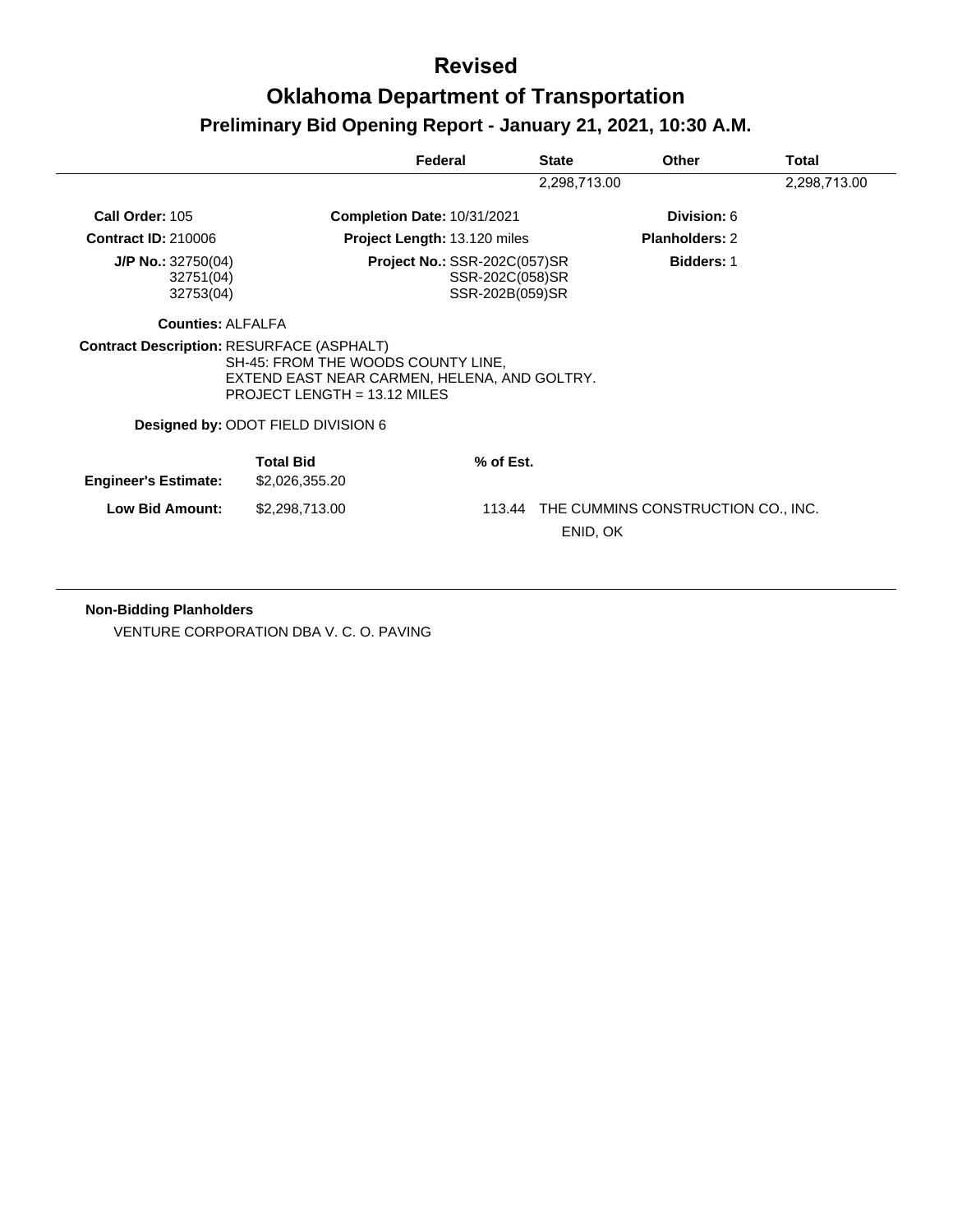## **Oklahoma Department of Transportation Preliminary Bid Opening Report - January 21, 2021, 10:30 A.M.**

|                                                    |                                                                                                                             | Federal                                | <b>State</b>                   | <b>Other</b>                    | Total        |
|----------------------------------------------------|-----------------------------------------------------------------------------------------------------------------------------|----------------------------------------|--------------------------------|---------------------------------|--------------|
|                                                    |                                                                                                                             | 5,966,438.06                           | 1,491,609.51                   |                                 | 7,458,047.57 |
| Call Order: 110                                    |                                                                                                                             | <b>Calendar Days: 330</b>              |                                | Division: 5                     |              |
| <b>Contract ID: 210007</b>                         |                                                                                                                             | Project Length: 0.496 miles            |                                | <b>Planholders: 12</b>          |              |
| $J/P$ No.: 31001(04)                               |                                                                                                                             | <b>Project No.: NHPPI-4000-(098)PM</b> |                                | Bidders: 6                      |              |
| Counties: BECKHAM                                  |                                                                                                                             |                                        |                                |                                 |              |
| <b>Contract Description: BRIDGE REHABILITATION</b> | I-40: OVER NORTH FORK OF RED RIVER,<br>0.5 MILES SOUTH OF THE SH-152 INTERCHANGE IN SAYRE.<br>PROJECT LENGTH = $0.247$ MILE |                                        |                                |                                 |              |
| Designed by:                                       |                                                                                                                             |                                        |                                |                                 |              |
| <b>Engineer's Estimate:</b>                        | <b>Total Bid</b><br>\$8,022,196.75                                                                                          | % of Est.                              |                                |                                 |              |
| <b>Low Bid Amount:</b>                             | \$7,458,047.57                                                                                                              | 92.97                                  | ADA, OK                        | C3 CONSTRUCTION, INC.           |              |
| <b>Other Bid Amounts:</b>                          | \$7,665,769.79                                                                                                              | 95.56                                  | <b>Treas Construction Inc.</b> |                                 |              |
|                                                    | \$7,759,551.79                                                                                                              | 96.73                                  | OBC, INC.                      |                                 |              |
|                                                    | \$8,341,827.86                                                                                                              | 103.98                                 |                                | K & R BUILDERS, INC.            |              |
|                                                    | \$8,684,202.85                                                                                                              | 108.25                                 |                                | <b>FRONTIER BRIDGE, INC.</b>    |              |
|                                                    | \$9,108,476.00                                                                                                              | 113.54                                 |                                | MANHATTAN ROAD & BRIDGE COMPANY |              |

#### **Non-Bidding Planholders**

SEWELL BROS., INC. BLASTECH ENTERPRISES, INC LOGOS CONSTRUCTION CO., LLC RESTEK, INC. HASKELL LEMON CONSTRUCTION CO. BRIDGECO CONTRACTORS, INC.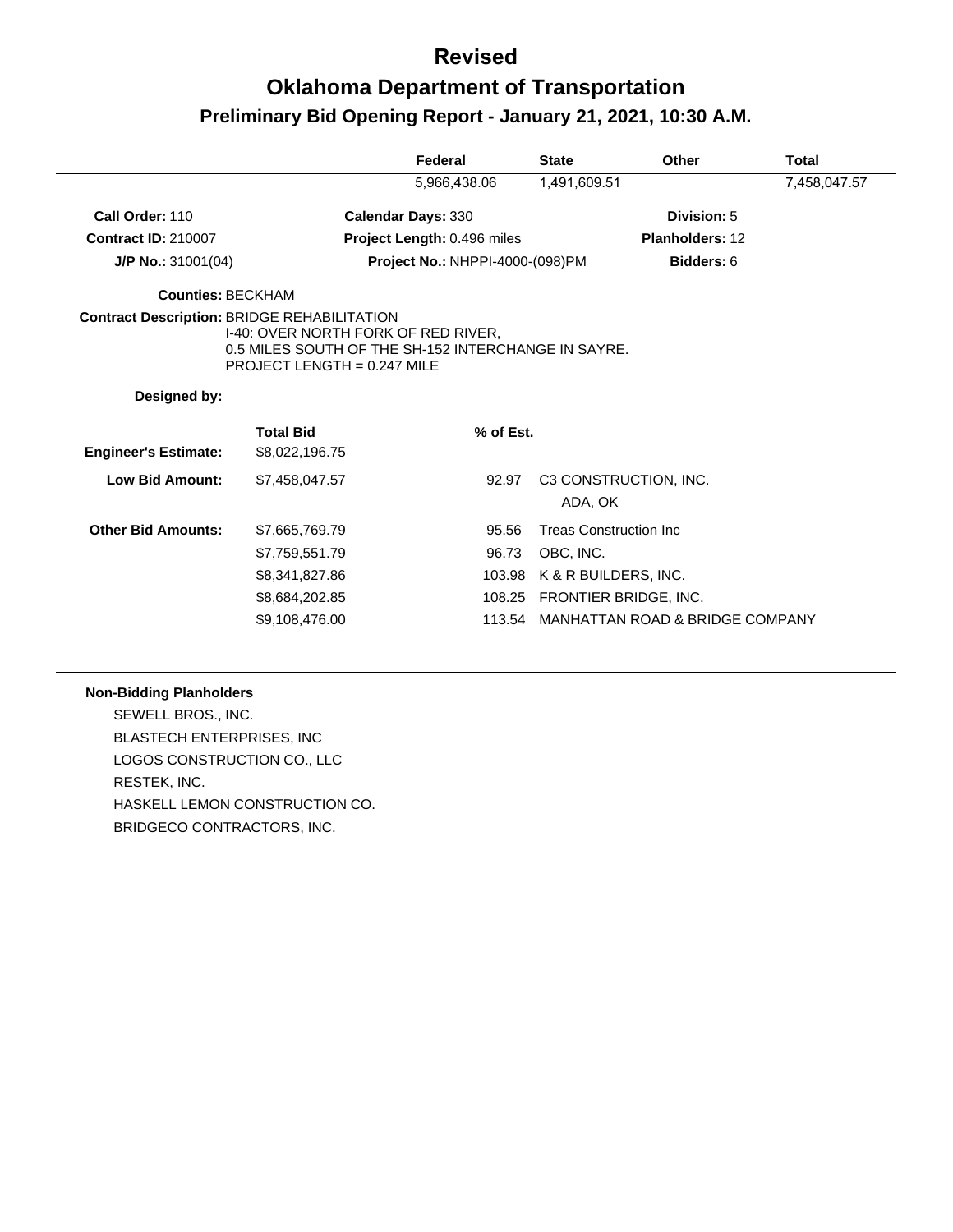# **Oklahoma Department of Transportation Preliminary Bid Opening Report - January 21, 2021, 10:30 A.M.**

|                                                                                 |                                                                                                                     | Federal                       | <b>State</b>                        | <b>Other</b>          | Total         |
|---------------------------------------------------------------------------------|---------------------------------------------------------------------------------------------------------------------|-------------------------------|-------------------------------------|-----------------------|---------------|
|                                                                                 |                                                                                                                     |                               | 17,981,741.76                       |                       | 17,981,741.76 |
| Call Order: 112                                                                 |                                                                                                                     | <b>Calendar Days: 370</b>     |                                     | Division: 2           |               |
| <b>Contract ID: 200340</b>                                                      |                                                                                                                     | Project Length: 2.496 miles   |                                     | <b>Planholders: 4</b> |               |
| $J/P$ No.: 25909(17)<br>32971(04)<br>34764(04)                                  |                                                                                                                     | Project No.: BSAP-207N(012)FM | BSAP-207C(102)FM<br>SSP-013N(182)PM | <b>Bidders: 1</b>     |               |
| <b>Counties: BRYAN</b>                                                          |                                                                                                                     |                               |                                     |                       |               |
| <b>Contract Description: PORT OF ENTRY, GRADE, DRAIN, SURFACE AND RESURFACE</b> |                                                                                                                     |                               |                                     |                       |               |
|                                                                                 | US-69: FROM 0.2 MILES SOUTH OF THE SH-91 INTERCHANGE,<br>EXTEND NORTH IN COLBERT.<br>PROJECT LENGTH = $2.496$ MILES |                               |                                     |                       |               |
|                                                                                 | <b>Designed by: CEC CORPORATION</b>                                                                                 |                               |                                     |                       |               |
| <b>Engineer's Estimate:</b>                                                     | <b>Total Bid</b><br>\$16,511,061.70                                                                                 |                               | % of Est.                           |                       |               |

**Non-Bidding Planholders** IHC Scott, INC. DUIT CONSTRUCTION COMPANY, INC. KOSS CONSTRUCTION COMPANY & SUBSIDIARY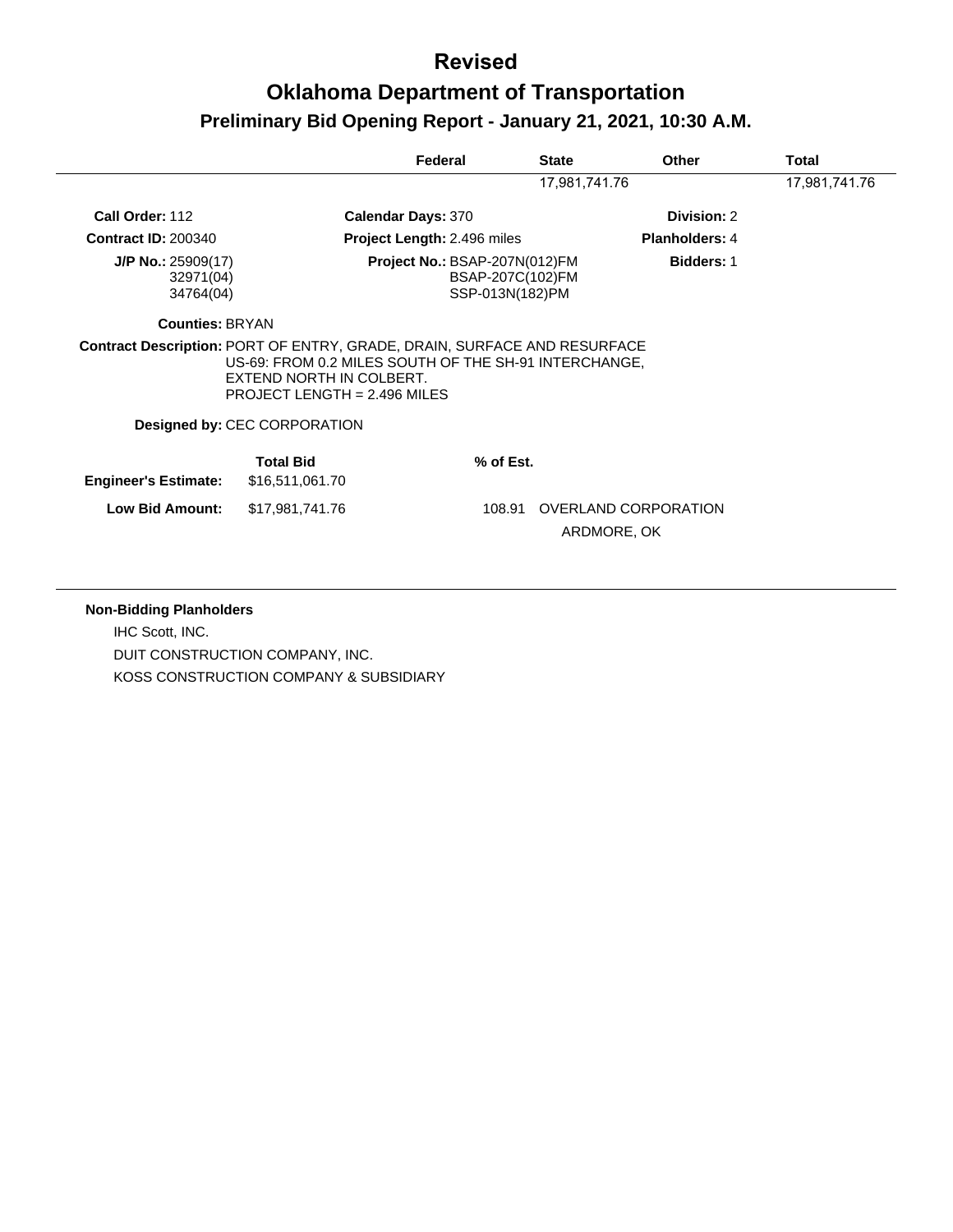# **Oklahoma Department of Transportation Preliminary Bid Opening Report - January 21, 2021, 10:30 A.M.**

|                                                    |                                                                                                                                       | Federal                             | <b>State</b> | Other                                  | <b>Total</b> |
|----------------------------------------------------|---------------------------------------------------------------------------------------------------------------------------------------|-------------------------------------|--------------|----------------------------------------|--------------|
|                                                    |                                                                                                                                       | 422,400.00                          |              | 844,873.24                             | 1,267,273.24 |
| Call Order: 115                                    |                                                                                                                                       | <b>Calendar Days: 180</b>           |              | Division: 7                            |              |
| <b>Contract ID: 210008</b>                         |                                                                                                                                       | Project Length: 0.332 miles         |              | Planholders: 16                        |              |
| $J/P$ No.: 30214(04)                               |                                                                                                                                       | <b>Project No.: STP-208B(089)CI</b> |              | Bidders: 10                            |              |
| <b>Counties: CADDO</b>                             |                                                                                                                                       |                                     |              |                                        |              |
| <b>Contract Description: BRIDGE AND APPROACHES</b> | COUNTY ROAD (EW-134): OVER FORMER WASHITA RIVER,<br>0.6 MILES WEST OF THE SH-9 JUNCTION IN ANADARKO.<br>PROJECT LENGTH = $0.321$ MILE |                                     |              |                                        |              |
|                                                    | <b>Designed by: ENGINEERING SERVICES &amp; TESTING, INC</b>                                                                           |                                     |              |                                        |              |
|                                                    | <b>Total Bid</b>                                                                                                                      | % of Est.                           |              |                                        |              |
| <b>Engineer's Estimate:</b>                        | \$1,651,158.30                                                                                                                        |                                     |              |                                        |              |
| <b>Low Bid Amount:</b>                             | \$1,267,273.24                                                                                                                        | 76.75                               |              | <b>Treas Construction Inc.</b>         |              |
|                                                    |                                                                                                                                       |                                     | Coalgate, OK |                                        |              |
| <b>Other Bid Amounts:</b>                          | \$1,351,737.20                                                                                                                        | 81.87                               |              | SEWELL BROS., INC.                     |              |
|                                                    | \$1,399,144.70                                                                                                                        | 84.74                               |              | K & R BUILDERS, INC.                   |              |
|                                                    | \$1,403,973.95                                                                                                                        | 85.03                               |              | BRIDGECO CONTRACTORS, INC.             |              |
|                                                    | \$1,417,276.09                                                                                                                        | 85.84                               |              | C3 CONSTRUCTION, INC.                  |              |
|                                                    | \$1,462,242.37                                                                                                                        | 88.56                               |              | HASKELL LEMON CONSTRUCTION CO.         |              |
|                                                    | \$1,526,984.65                                                                                                                        | 92.48                               |              | REDLANDS CONTRACTING, LLC              |              |
|                                                    | \$1,612,000.00                                                                                                                        | 97.63                               |              | SILVER STAR CONSTRUCTION COMPANY, INC. |              |
|                                                    | \$1,715,911.97                                                                                                                        | 103.92                              |              | WYATT CONTRACTING, INC.                |              |
|                                                    | \$1,783,747.05                                                                                                                        |                                     |              | 108.03 BUILT RIGHT CONSTRUCTION, LLC   |              |
|                                                    |                                                                                                                                       |                                     |              | $\sim$                                 |              |

(D)

#### **Non-Bidding Planholders**

RRY SERVICES LLC FRONTIER BRIDGE, INC. B & B CONSTRUCTION SERVICE J.T., INC. BREWER CONSTRUCTION OKLAHOMA, LLC PARADIGM CONSTRUCTION & ENGINEERING, INC KLAVER CONSTRUCTION COMPANY, INC.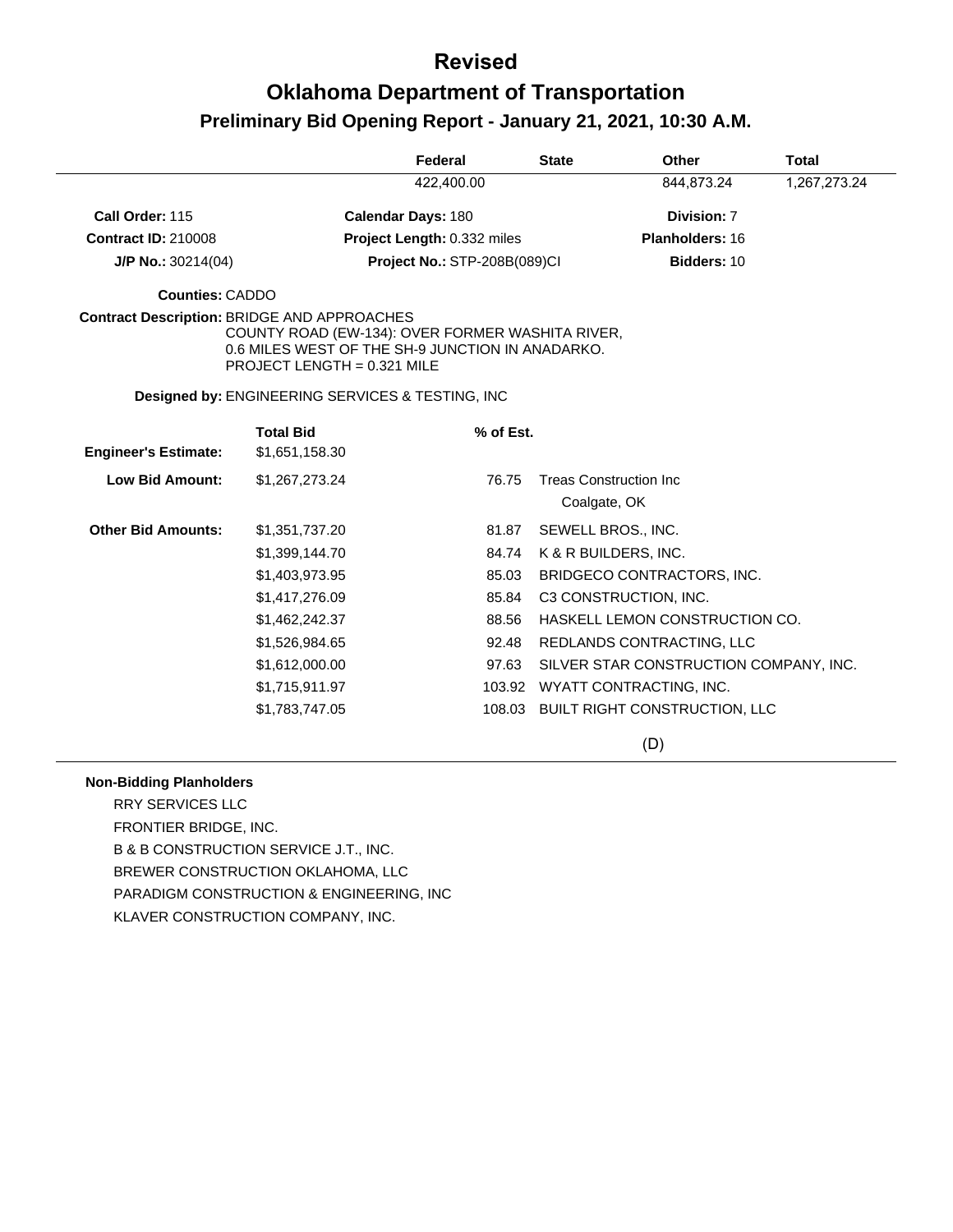## **Oklahoma Department of Transportation Preliminary Bid Opening Report - January 21, 2021, 10:30 A.M.**

|                             |                                                                                                                                                                                                                                   | Federal                      | <b>State</b> | <b>Other</b>                           | <b>Total</b> |
|-----------------------------|-----------------------------------------------------------------------------------------------------------------------------------------------------------------------------------------------------------------------------------|------------------------------|--------------|----------------------------------------|--------------|
|                             |                                                                                                                                                                                                                                   |                              | 1,857,903.73 |                                        | 1,857,903.73 |
| Call Order: 120             |                                                                                                                                                                                                                                   | <b>Calendar Days: 60</b>     |              | Division: 7                            |              |
| <b>Contract ID: 210009</b>  |                                                                                                                                                                                                                                   | Project Length: 7.580 miles  |              | <b>Planholders: 7</b>                  |              |
| $J/P$ No.: 34417(04)        |                                                                                                                                                                                                                                   | Project No.: SSR-208B(098)SR |              | <b>Bidders: 5</b>                      |              |
| <b>Counties: CADDO</b>      |                                                                                                                                                                                                                                   |                              |              |                                        |              |
|                             | <b>Contract Description: RESURFACE (ASPHALT) AND BRIDGE REPAIR</b><br>US-62: FROM 0.58 MILES EAST OF THE SH-8 SOUTH JUNCTION, EXTEND EAST IN<br>ANADARKO.<br>PROJECT LENGTH = $7.580$ MILES<br>Designed by: ODOT FIELD DIVISION 7 |                              |              |                                        |              |
| <b>Engineer's Estimate:</b> | <b>Total Bid</b><br>\$2,128,343.00                                                                                                                                                                                                | % of Est.                    |              |                                        |              |
| <b>Low Bid Amount:</b>      | \$1,857,903.73                                                                                                                                                                                                                    | 87.29                        |              | T & G CONSTRUCTION, INC.<br>LAWTON, OK |              |
| <b>Other Bid Amounts:</b>   | \$2,242,607.10                                                                                                                                                                                                                    | 105.37                       |              | <b>OVERLAND CORPORATION</b>            |              |
|                             | \$2,661,459.00                                                                                                                                                                                                                    | 125.05                       |              | SILVER STAR CONSTRUCTION COMPANY, INC. |              |
|                             | \$2,751,945.00                                                                                                                                                                                                                    | 129.30                       |              | HASKELL LEMON CONSTRUCTION CO.         |              |
|                             | \$2,867,579.24                                                                                                                                                                                                                    | 134.73                       |              | THE CUMMINS CONSTRUCTION CO., INC.     |              |

#### **Non-Bidding Planholders**

LOGOS CONSTRUCTION CO., LLC BUILT RIGHT CONSTRUCTION, LLC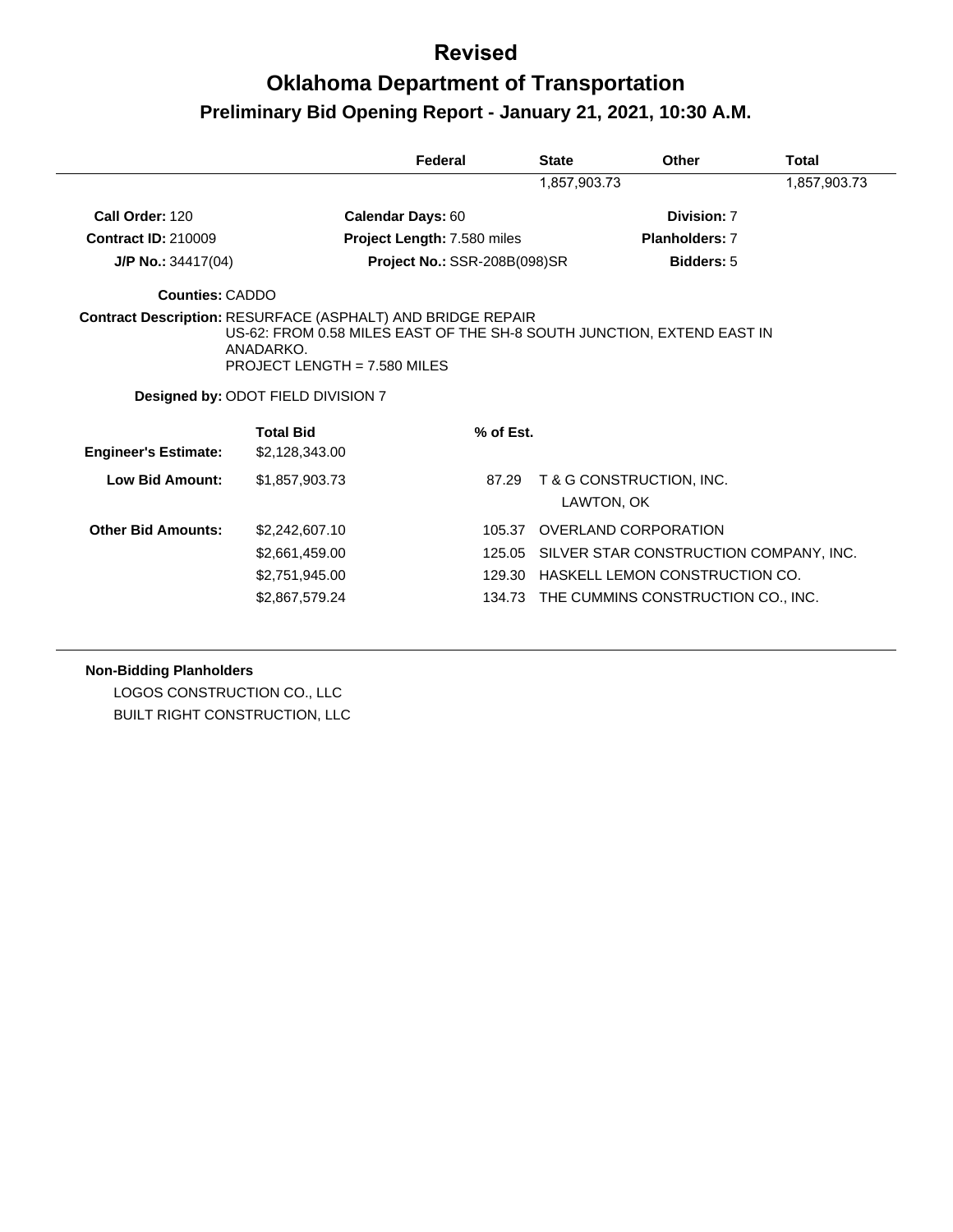|                             |                                                                                                                                                                              | Federal                            | <b>State</b>   | Other                                             | <b>Total</b> |
|-----------------------------|------------------------------------------------------------------------------------------------------------------------------------------------------------------------------|------------------------------------|----------------|---------------------------------------------------|--------------|
|                             |                                                                                                                                                                              |                                    |                | 4,208,829.61                                      | 4,208,829.61 |
| Call Order: 125             |                                                                                                                                                                              | <b>Calendar Days: 360</b>          |                | Division: 3                                       |              |
| <b>Contract ID: 210010</b>  |                                                                                                                                                                              | <b>Project Length: 3.742 miles</b> |                | Planholders: 5                                    |              |
| J/P No.: 31129(04)          |                                                                                                                                                                              | Project No.: CIRB-214C(105)RB      |                | <b>Bidders: 4</b>                                 |              |
| Counties: CLEVELAND         |                                                                                                                                                                              |                                    |                |                                                   |              |
|                             | Contract Description: GRADE, DRAIN, AND SURFACE<br>COUNTY ROAD (156TH AVENUE S.E./NS-325): FROM MAGUIRE ROAD, EXTEND NORTH<br>NEAR ETOWAH.<br>PROJECT LENGTH = $3.742$ MILES |                                    |                |                                                   |              |
|                             | <b>Designed by: ENGINEERING SERVICES &amp; TESTING, INC.</b>                                                                                                                 |                                    |                |                                                   |              |
| <b>Engineer's Estimate:</b> | <b>Total Bid</b><br>\$5,117,975.34                                                                                                                                           | % of Est.                          |                |                                                   |              |
| <b>Low Bid Amount:</b>      | \$4,208,829.61                                                                                                                                                               |                                    | 82.24          | T.J. CAMPBELL CONSTRUCTION COMPANY<br>EDMOND, OK  |              |
| <b>Other Bid Amounts:</b>   | \$4,274,504.33                                                                                                                                                               |                                    | 83.52          | HASKELL LEMON CONSTRUCTION CO.                    |              |
|                             | \$4,715,900.00                                                                                                                                                               |                                    | 92.14          | SILVER STAR CONSTRUCTION COMPANY, INC.            |              |
|                             | \$5,822,733.34                                                                                                                                                               |                                    | CO., INC. (JV) | 113.77 ALLEN CONTRACTING, INC./SHELL CONSTRUCTION |              |
|                             |                                                                                                                                                                              |                                    |                | (D)                                               |              |

**Non-Bidding Planholders**

SEWELL BROS., INC.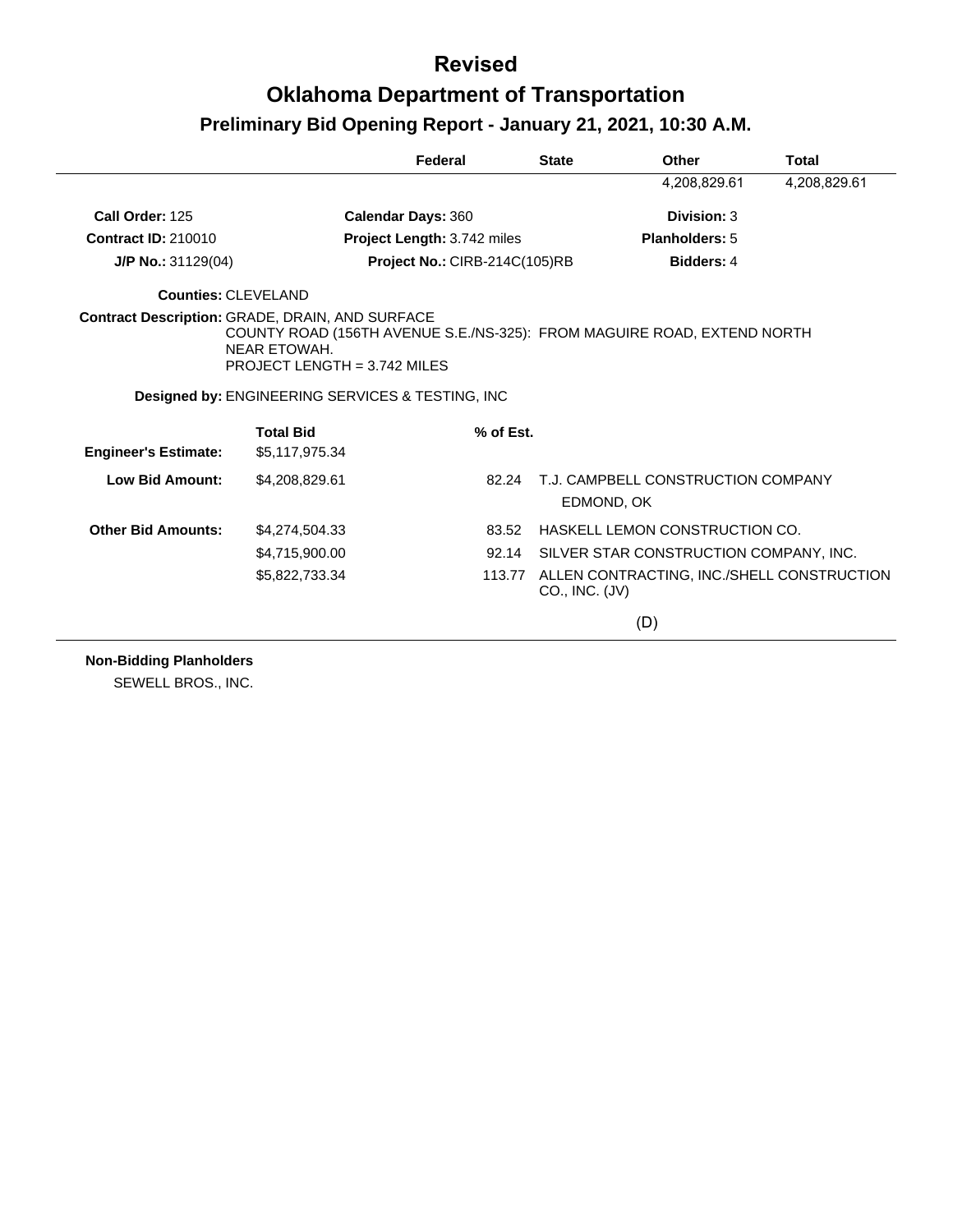# **Oklahoma Department of Transportation Preliminary Bid Opening Report - January 21, 2021, 10:30 A.M.**

|                                                            |                                                                                                                            | Federal                             | <b>State</b>           | Other                                | Total      |
|------------------------------------------------------------|----------------------------------------------------------------------------------------------------------------------------|-------------------------------------|------------------------|--------------------------------------|------------|
|                                                            |                                                                                                                            |                                     | 167,275.84             |                                      | 167,275.84 |
| Call Order: 130                                            | <b>Calendar Days: 15</b>                                                                                                   |                                     |                        | Division: 3                          |            |
| <b>Contract ID: 210011</b>                                 |                                                                                                                            | Project Length: 0.053 miles         |                        | Planholders: 6                       |            |
| $J/P$ No.: 34903(04)                                       |                                                                                                                            | <b>Project No.: SAP-3500(109)ES</b> |                        | <b>Bidders: 4</b>                    |            |
| Counties: CLEVELAND                                        |                                                                                                                            |                                     |                        |                                      |            |
| CITY STREET (NW 12TH STREET): REPAIR VEHICLE IMPACT DAMAGE |                                                                                                                            |                                     |                        |                                      |            |
|                                                            | OVER I-35, 1.1 MILES NORTH OF SH-37 IN MOORE.<br>PROJECT LENGTH = $0.000$ MILE<br><b>Designed by: ODOT BRIDGE DIVISION</b> |                                     |                        |                                      |            |
| <b>Engineer's Estimate:</b>                                | <b>Total Bid</b><br>\$132,092.20                                                                                           | % of Est.                           |                        |                                      |            |
| Low Bid Amount:                                            | \$167,275.84                                                                                                               | 126.64                              | <b>PBX CORPORATION</b> | SAPULPA, OK                          |            |
| <b>Other Bid Amounts:</b>                                  | \$193,984.12                                                                                                               |                                     |                        | 146.86 BUILT RIGHT CONSTRUCTION, LLC |            |
|                                                            | \$211,852.12                                                                                                               | 160.38                              |                        | GIBSON & ASSOCIATES, INC.            |            |

**Non-Bidding Planholders**

LOGOS CONSTRUCTION CO., LLC B & B CONSTRUCTION SERVICE J.T., INC.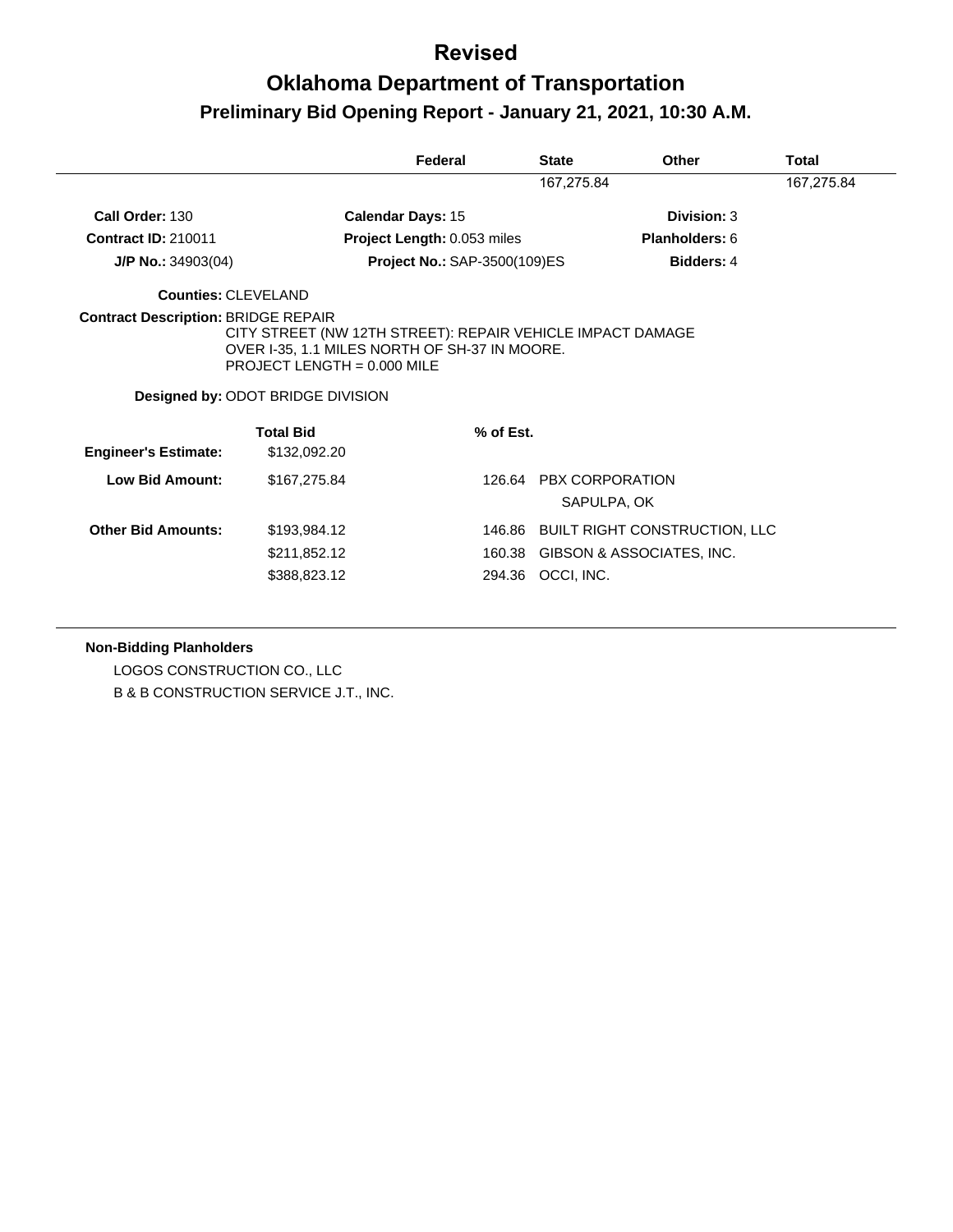|                                                    |                                                                                                                       | Federal                       | <b>State</b> | <b>Other</b>                                   | <b>Total</b> |
|----------------------------------------------------|-----------------------------------------------------------------------------------------------------------------------|-------------------------------|--------------|------------------------------------------------|--------------|
|                                                    |                                                                                                                       | 993,167.80                    | 248,291.95   |                                                | 1,241,459.75 |
| Call Order: 135                                    |                                                                                                                       | <b>Calendar Days: 180</b>     |              | Division: 3                                    |              |
| <b>Contract ID: 210012</b>                         |                                                                                                                       | Project Length: 0.061 miles   |              | <b>Planholders: 15</b>                         |              |
| $J/P$ No.: 24761(04)                               |                                                                                                                       | Project No.: NHPP-215N(039)PM |              | <b>Bidders: 9</b>                              |              |
| <b>Counties: COAL</b>                              |                                                                                                                       |                               |              |                                                |              |
| <b>Contract Description: BRIDGE AND APPROACHES</b> | US-75: OVER CANEY CREEK, 0.8 MILES NORTHWEST<br>OF THE SH-31 JUNCTION NEAR COALGATE.<br>PROJECT LENGTH = $0.056$ MILE |                               |              |                                                |              |
|                                                    | Designed by: HOLLOWAY, UPDIKE, & BELLEN, INC.                                                                         |                               |              |                                                |              |
| <b>Engineer's Estimate:</b>                        | <b>Total Bid</b><br>\$1,681,335.60                                                                                    | % of Est.                     |              |                                                |              |
| <b>Low Bid Amount:</b>                             | \$1,241,459.75                                                                                                        | 73.84                         |              | <b>Treas Construction Inc.</b><br>Coalgate, OK |              |
| <b>Other Bid Amounts:</b>                          | \$1,461,971.00                                                                                                        | 86.95                         |              | HUB Construction, Inc.                         |              |
|                                                    | \$1,474,942.05                                                                                                        | 87.72                         |              | C3 CONSTRUCTION, INC.                          |              |
|                                                    | \$1,516,682.66                                                                                                        | 90.21                         |              | <b>RRY SERVICES LLC</b>                        |              |
|                                                    | \$1,631,534.05                                                                                                        | 97.04                         |              | <b>BUILT RIGHT CONSTRUCTION, LLC</b>           |              |
|                                                    | \$1,657,382.70                                                                                                        | 98.58                         |              | HASKELL LEMON CONSTRUCTION CO.                 |              |
|                                                    | \$1,672,235.20                                                                                                        | 99.46                         |              | ROBINSON CONSTRUCTION, LLC                     |              |
|                                                    | \$1,786,711.60                                                                                                        | 106.27                        |              | EARTH BUILDERS, L.P.                           |              |
|                                                    | \$1,812,274.96                                                                                                        | 107.79                        |              | WYATT CONTRACTING, INC.                        |              |

#### **Non-Bidding Planholders**

L & N BRIDGE, LLC FRONTIER BRIDGE, INC. BRIDGECO CONTRACTORS, INC. K & R BUILDERS, INC. BREWER CONSTRUCTION OKLAHOMA, LLC B & B CONSTRUCTION SERVICE J.T., INC.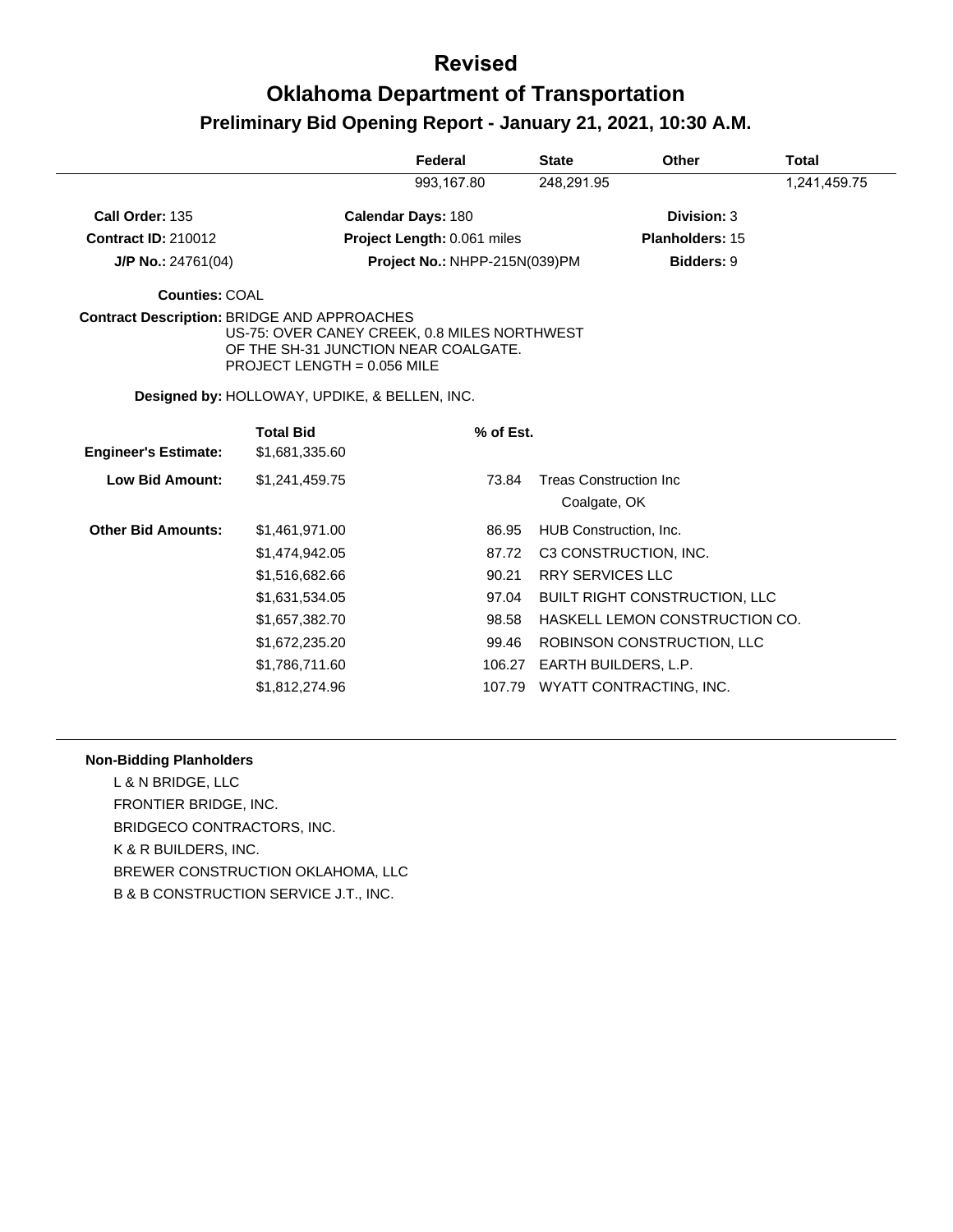# **Oklahoma Department of Transportation Preliminary Bid Opening Report - January 21, 2021, 10:30 A.M.**

| 736,806.33<br>184,201.58<br>921,007.91<br>Call Order: 145<br>Calendar Days: 120<br>Division: 4<br><b>Contract ID: 210014</b><br>Project Length: 0.454 miles<br><b>Planholders: 10</b><br>Project No.: STP-224C(084)Cl<br>Bidders: 6<br>$J/P$ No.: 30437(04)<br><b>Counties: GARFIELD</b><br><b>Contract Description: BRIDGE AND APPROACHES</b><br>COUNTY ROAD (NS-296): OVER RED ROCK CREEK,<br>6.5 MILES NORTH OF THE US-64 JUNCTION NEAR BRECKINRIDGE.<br>PROJECT LENGTH = $0.454$ MILE<br>Designed by:<br><b>Total Bid</b><br>% of Est.<br><b>Engineer's Estimate:</b><br>\$980,768.42<br>Low Bid Amount:<br>\$921,007.91<br>93.91<br>K & R BUILDERS, INC.<br>WHEATLAND, OK<br><b>Other Bid Amounts:</b><br><b>Treas Construction Inc.</b><br>\$982,170.37<br>100.14<br><b>RRY SERVICES LLC</b><br>\$999,999.99<br>101.96<br>SEWELL BROS., INC.<br>\$1,021,300.92<br>104.13<br>\$1,050,861.80<br>107.15 BRIDGECO CONTRACTORS, INC.<br>108.87 HASKELL LEMON CONSTRUCTION CO.<br>\$1,067,759.64 |  | Federal | <b>State</b> | Other | Total |
|--------------------------------------------------------------------------------------------------------------------------------------------------------------------------------------------------------------------------------------------------------------------------------------------------------------------------------------------------------------------------------------------------------------------------------------------------------------------------------------------------------------------------------------------------------------------------------------------------------------------------------------------------------------------------------------------------------------------------------------------------------------------------------------------------------------------------------------------------------------------------------------------------------------------------------------------------------------------------------------------------|--|---------|--------------|-------|-------|
|                                                                                                                                                                                                                                                                                                                                                                                                                                                                                                                                                                                                                                                                                                                                                                                                                                                                                                                                                                                                  |  |         |              |       |       |
|                                                                                                                                                                                                                                                                                                                                                                                                                                                                                                                                                                                                                                                                                                                                                                                                                                                                                                                                                                                                  |  |         |              |       |       |
|                                                                                                                                                                                                                                                                                                                                                                                                                                                                                                                                                                                                                                                                                                                                                                                                                                                                                                                                                                                                  |  |         |              |       |       |
|                                                                                                                                                                                                                                                                                                                                                                                                                                                                                                                                                                                                                                                                                                                                                                                                                                                                                                                                                                                                  |  |         |              |       |       |
|                                                                                                                                                                                                                                                                                                                                                                                                                                                                                                                                                                                                                                                                                                                                                                                                                                                                                                                                                                                                  |  |         |              |       |       |
|                                                                                                                                                                                                                                                                                                                                                                                                                                                                                                                                                                                                                                                                                                                                                                                                                                                                                                                                                                                                  |  |         |              |       |       |
|                                                                                                                                                                                                                                                                                                                                                                                                                                                                                                                                                                                                                                                                                                                                                                                                                                                                                                                                                                                                  |  |         |              |       |       |
|                                                                                                                                                                                                                                                                                                                                                                                                                                                                                                                                                                                                                                                                                                                                                                                                                                                                                                                                                                                                  |  |         |              |       |       |
|                                                                                                                                                                                                                                                                                                                                                                                                                                                                                                                                                                                                                                                                                                                                                                                                                                                                                                                                                                                                  |  |         |              |       |       |
|                                                                                                                                                                                                                                                                                                                                                                                                                                                                                                                                                                                                                                                                                                                                                                                                                                                                                                                                                                                                  |  |         |              |       |       |
|                                                                                                                                                                                                                                                                                                                                                                                                                                                                                                                                                                                                                                                                                                                                                                                                                                                                                                                                                                                                  |  |         |              |       |       |
|                                                                                                                                                                                                                                                                                                                                                                                                                                                                                                                                                                                                                                                                                                                                                                                                                                                                                                                                                                                                  |  |         |              |       |       |
|                                                                                                                                                                                                                                                                                                                                                                                                                                                                                                                                                                                                                                                                                                                                                                                                                                                                                                                                                                                                  |  |         |              |       |       |
|                                                                                                                                                                                                                                                                                                                                                                                                                                                                                                                                                                                                                                                                                                                                                                                                                                                                                                                                                                                                  |  |         |              |       |       |

(D)

#### **Non-Bidding Planholders**

FRONTIER BRIDGE, INC. BRIDGES, INC. DBA SCUDDER BRIDGE CO. Cowboy Contracting, Inc. BUILT RIGHT CONSTRUCTION, LLC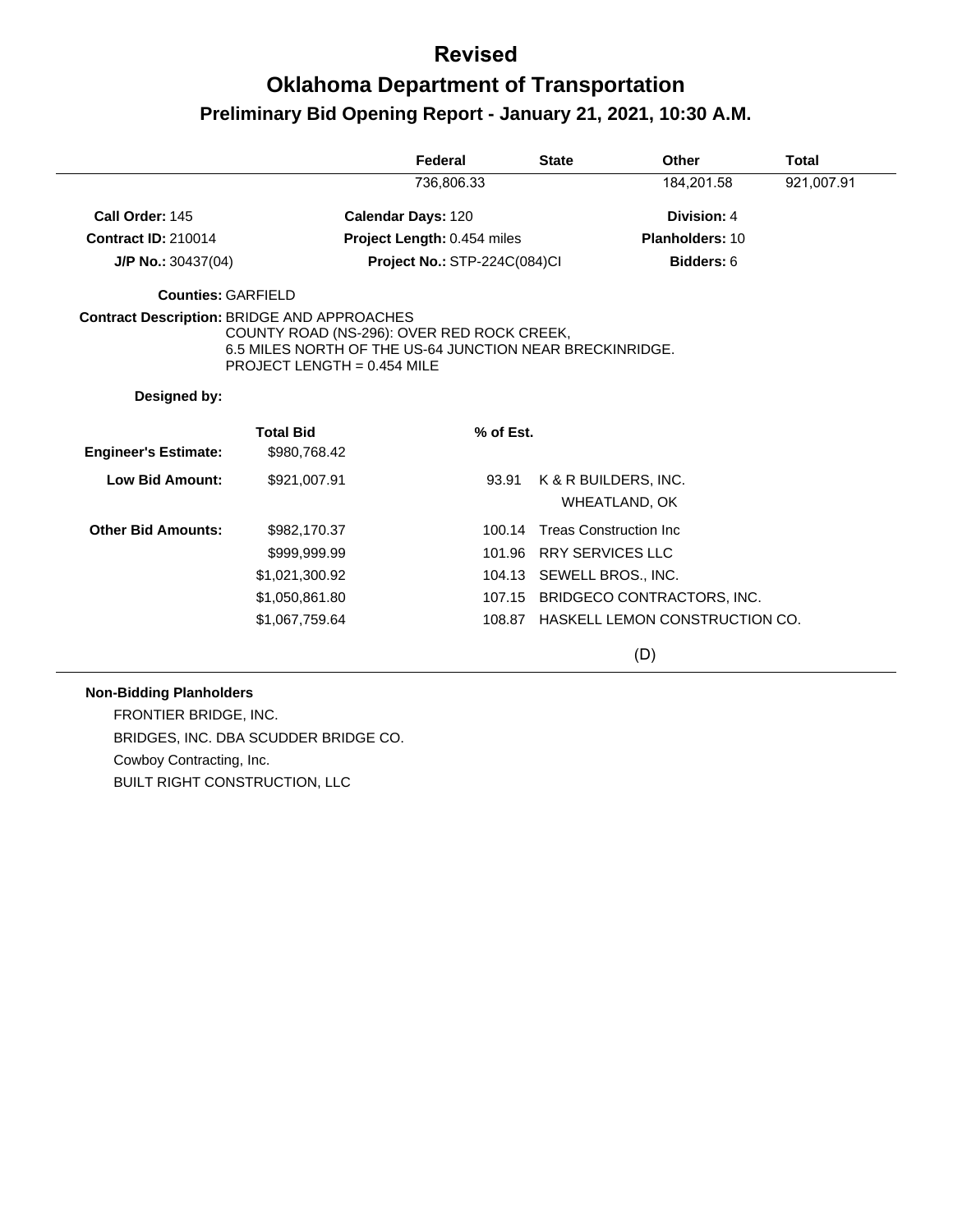## **Oklahoma Department of Transportation Preliminary Bid Opening Report - January 21, 2021, 10:30 A.M.**

|                                                    |                               | Federal                                                                                                 | <b>State</b> | Other                                        | <b>Total</b> |
|----------------------------------------------------|-------------------------------|---------------------------------------------------------------------------------------------------------|--------------|----------------------------------------------|--------------|
|                                                    |                               |                                                                                                         |              | 1,060,215.38                                 | 1,060,215.38 |
| Call Order: 155                                    |                               | <b>Calendar Days: 120</b>                                                                               |              | Division: 7                                  |              |
| <b>Contract ID: 210016</b>                         |                               | Project Length: 0.266 miles                                                                             |              | Planholders: 9                               |              |
| $J/P$ No.: 28442(04)                               |                               | Project No.: CIRB-226D(084)RB                                                                           |              | <b>Bidders: 9</b>                            |              |
| <b>Counties: GRADY</b>                             |                               |                                                                                                         |              |                                              |              |
| <b>Contract Description: BRIDGE AND APPROACHES</b> | PROJECT LENGTH = $0.266$ MILE | COUNTY ROAD (EW-137): OVER EAST BITTER CREEK,<br>1.1 MILES SOUTH OF THE US-277 JUNCTION NEAR CHICKASHA. |              |                                              |              |
| Designed by: CP&Y, INC.                            |                               |                                                                                                         |              |                                              |              |
|                                                    | <b>Total Bid</b>              | % of Est.                                                                                               |              |                                              |              |
| <b>Engineer's Estimate:</b>                        | \$1,317,343.00                |                                                                                                         |              |                                              |              |
| <b>Low Bid Amount:</b>                             | \$1,060,215.38                | 80.48                                                                                                   |              | K & R BUILDERS, INC.<br><b>WHEATLAND, OK</b> |              |
| <b>Other Bid Amounts:</b>                          | \$1,162,748.29                | 88.26                                                                                                   |              | <b>Treas Construction Inc.</b>               |              |
|                                                    | \$1,192,430.95                | 90.52                                                                                                   |              | SEWELL BROS., INC.                           |              |
|                                                    | \$1,232,695.17                | 93.57                                                                                                   |              | PARADIGM CONSTRUCTION & ENGINEERING, INC.    |              |
|                                                    | \$1,255,516.76                | 95.31                                                                                                   |              | BRIDGECO CONTRACTORS, INC.                   |              |
|                                                    | \$1,290,392.47                | 97.95                                                                                                   |              | C3 CONSTRUCTION, INC.                        |              |
|                                                    | \$1,330,588.89                | 101.01                                                                                                  |              | <b>RRY SERVICES LLC</b>                      |              |
|                                                    | \$1,451,756.70                |                                                                                                         |              | 110.20 BUILT RIGHT CONSTRUCTION, LLC         |              |
|                                                    | \$1,654,204.95                |                                                                                                         |              | 125.57 HASKELL LEMON CONSTRUCTION CO.        |              |
|                                                    |                               |                                                                                                         |              | (D)                                          |              |

**Non-Bidding Planholders**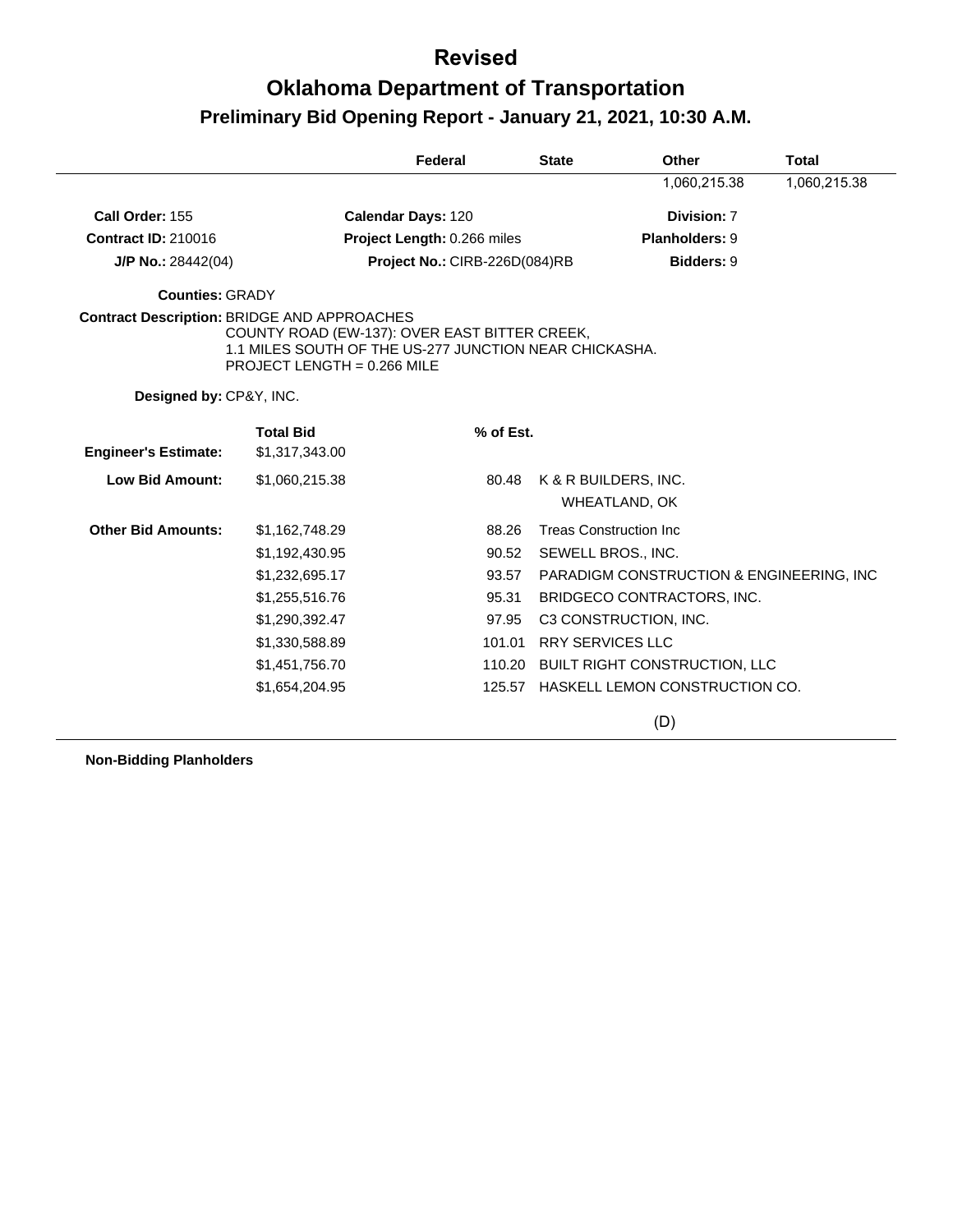## **Oklahoma Department of Transportation Preliminary Bid Opening Report - January 21, 2021, 10:30 A.M.**

|                                             |                                                                                                                                  | Federal                             |        | <b>State</b>                                   | <b>Other</b>                   | <b>Total</b> |
|---------------------------------------------|----------------------------------------------------------------------------------------------------------------------------------|-------------------------------------|--------|------------------------------------------------|--------------------------------|--------------|
|                                             |                                                                                                                                  | 1,200,000.00                        |        |                                                | 869,513.84                     | 2,069,513.54 |
| Call Order: 160                             |                                                                                                                                  | <b>Calendar Days: 120</b>           |        |                                                | Division: 7                    |              |
| <b>Contract ID: 210017</b>                  |                                                                                                                                  | Project Length: 0.510 miles         |        |                                                | Planholders: 9                 |              |
| $J/P$ No.: 31113(04)                        |                                                                                                                                  | <b>Project No.: STP-226C(083)CI</b> |        |                                                | Bidders: 6                     |              |
| <b>Counties: GRADY</b>                      |                                                                                                                                  |                                     |        |                                                |                                |              |
| Contract Description: BRIDGE AND APPROACHES | COUNTY ROAD (NS-2958): OVER RUSH CREEK, 5.4 MILES<br>NORTH OF THE SH-29 JUNCTION NEAR COX CITY.<br>PROJECT LENGTH = $0.464$ MILE |                                     |        |                                                |                                |              |
| Designed by: BKL, INC.                      |                                                                                                                                  |                                     |        |                                                |                                |              |
| <b>Engineer's Estimate:</b>                 | <b>Total Bid</b><br>\$2,223,351.43                                                                                               | % of Est.                           |        |                                                |                                |              |
| <b>Low Bid Amount:</b>                      | \$2,069,513.84                                                                                                                   | 93.08                               |        | <b>Treas Construction Inc.</b><br>Coalgate, OK |                                |              |
| <b>Other Bid Amounts:</b>                   | \$2,069,818.68                                                                                                                   | 93.09                               |        | K & R BUILDERS, INC.                           |                                |              |
|                                             | \$2,200,394.22                                                                                                                   | 98.97                               |        |                                                | C3 CONSTRUCTION, INC.          |              |
|                                             | \$2,258,557.27                                                                                                                   | 101.58                              |        | <b>RRY SERVICES LLC</b>                        |                                |              |
|                                             | \$2,268,837.95                                                                                                                   |                                     | 102.05 | SEWELL BROS., INC.                             |                                |              |
|                                             | \$2,296,128.85                                                                                                                   | 103.27                              |        |                                                | HASKELL LEMON CONSTRUCTION CO. |              |
|                                             |                                                                                                                                  |                                     |        |                                                | (D)                            |              |

#### **Non-Bidding Planholders**

BUILT RIGHT CONSTRUCTION, LLC SILVER STAR CONSTRUCTION COMPANY, INC. PARADIGM CONSTRUCTION & ENGINEERING, INC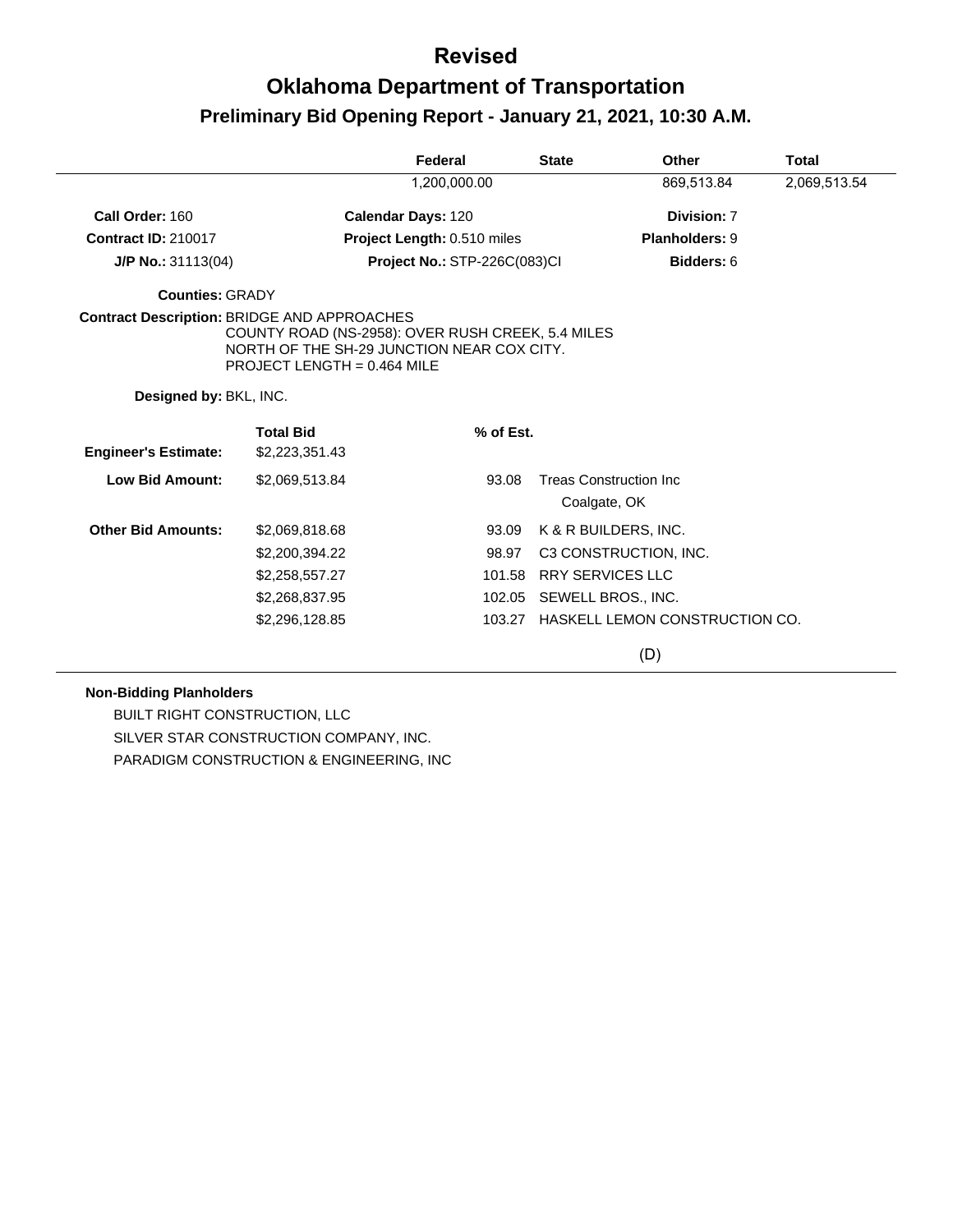|                                                  |                                                                                                                                                  | Federal                      | <b>State</b>                    | Other                              | <b>Total</b> |
|--------------------------------------------------|--------------------------------------------------------------------------------------------------------------------------------------------------|------------------------------|---------------------------------|------------------------------------|--------------|
|                                                  |                                                                                                                                                  | 5,990,708.58                 | 1,497,677.14                    |                                    | 7,488,385.72 |
| Call Order: 165                                  |                                                                                                                                                  | <b>Calendar Days: 230</b>    |                                 | Division: 6                        |              |
| <b>Contract ID: 210018</b>                       |                                                                                                                                                  | Project Length: 4.583 miles  |                                 | <b>Planholders: 4</b>              |              |
| J/P No.: $24224(04)$                             |                                                                                                                                                  | Project No.: STP-130C(149)PM |                                 | <b>Bidders: 2</b>                  |              |
| <b>Counties: HARPER</b>                          |                                                                                                                                                  |                              |                                 |                                    |              |
| <b>Contract Description: WIDEN AND RESURFACE</b> | US-183: FROM THE WOODWARD COUNTY LINE,<br>EXTEND NORTH NEAR FORT SUPPLY.<br>PROJECT LENGTH = $4.583$ MILES<br>Designed by: ODOT FIELD DIVISION 6 |                              |                                 |                                    |              |
|                                                  | <b>Total Bid</b>                                                                                                                                 | % of Est.                    |                                 |                                    |              |
| <b>Engineer's Estimate:</b>                      | \$8,031,099.92                                                                                                                                   |                              |                                 |                                    |              |
| <b>Low Bid Amount:</b>                           | \$7,488,385.72                                                                                                                                   | 93.24                        | ENID, OK                        | THE CUMMINS CONSTRUCTION CO., INC. |              |
| <b>Other Bid Amounts:</b>                        | \$9,065,591.19                                                                                                                                   |                              | 112.88 J & R SAND COMPANY, INC. |                                    |              |

**Non-Bidding Planholders**

Reece Construction Co, Inc. VENTURE CORPORATION DBA V. C. O. PAVING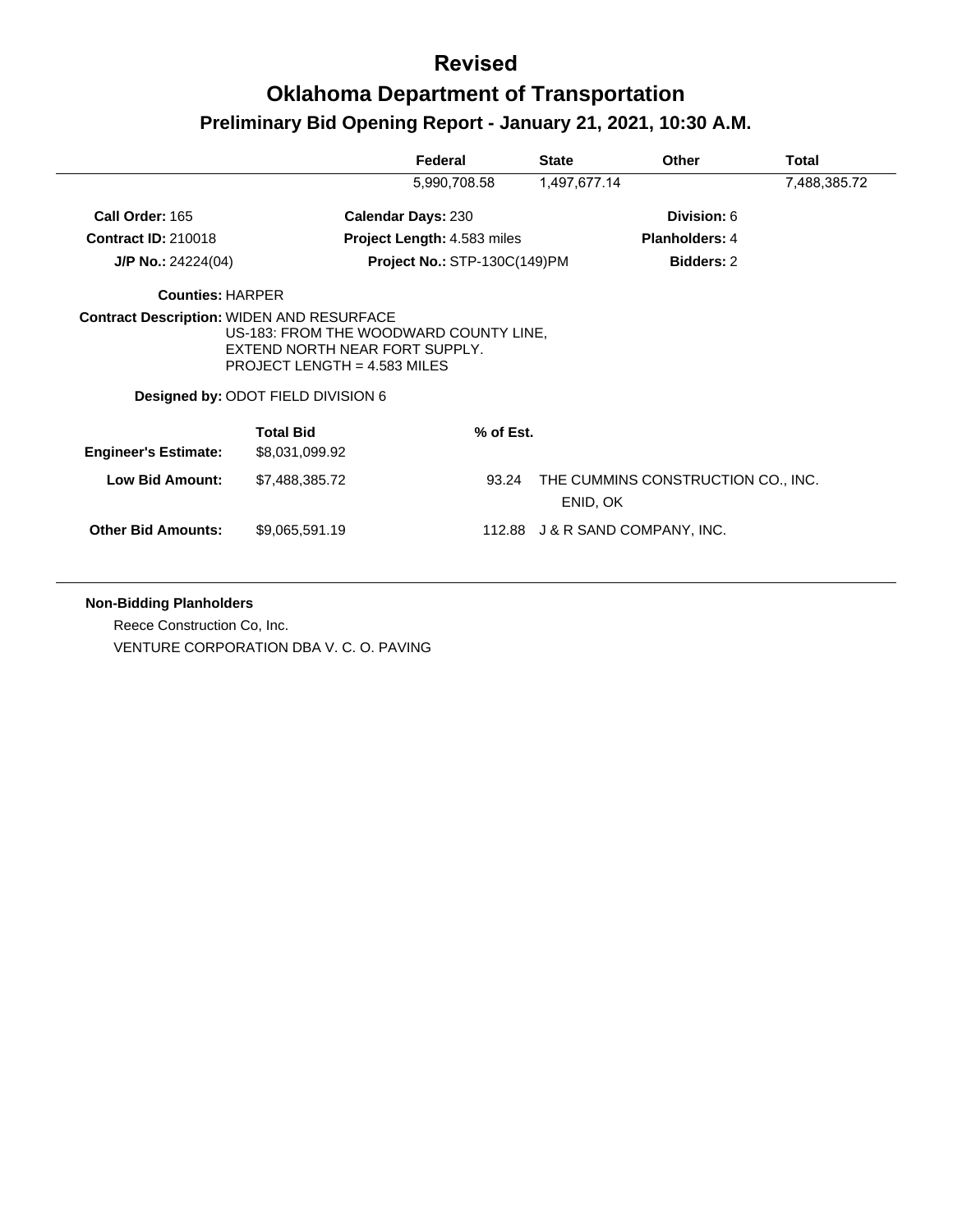# **Oklahoma Department of Transportation Preliminary Bid Opening Report - January 21, 2021, 10:30 A.M.**

|                                                    |                                                                                                                | Federal                             | <b>State</b> | <b>Other</b>                          | <b>Total</b> |
|----------------------------------------------------|----------------------------------------------------------------------------------------------------------------|-------------------------------------|--------------|---------------------------------------|--------------|
|                                                    |                                                                                                                | 944,911.31                          | 236,227.83   |                                       | 1,181,139.14 |
| Call Order: 170                                    |                                                                                                                | <b>Calendar Days: 180</b>           |              | Division: 3                           |              |
| <b>Contract ID: 210019</b>                         |                                                                                                                | Project Length: 0.210 miles         |              | Planholders: 12                       |              |
| $J/P$ No.: 29561(04)                               |                                                                                                                | <b>Project No.: STP-235C(053)PM</b> |              | <b>Bidders: 8</b>                     |              |
| <b>Counties: JOHNSTON</b>                          |                                                                                                                |                                     |              |                                       |              |
| <b>Contract Description: BRIDGE REHABILITATION</b> | SH-7: OVER KEEL CREEK, 3.8 MILES WEST OF THE<br>US-377 JUNCTION NEAR WAPANUCKA.<br>PROJECT LENGTH = 0.198 MILE |                                     |              |                                       |              |
|                                                    | <b>Designed by: GUY ENGINEERING SERVICES INC.</b>                                                              |                                     |              |                                       |              |
|                                                    | <b>Total Bid</b>                                                                                               | % of Est.                           |              |                                       |              |
| <b>Engineer's Estimate:</b>                        | \$1,324,175.80                                                                                                 |                                     |              |                                       |              |
| <b>Low Bid Amount:</b>                             | \$1,181,139.14                                                                                                 | 89.20                               |              | C3 CONSTRUCTION, INC.                 |              |
|                                                    |                                                                                                                |                                     | ADA, OK      |                                       |              |
| <b>Other Bid Amounts:</b>                          | \$1,208,208.55                                                                                                 | 91.24                               |              | B & B CONSTRUCTION SERVICE J.T., INC. |              |
|                                                    | \$1,228,437.92                                                                                                 | 92.77                               |              | CONCRETE SERVICES CORPORATION         |              |
|                                                    | \$1,251,517.68                                                                                                 | 94.51                               |              | <b>Treas Construction Inc.</b>        |              |
|                                                    | \$1,377,140.59                                                                                                 | 104.00                              |              | HUB Construction, Inc.                |              |
|                                                    | \$1,425,279.50                                                                                                 | 107.64                              |              | <b>BUILT RIGHT CONSTRUCTION, LLC</b>  |              |
|                                                    | \$1,503,874.37                                                                                                 | 113.57                              |              | PBX CORPORATION                       |              |
|                                                    | \$1,591,270.67                                                                                                 | 120.17                              |              | <b>RRY SERVICES LLC</b>               |              |

#### **Non-Bidding Planholders**

L & N BRIDGE, LLC HASKELL LEMON CONSTRUCTION CO. LOGOS CONSTRUCTION CO., LLC K & R BUILDERS, INC.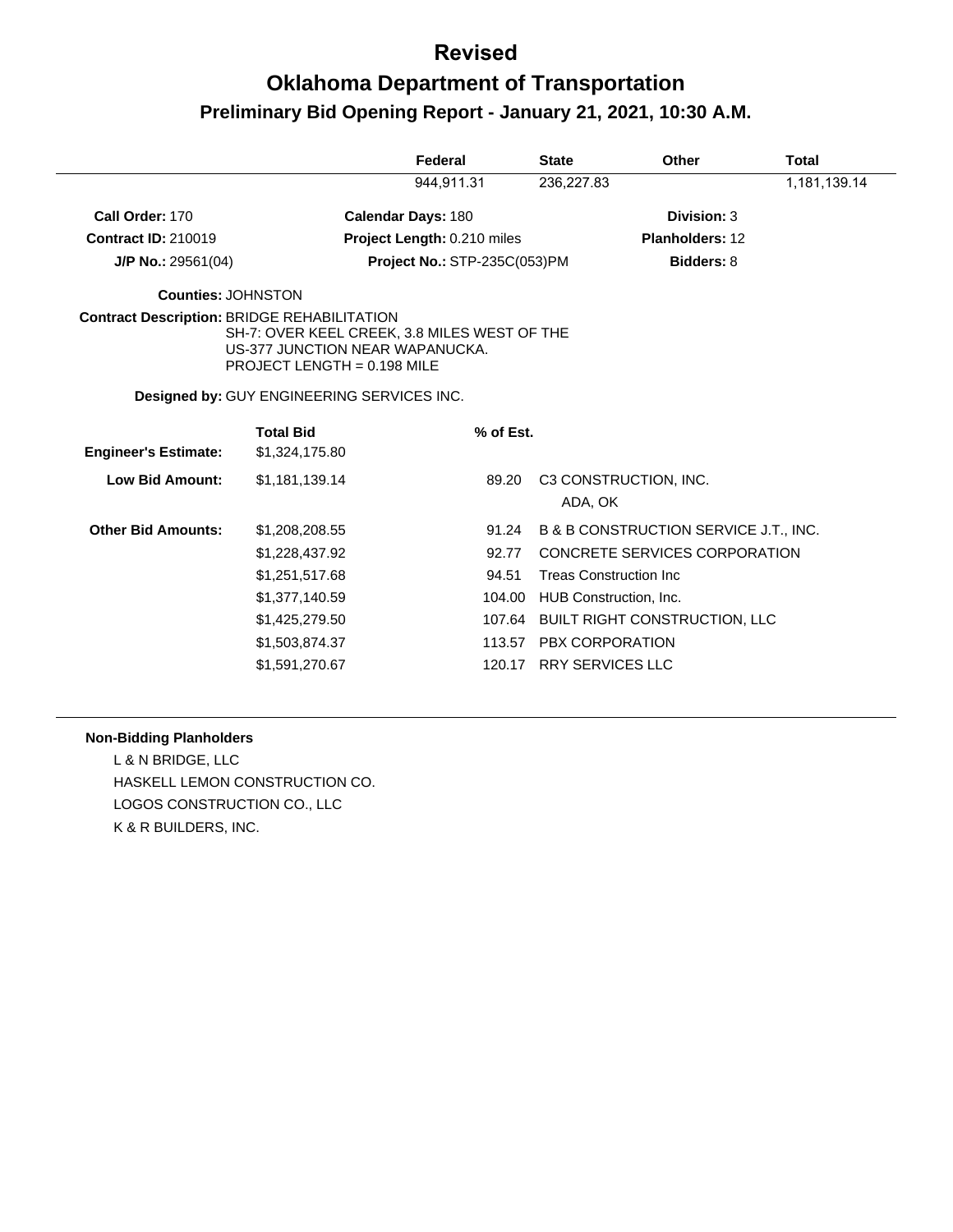## **Oklahoma Department of Transportation Preliminary Bid Opening Report - January 21, 2021, 10:30 A.M.**

|                                                  |                                                                                                   | Federal                             | <b>State</b> | <b>Other</b>          | Total |
|--------------------------------------------------|---------------------------------------------------------------------------------------------------|-------------------------------------|--------------|-----------------------|-------|
| No bidder                                        |                                                                                                   |                                     |              |                       |       |
| Call Order: 175                                  |                                                                                                   | <b>Calendar Days: 40</b>            |              | <b>Division: 3</b>    |       |
| <b>Contract ID: 210020</b>                       |                                                                                                   | Project Length: 8.000 miles         |              | <b>Planholders: 1</b> |       |
| $J/P$ No.: 29806(04)                             |                                                                                                   | <b>Project No.: SSR-235C(058)SR</b> |              | <b>Bidders: 0</b>     |       |
| <b>Counties: JOHNSTON</b>                        |                                                                                                   |                                     |              |                       |       |
| <b>Contract Description: RESURFACE (ASPHALT)</b> | SH-78: FROM THE BRYAN COUNTY LINE,<br>EXTEND NORTH NEAR MILBURN.<br>PROJECT LENGTH = $8.00$ MILES |                                     |              |                       |       |
|                                                  | Designed by: ODOT FIELD DIVISION 3                                                                |                                     |              |                       |       |
| <b>Engineer's Estimate:</b>                      | <b>Total Bid</b><br>\$1,350,707.40                                                                |                                     | % of Est.    |                       |       |

**Non-Bidding Planholders**

OVERLAND CORPORATION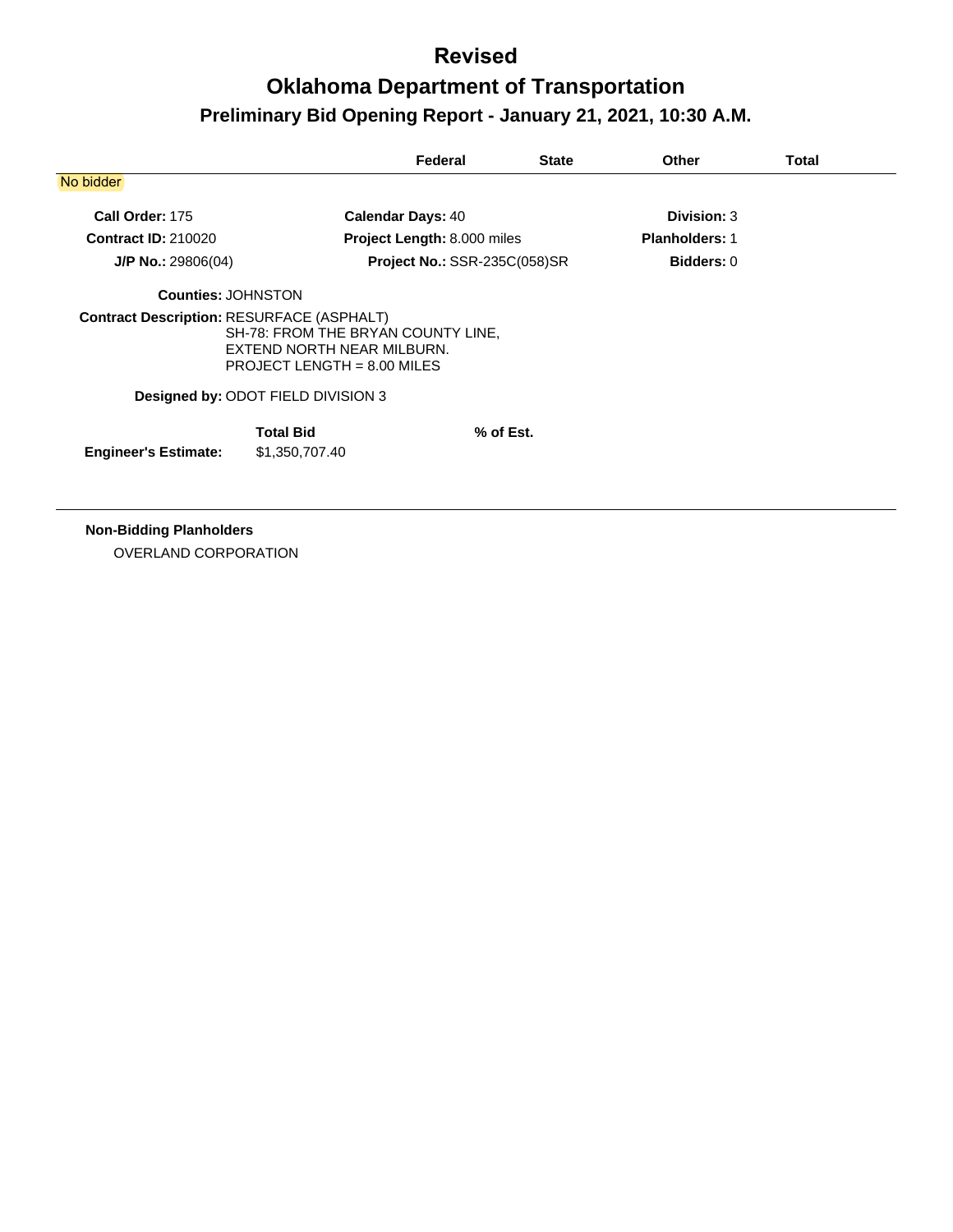# **Oklahoma Department of Transportation Preliminary Bid Opening Report - January 21, 2021, 10:30 A.M.**

|                                                  |                                                                                                                                                                                                             | Federal                             | <b>State</b> | Other                 | Total |
|--------------------------------------------------|-------------------------------------------------------------------------------------------------------------------------------------------------------------------------------------------------------------|-------------------------------------|--------------|-----------------------|-------|
| No Bidder                                        |                                                                                                                                                                                                             |                                     |              |                       |       |
| Call Order: 180                                  |                                                                                                                                                                                                             | <b>Calendar Days: 40</b>            |              | Division: 3           |       |
| <b>Contract ID: 210021</b>                       |                                                                                                                                                                                                             | <b>Project Length: 7.950 miles</b>  |              | <b>Planholders: 1</b> |       |
| $J/P$ No.: 29806(05)                             |                                                                                                                                                                                                             | <b>Project No.: SSR-235C(059)SR</b> |              | <b>Bidders: 0</b>     |       |
| <b>Counties: JOHNSTON</b>                        |                                                                                                                                                                                                             |                                     |              |                       |       |
| <b>Contract Description: RESURFACE (ASPHALT)</b> | SH-22/SH-78: SH-78, FROM 8.0 MILES NORTH OF THE BRYAN COUNTY LINE,<br>EXTEND NORTH THEN WEST NEAR MILBURN.<br>SH-22, FROM THE SH-78 JUNCTION, EXTEND WEST NEAR TISHOMINGO.<br>PROJECT LENGTH = $7.95$ MILES |                                     |              |                       |       |
| Designed by:                                     |                                                                                                                                                                                                             |                                     |              |                       |       |
|                                                  | <b>Total Bid</b>                                                                                                                                                                                            |                                     | $%$ of Est.  |                       |       |
| <b>Engineer's Estimate:</b>                      | \$1,402,191.42                                                                                                                                                                                              |                                     |              |                       |       |
|                                                  |                                                                                                                                                                                                             |                                     |              |                       |       |
|                                                  |                                                                                                                                                                                                             |                                     |              |                       |       |

**Non-Bidding Planholders** OVERLAND CORPORATION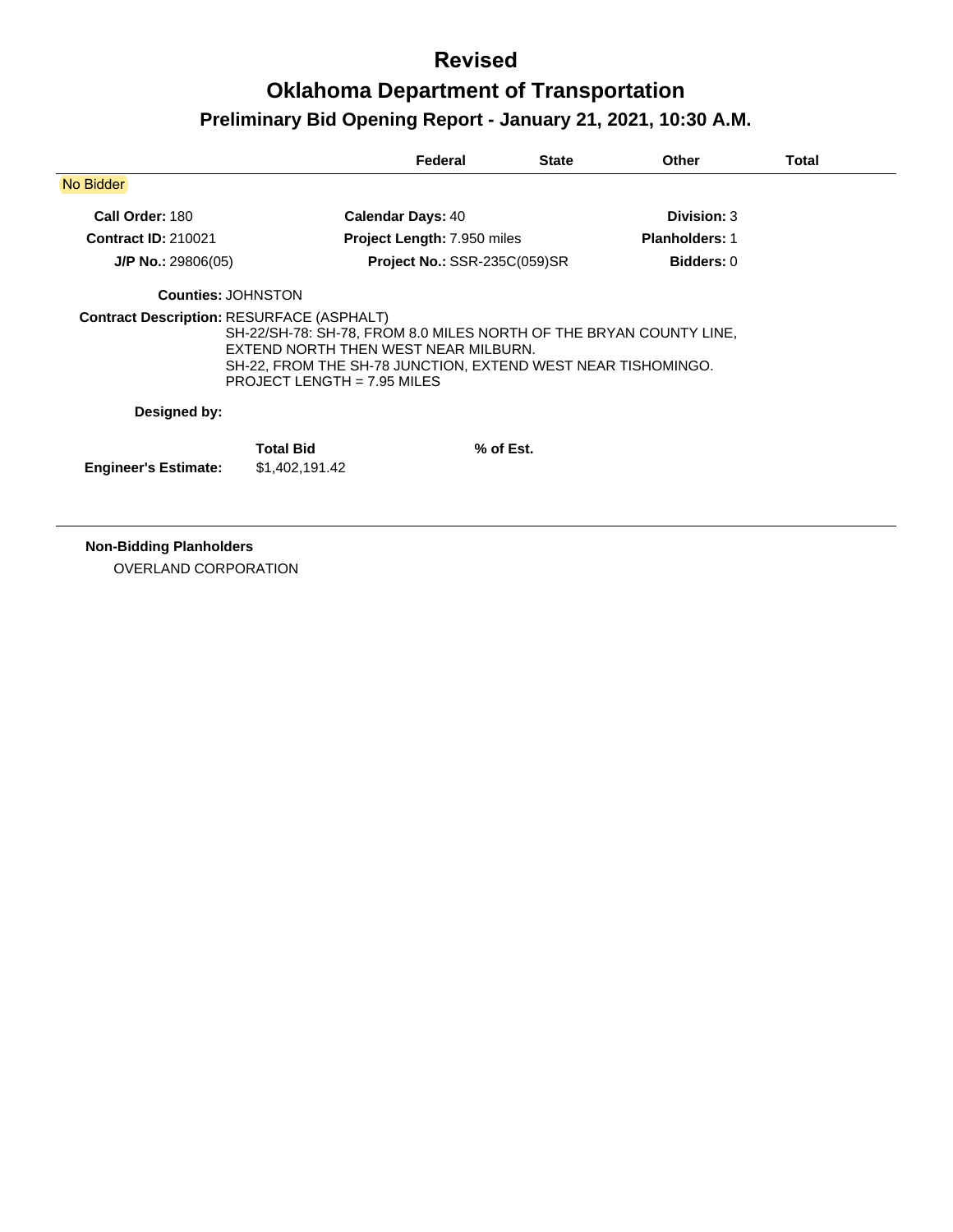|                                   |                                                                                                                | Federal                                                | <b>State</b> | <b>Other</b>                        | Total        |
|-----------------------------------|----------------------------------------------------------------------------------------------------------------|--------------------------------------------------------|--------------|-------------------------------------|--------------|
|                                   |                                                                                                                |                                                        | 2,435,259.90 |                                     | 2,435,259.90 |
| Call Order: 185                   |                                                                                                                | <b>Calendar Days: 80</b>                               |              | Division: 3                         |              |
| <b>Contract ID: 210022</b>        |                                                                                                                | Project Length: 15.950 miles                           |              | <b>Planholders: 3</b>               |              |
| $J/P$ No.: 29806(04)<br>29806(05) |                                                                                                                | <b>Project No.: SSR-235C(058)SR</b><br>SSR-235C(059)SR |              | <b>Bidders: 3</b>                   |              |
| <b>Counties: JOHNSTON</b>         |                                                                                                                |                                                        |              |                                     |              |
|                                   | THEN WEST NEAR MILBURN. SH-22, FROM THE SH-78                                                                  |                                                        |              |                                     |              |
|                                   | JUNCTION, EXTEND WEST NEAR TISHOMINGO.<br>PROJECT LENGTH = $15.95$ MILES<br>Designed by: ODOT FIELD DIVISION 3 |                                                        |              |                                     |              |
| <b>Engineer's Estimate:</b>       | <b>Total Bid</b><br>\$2,752,898.82                                                                             | % of Est.                                              |              |                                     |              |
| <b>Low Bid Amount:</b>            | \$2,435,259.90                                                                                                 | 88.46                                                  |              | OVERLAND CORPORATION<br>ARDMORE, OK |              |
| <b>Other Bid Amounts:</b>         | \$2,576,402.74                                                                                                 | 93.59                                                  |              | THE CUMMINS CONSTRUCTION CO., INC.  |              |

**Non-Bidding Planholders**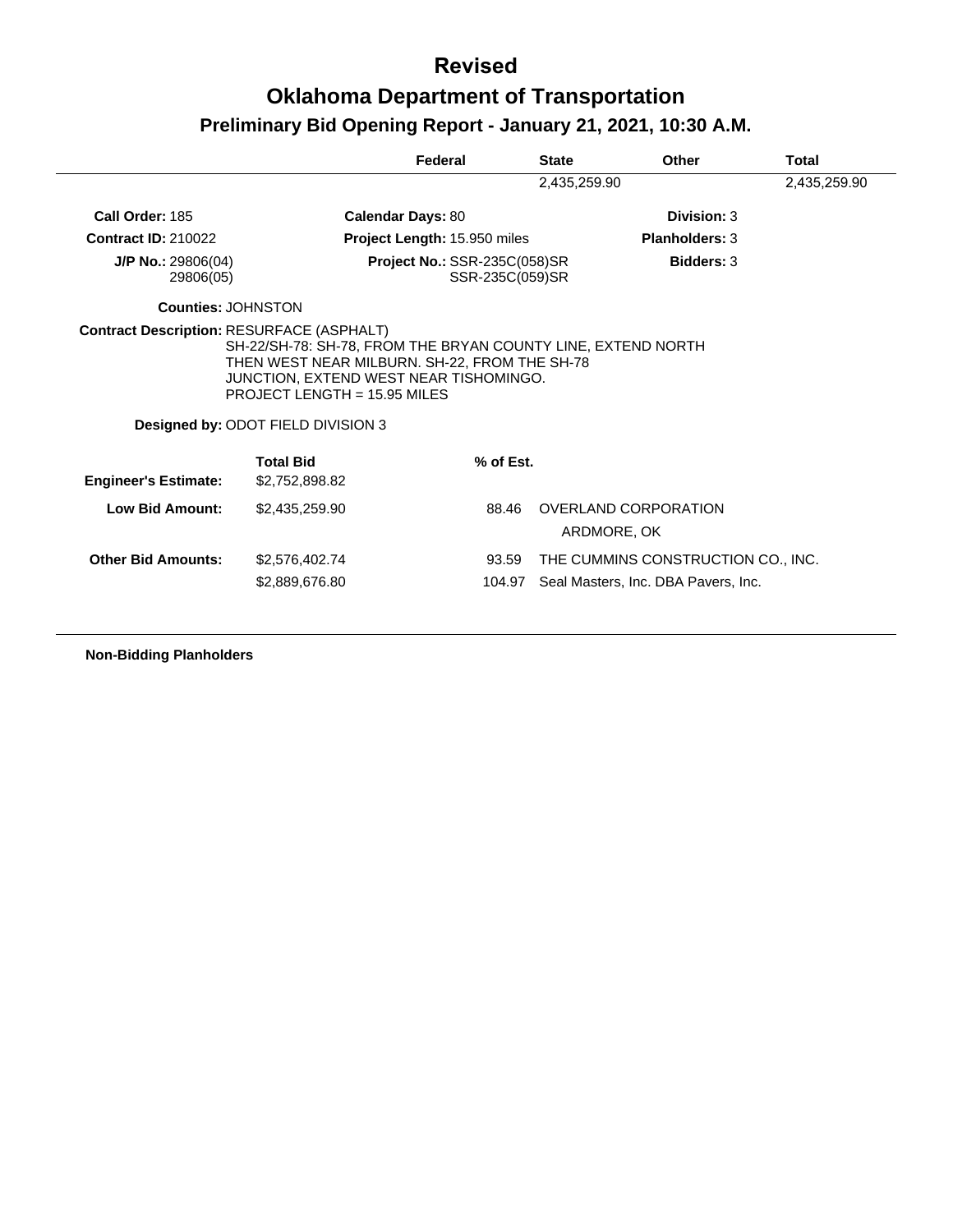# **Oklahoma Department of Transportation Preliminary Bid Opening Report - January 21, 2021, 10:30 A.M.**

|                                                    |                                                                                                                                                                | Federal                      | <b>State</b>            | <b>Other</b>                                    | Total      |
|----------------------------------------------------|----------------------------------------------------------------------------------------------------------------------------------------------------------------|------------------------------|-------------------------|-------------------------------------------------|------------|
|                                                    |                                                                                                                                                                | 338,903.67                   | 84,725.92               |                                                 | 423,629.59 |
| Call Order: 190                                    |                                                                                                                                                                | Calendar Days: 135           |                         | Division: 3                                     |            |
| <b>Contract ID: 210023</b>                         |                                                                                                                                                                | Project Length: 0.088 miles  |                         | <b>Planholders: 10</b>                          |            |
| $J/P$ No.: 31049(04)                               |                                                                                                                                                                | Project No.: STP-235C(054)PM |                         | <b>Bidders: 5</b>                               |            |
| Counties: JOHNSTON                                 |                                                                                                                                                                |                              |                         |                                                 |            |
| <b>Contract Description: BRIDGE AND APPROACHES</b> | SH-48: OVER UNNAMED CREEK, 1.5 MILES NORTH<br>OF THE SH-48A JUNCTION NEAR COLEMAN.<br>PROJECT LENGTH = $0.084$ MILE<br>Designed by: ATKINS NORTH AMERICA, INC. |                              |                         |                                                 |            |
|                                                    | <b>Total Bid</b>                                                                                                                                               | % of Est.                    |                         |                                                 |            |
| <b>Engineer's Estimate:</b>                        | \$431,566.61                                                                                                                                                   |                              |                         |                                                 |            |
| Low Bid Amount:                                    | \$423,629.59                                                                                                                                                   | 98.16                        | Coalgate, OK            | <b>Treas Construction Inc</b>                   |            |
| <b>Other Bid Amounts:</b>                          | \$435,026.10                                                                                                                                                   | 100.80                       |                         | HUB Construction, Inc.                          |            |
|                                                    | \$521,903.70                                                                                                                                                   | 120.93                       |                         | <b>BUILT RIGHT CONSTRUCTION, LLC</b>            |            |
|                                                    | \$530,856.47                                                                                                                                                   |                              | 123.01 RRY SERVICES LLC |                                                 |            |
|                                                    | \$573,483.50                                                                                                                                                   |                              |                         | 132.88 PARADIGM CONSTRUCTION & ENGINEERING, INC |            |

#### **Non-Bidding Planholders**

HASKELL LEMON CONSTRUCTION CO. WYATT CONTRACTING, INC. ROBINSON CONSTRUCTION, LLC Seal Masters, Inc. DBA Pavers, Inc. K & R BUILDERS, INC.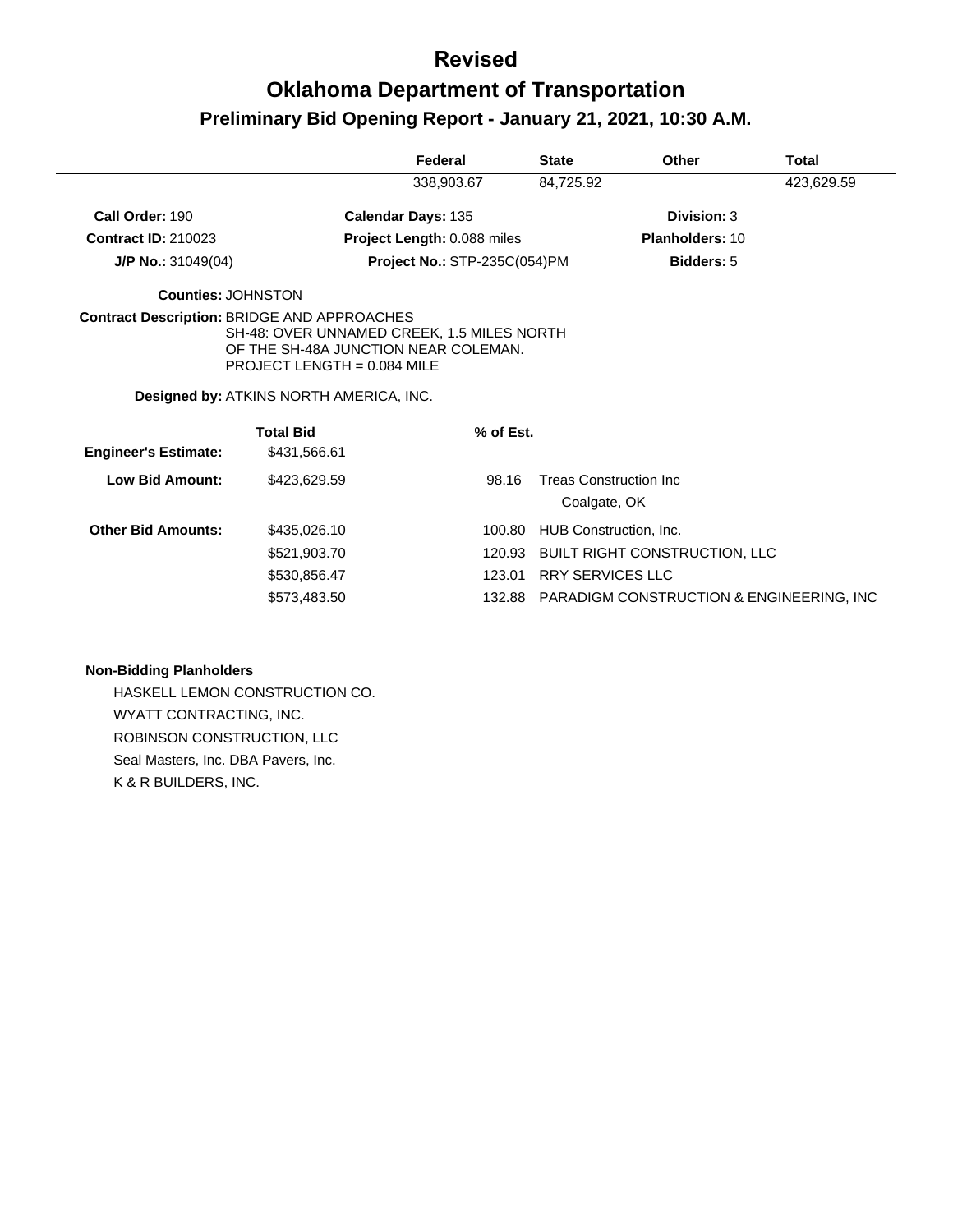# **Oklahoma Department of Transportation Preliminary Bid Opening Report - January 21, 2021, 10:30 A.M.**

|                                                  |                                                                                                   | Federal                             | <b>State</b> | <b>Other</b>                                                | Total        |
|--------------------------------------------------|---------------------------------------------------------------------------------------------------|-------------------------------------|--------------|-------------------------------------------------------------|--------------|
|                                                  |                                                                                                   |                                     | 2,478,797.00 |                                                             | 2,478,797.00 |
| Call Order: 195                                  |                                                                                                   | <b>Calendar Days: 150</b>           |              | Division: 4                                                 |              |
| <b>Contract ID: 210024</b>                       |                                                                                                   | <b>Project Length: 3.000 miles</b>  |              | <b>Planholders: 2</b>                                       |              |
| $J/P$ No.: 33427(04)                             |                                                                                                   | <b>Project No.: SSR-236C(075)SR</b> |              | <b>Bidders: 1</b>                                           |              |
| <b>Counties: KAY</b>                             |                                                                                                   |                                     |              |                                                             |              |
| <b>Contract Description: RESURFACE (ASPHALT)</b> | US-177: FROM CHRYSLER AVENUE, EXTEND<br>NORTH IN BLACKWELL.<br><b>PROJECT LENGTH = 3.00 MILES</b> |                                     |              |                                                             |              |
| Designed by:                                     |                                                                                                   |                                     |              |                                                             |              |
| <b>Engineer's Estimate:</b>                      | <b>Total Bid</b><br>\$1,982,320.00                                                                | % of Est.                           |              |                                                             |              |
| <b>Low Bid Amount:</b>                           | \$2,478,797.00                                                                                    | 125.05                              |              | EVANS & ASSOCIATES CONSTRUCTION CO., INC.<br>PONCA CITY, OK |              |

#### **Non-Bidding Planholders**

NO PROPOSALS ISSUED ON THIS PROJECT THE CUMMINS CONSTRUCTION CO., INC.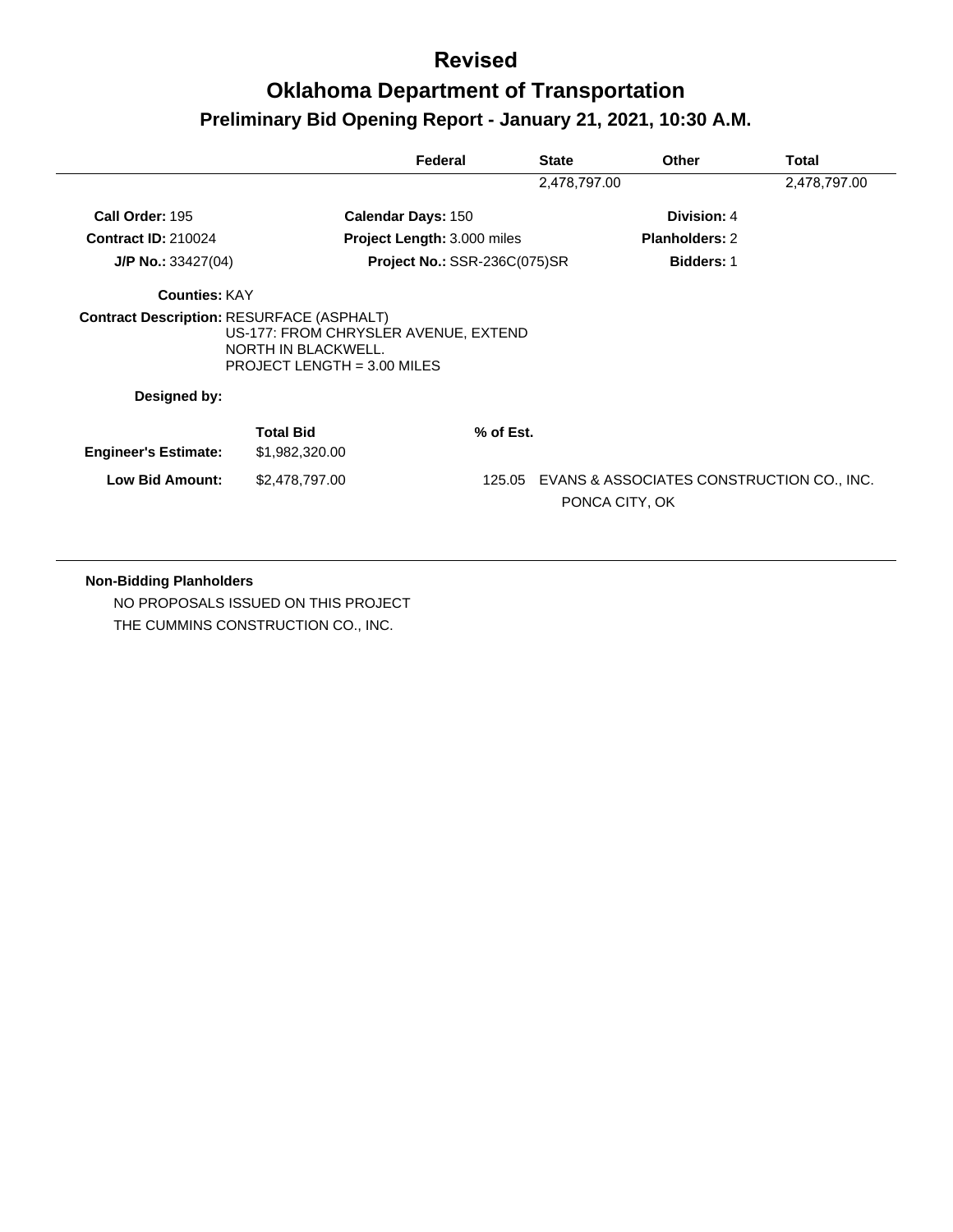## **Oklahoma Department of Transportation Preliminary Bid Opening Report - January 21, 2021, 10:30 A.M.**

|                             |                                                                                                                                                                                                                     | Federal                            | <b>State</b> | <b>Other</b>                       | Total         |
|-----------------------------|---------------------------------------------------------------------------------------------------------------------------------------------------------------------------------------------------------------------|------------------------------------|--------------|------------------------------------|---------------|
|                             |                                                                                                                                                                                                                     | 6,257,502.67                       | 6,257,502.67 |                                    | 12,515,005.34 |
| Call Order: 200             | <b>Calendar Days: 460</b>                                                                                                                                                                                           |                                    |              | <b>Division: 0</b>                 |               |
| <b>Contract ID: 210025</b>  |                                                                                                                                                                                                                     | <b>Project Length: 6.984 miles</b> |              | <b>Planholders: 6</b>              |               |
| $J/P$ No.: 27945(04)        |                                                                                                                                                                                                                     | Project No.: STP-237C(034)PM       |              | <b>Bidders: 3</b>                  |               |
| <b>Counties: KINGFISHER</b> |                                                                                                                                                                                                                     |                                    |              |                                    |               |
|                             | <b>Contract Description: GRADE, DRAIN, SURFACE, AND BRIDGE</b><br>SH-51: FROM THE US-81 JUNCTION, EXTEND EAST NEAR HENNESSEY.<br>PROJECT LENGTH = $6.984$ MILES<br><b>Designed by: ODOT ROADWAY DESIGN DIVISION</b> |                                    |              |                                    |               |
|                             | <b>Total Bid</b>                                                                                                                                                                                                    | % of Est.                          |              |                                    |               |
| <b>Engineer's Estimate:</b> | \$14,484,337.40                                                                                                                                                                                                     |                                    |              |                                    |               |
| Low Bid Amount:             | \$12,515,005.34                                                                                                                                                                                                     | 86.40                              | ENID, OK     | THE CUMMINS CONSTRUCTION CO., INC. |               |
| <b>Other Bid Amounts:</b>   | \$12,816,420.10                                                                                                                                                                                                     | 88.48                              |              | T.J. CAMPBELL CONSTRUCTION COMPANY |               |
|                             | \$14,282,999.99                                                                                                                                                                                                     | 98.61                              |              | HASKELL LEMON CONSTRUCTION CO.     |               |

#### **Non-Bidding Planholders**

SHERWOOD CONSTRUCTION CO., INC. LOPP CONSTRUCTION, LLC KOSS CONSTRUCTION COMPANY & SUBSIDIARY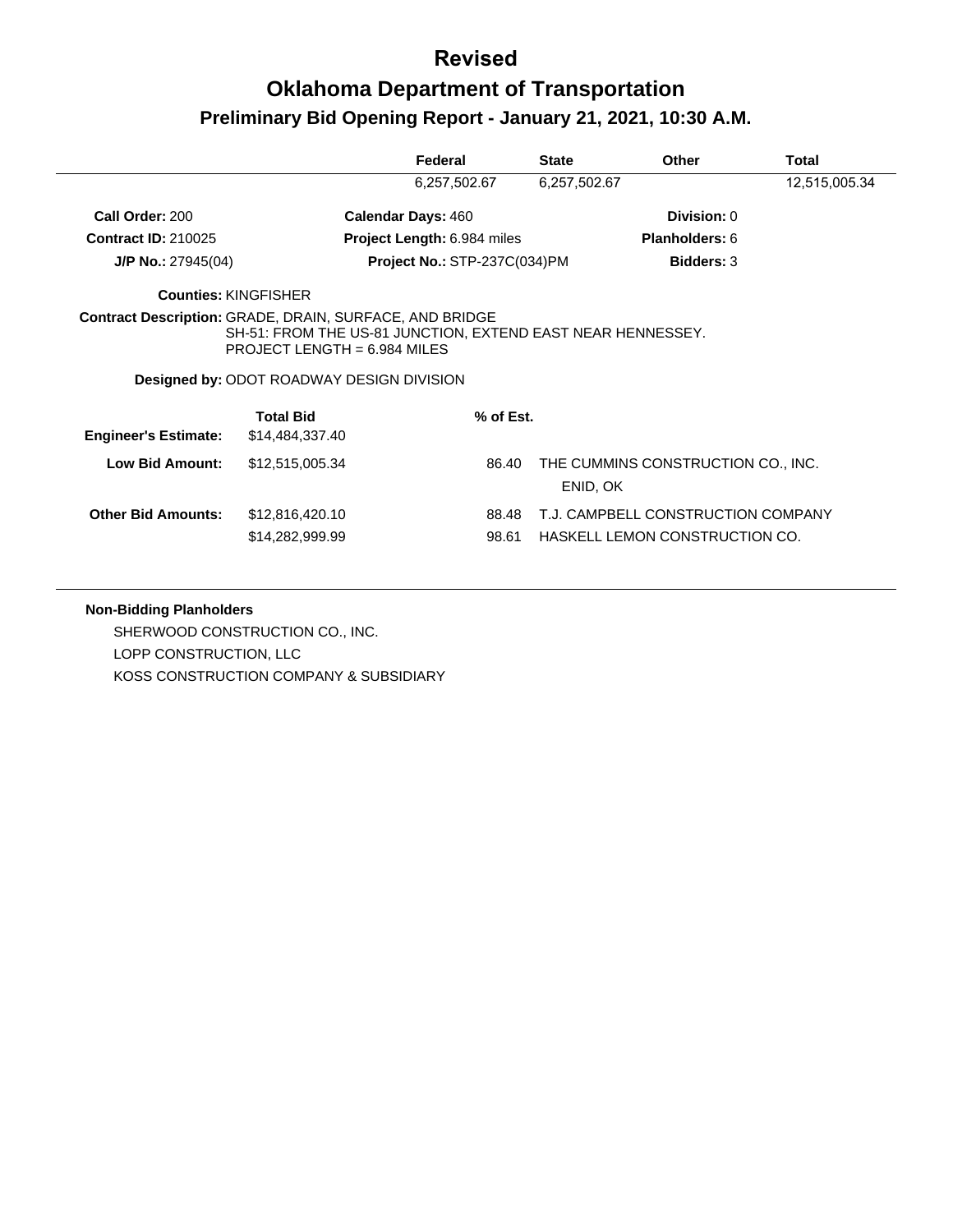## **Oklahoma Department of Transportation Preliminary Bid Opening Report - January 21, 2021, 10:30 A.M.**

|                                                                  |                                                                                              | Federal                        | <b>State</b>       | <b>Other</b>                          | Total      |
|------------------------------------------------------------------|----------------------------------------------------------------------------------------------|--------------------------------|--------------------|---------------------------------------|------------|
|                                                                  |                                                                                              | 466,664.17                     |                    |                                       | 466,664.17 |
| Call Order: 205                                                  |                                                                                              | <b>Calendar Days: 60</b>       |                    | Division: 5                           |            |
| <b>Contract ID: 200282</b>                                       |                                                                                              | Project Length: 0.372 miles    |                    | <b>Planholders: 9</b>                 |            |
| <b>J/P No.:</b> $32949(04)$                                      |                                                                                              | Project No.: NHPP-009N(101) AD |                    | Bidders: 6                            |            |
| Counties: KIOWA                                                  |                                                                                              |                                |                    |                                       |            |
| <b>Contract Description: PEDESTRIAN IMPROVEMENTS (SIDEWALKS)</b> | US-183: FROM THE SH-19 JUNCTION, EXTEND SOUTH IN ROOSEVELT.<br>PROJECT LENGTH = $0.372$ MILE |                                |                    |                                       |            |
| Designed by:                                                     |                                                                                              |                                |                    |                                       |            |
| <b>Engineer's Estimate:</b>                                      | <b>Total Bid</b><br>\$509,861.00                                                             | % of Est.                      |                    |                                       |            |
| <b>Low Bid Amount:</b>                                           | \$466,664.17                                                                                 | 91.53                          | <b>GUTHRIE, OK</b> | TOM HUDSON PAVING, INC.               |            |
| <b>Other Bid Amounts:</b>                                        | \$479,476.36                                                                                 | 94.04                          |                    | SCHIRALLI CONSTRUCTION CORP.          |            |
|                                                                  | \$523,416.00                                                                                 | 102.66                         | CGC, LLC.          |                                       |            |
|                                                                  | \$573,158.31                                                                                 | 112.41                         |                    | T & G CONSTRUCTION, INC.              |            |
|                                                                  | \$634,491.80                                                                                 |                                |                    | 124.44 HASKELL LEMON CONSTRUCTION CO. |            |
|                                                                  | \$834.427.29                                                                                 |                                |                    | 163.66 DOWNEY CONTRACTING, LLC        |            |

#### **Non-Bidding Planholders**

RUDY CONSTRUCTION CO. PBX CORPORATION THE CUMMINS CONSTRUCTION CO., INC.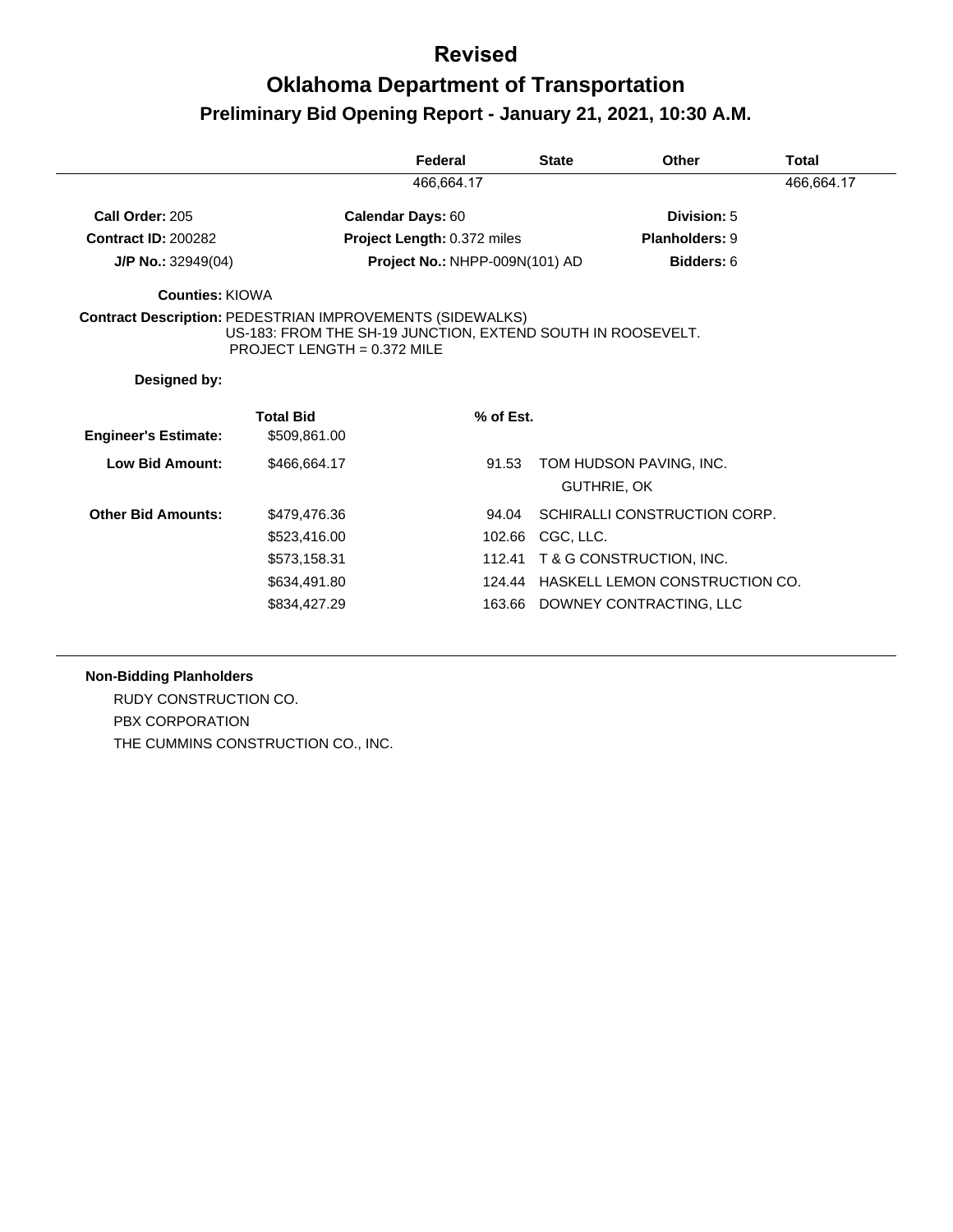## **Oklahoma Department of Transportation Preliminary Bid Opening Report - January 21, 2021, 10:30 A.M.**

|                                                  |                                                                                                                                     | Federal                      | <b>State</b> | Other                      | Total        |
|--------------------------------------------------|-------------------------------------------------------------------------------------------------------------------------------------|------------------------------|--------------|----------------------------|--------------|
|                                                  |                                                                                                                                     |                              | 1,279,940.80 |                            | 1,279,940.80 |
| Call Order: 210                                  |                                                                                                                                     | Completion Date: 09/30/2021  |              | Division: 2                |              |
| <b>Contract ID: 210026</b>                       |                                                                                                                                     | Project Length: 5.090 miles  |              | <b>Planholders: 4</b>      |              |
| $J/P$ No.: 33382(04)                             |                                                                                                                                     | Project No.: SSR-240B(083)SR |              | <b>Bidders: 3</b>          |              |
| Counties: LEFLORE                                |                                                                                                                                     |                              |              |                            |              |
|                                                  |                                                                                                                                     |                              |              |                            |              |
| <b>Contract Description: RESURFACE (ASPHALT)</b> | SH-112: FROM THE SH-112 JUNCTION, EXTEND NORTH NEAR ARKOMA.<br>PROJECT LENGTH = $5.090$ MILES<br>Designed by: ODOT FIELD DIVISION 2 |                              |              |                            |              |
| <b>Engineer's Estimate:</b>                      | <b>Total Bid</b><br>\$1,365,036.50                                                                                                  | $%$ of Est.                  |              |                            |              |
| <b>Low Bid Amount:</b>                           | \$1,279,940.80                                                                                                                      | 93.77                        | POTEAU, OK   | JOB CONSTRUCTION CO., INC. |              |
| <b>Other Bid Amounts:</b>                        | \$1,314,510.50                                                                                                                      | 96.30                        | ROSSCON, LLC |                            |              |

**Non-Bidding Planholders**

FORSGREN INC.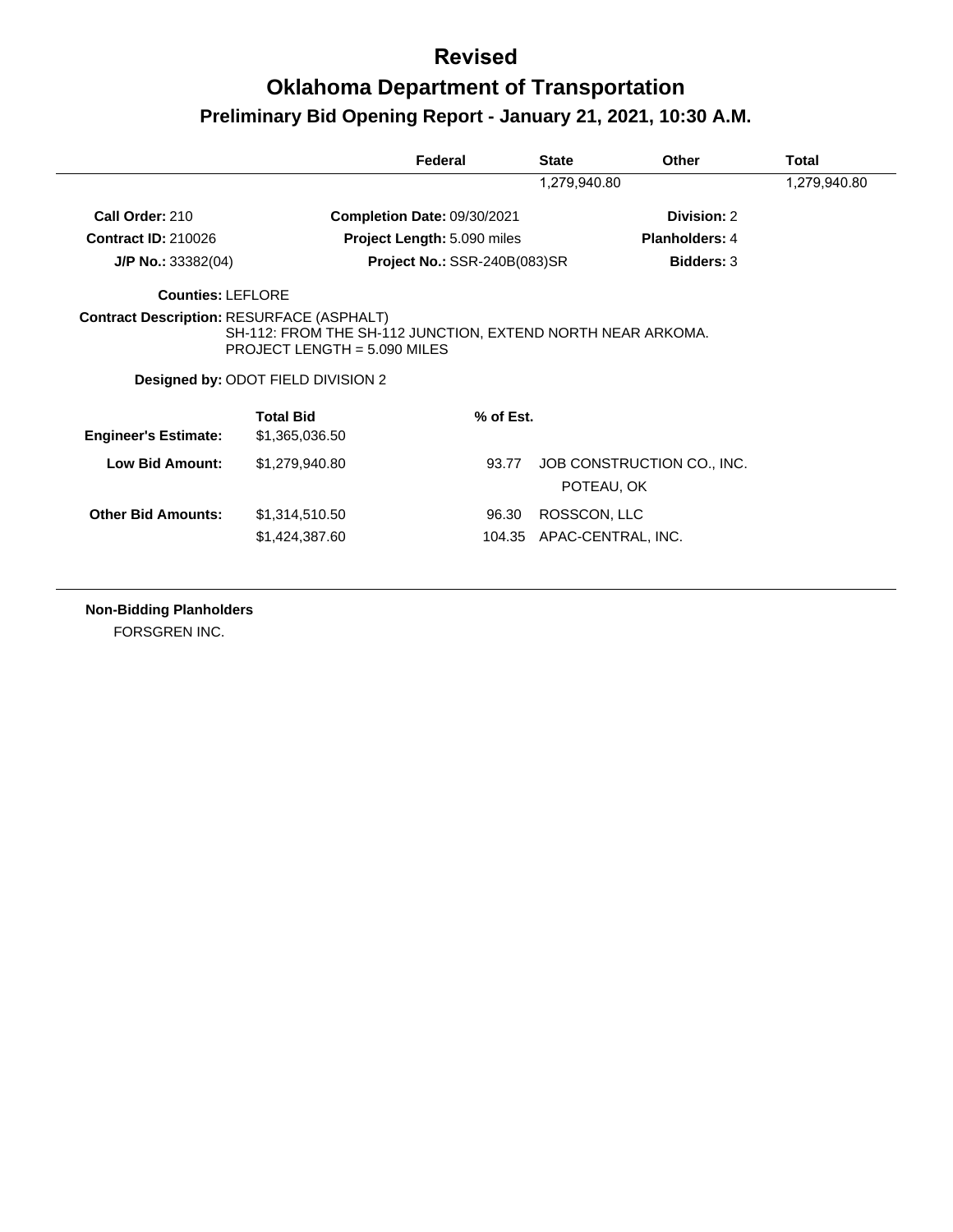# **Oklahoma Department of Transportation Preliminary Bid Opening Report - January 21, 2021, 10:30 A.M.**

|                                                  |                                                                                                                                                               | Federal                             | <b>State</b> | Other                              | <b>Total</b> |  |
|--------------------------------------------------|---------------------------------------------------------------------------------------------------------------------------------------------------------------|-------------------------------------|--------------|------------------------------------|--------------|--|
|                                                  |                                                                                                                                                               | 3,259,935.50                        |              |                                    |              |  |
| Call Order: 215                                  |                                                                                                                                                               | Completion Date: 09/30/2021         |              | Division: 2                        |              |  |
| <b>Contract ID: 210027</b>                       |                                                                                                                                                               | <b>Project Length: 10.000 miles</b> |              | <b>Planholders: 3</b>              |              |  |
| $J/P$ No.: 33857(04)                             |                                                                                                                                                               | Project No.: SSR-240N(084)SR        |              | <b>Bidders: 2</b>                  |              |  |
| <b>Counties: LEFLORE</b>                         |                                                                                                                                                               |                                     |              |                                    |              |  |
| <b>Contract Description: RESURFACE (ASPHALT)</b> | US-259: FROM 4.2 MILES NORTH OF THE SH-144<br>JUNCTION, EXTEND NORTH NEAR BIG CEDAR.<br>PROJECT LENGTH = $10.000$ MILES<br>Designed by: ODOT FIELD DIVISION 2 |                                     |              |                                    |              |  |
|                                                  | <b>Total Bid</b>                                                                                                                                              | % of Est.                           |              |                                    |              |  |
| <b>Engineer's Estimate:</b>                      | \$2,539,879.00                                                                                                                                                |                                     |              |                                    |              |  |
| <b>Low Bid Amount:</b>                           | \$3,259,935.50                                                                                                                                                | 128.35                              | ROSSCON, LLC | MUSKOGEE, OK                       |              |  |
| <b>Other Bid Amounts:</b>                        | \$3,274,513.50                                                                                                                                                | 128.92                              |              | THE CUMMINS CONSTRUCTION CO., INC. |              |  |

**Non-Bidding Planholders**

JOB CONSTRUCTION CO., INC.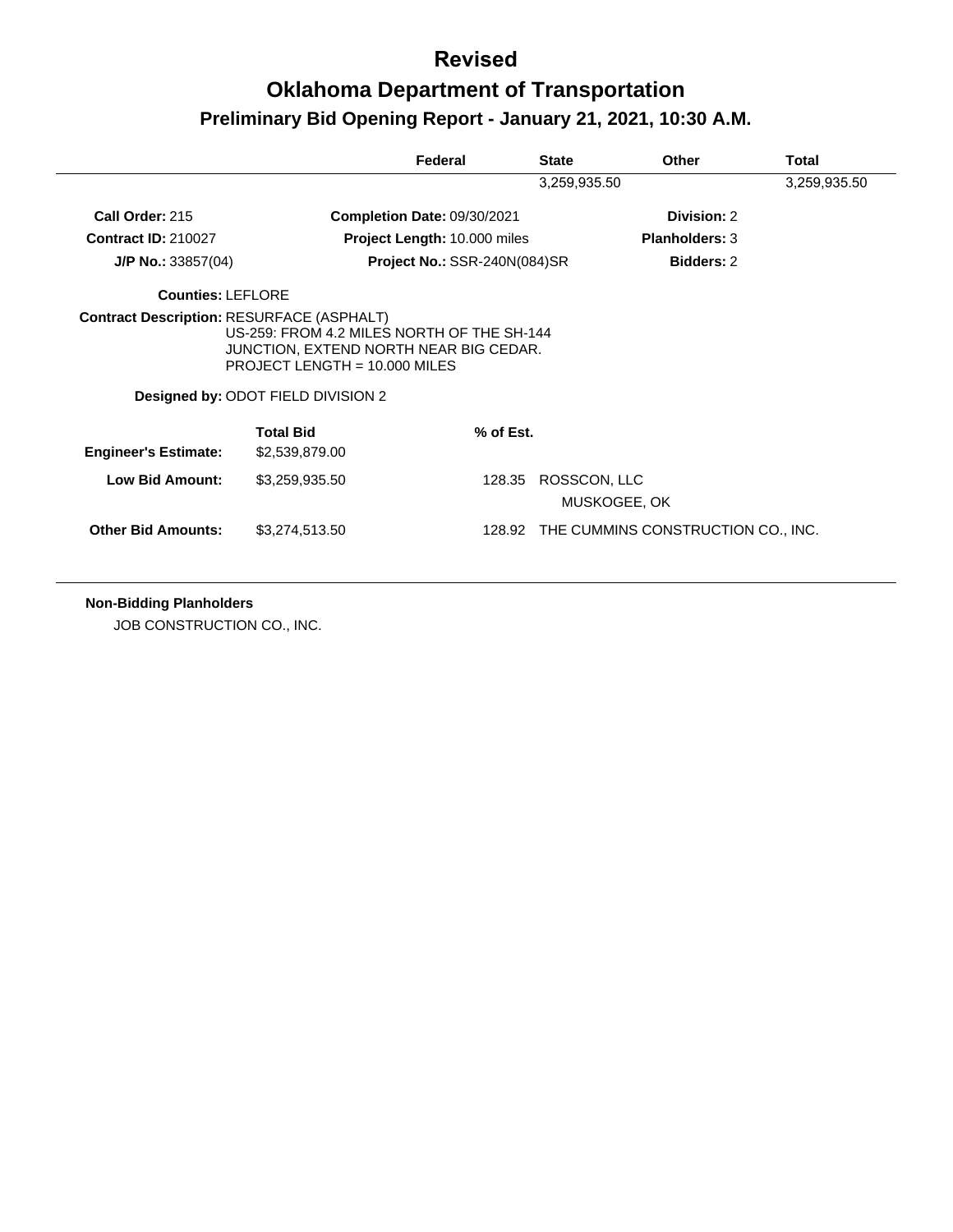|                                                                  |                                                                               | Federal                      | <b>State</b> | <b>Other</b>          | Total        |
|------------------------------------------------------------------|-------------------------------------------------------------------------------|------------------------------|--------------|-----------------------|--------------|
|                                                                  |                                                                               |                              | 1,195,667.95 |                       | 1,195,667.95 |
| Call Order: 220                                                  | <b>Calendar Days: 60</b>                                                      |                              |              | Division: 7           |              |
| <b>Contract ID: 210028</b>                                       |                                                                               | Project Length: 2.250 miles  |              | <b>Planholders: 4</b> |              |
| <b>J/P No.:</b> $33459(04)$                                      |                                                                               | Project No.: SSR-243C(040)SR |              | <b>Bidders: 2</b>     |              |
| <b>Counties: LOVE</b>                                            |                                                                               |                              |              |                       |              |
| <b>Contract Description: RESURFACE (ASPHALT)</b><br>Designed by: | US-77: FROM I-35, EXTEND NORTH NEAR MARIETTA.<br>PROJECT LENGTH = 2.250 MILES |                              |              |                       |              |
| <b>Engineer's Estimate:</b>                                      | <b>Total Bid</b><br>\$1,401,036.00                                            | % of Est.                    |              |                       |              |
| <b>Low Bid Amount:</b>                                           | \$1,195,667.95                                                                | 85.34                        |              | OVERLAND CORPORATION  |              |
|                                                                  |                                                                               |                              |              | ARDMORE, OK           |              |

#### **Non-Bidding Planholders**

THE CUMMINS CONSTRUCTION CO., INC. Seal Masters, Inc. DBA Pavers, Inc.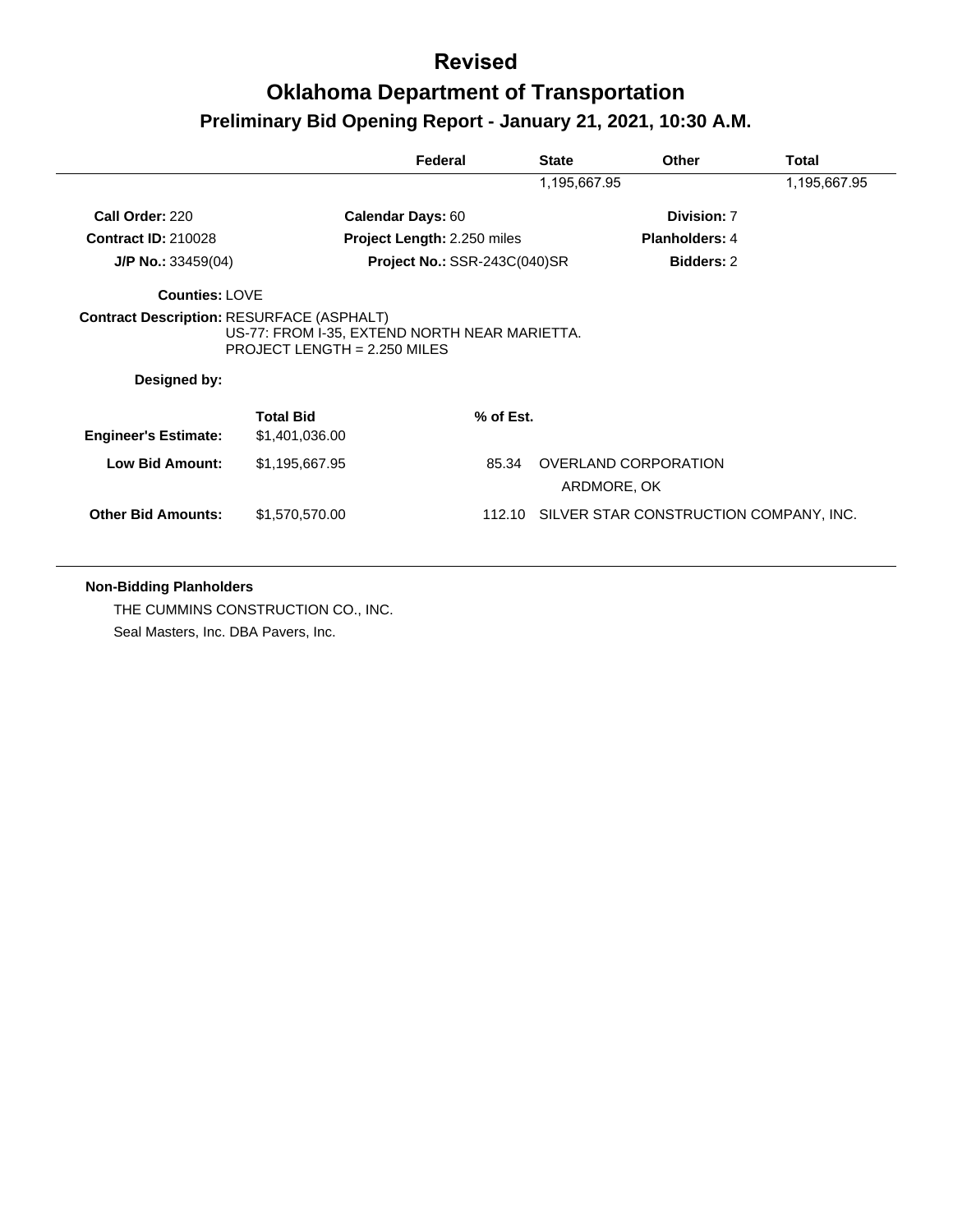## **Oklahoma Department of Transportation Preliminary Bid Opening Report - January 21, 2021, 10:30 A.M.**

|                                                  |                                                                                                    | Federal                      | <b>State</b>              | Other                           | Total        |
|--------------------------------------------------|----------------------------------------------------------------------------------------------------|------------------------------|---------------------------|---------------------------------|--------------|
|                                                  |                                                                                                    |                              | 1,523,000.00              |                                 | 1,523,000.00 |
| Call Order: 225                                  |                                                                                                    | <b>Calendar Days: 60</b>     |                           | Division: 8                     |              |
| <b>Contract ID: 210029</b>                       |                                                                                                    | Project Length: 7.657 miles  |                           | <b>Planholders: 5</b>           |              |
| <b>J/P No.:</b> $33377(04)$                      |                                                                                                    | Project No.: SSR-249C(063)SR |                           | <b>Bidders: 5</b>               |              |
| <b>Counties: MAYES</b>                           |                                                                                                    |                              |                           |                                 |              |
| <b>Contract Description: RESURFACE (ASPHALT)</b> | SH-82: FROM THE US-412 JUNCTION, EXTEND NORTH NEAR LOCUST GROVE.<br>PROJECT LENGTH = $6.980$ MILES |                              |                           |                                 |              |
|                                                  | Designed by: ODOT FIELD DIVISION 8                                                                 |                              |                           |                                 |              |
|                                                  | <b>Total Bid</b>                                                                                   | % of Est.                    |                           |                                 |              |
| <b>Engineer's Estimate:</b>                      | \$1,704,582.88                                                                                     |                              |                           |                                 |              |
|                                                  |                                                                                                    |                              |                           |                                 |              |
| <b>Low Bid Amount:</b>                           | \$1,523,000.00                                                                                     | 89.35                        | TULSA, OK                 | BECCO CONTRACTORS, INC.         |              |
| <b>Other Bid Amounts:</b>                        | \$1,585,761.78                                                                                     | 93.03                        | ROSSCON, LLC              |                                 |              |
|                                                  | \$1,623,152.01                                                                                     | 95.22                        |                           | SHERWOOD CONSTRUCTION CO., INC. |              |
|                                                  | \$1,728,130.99                                                                                     |                              | 101.38 APAC-CENTRAL, INC. |                                 |              |

**Non-Bidding Planholders**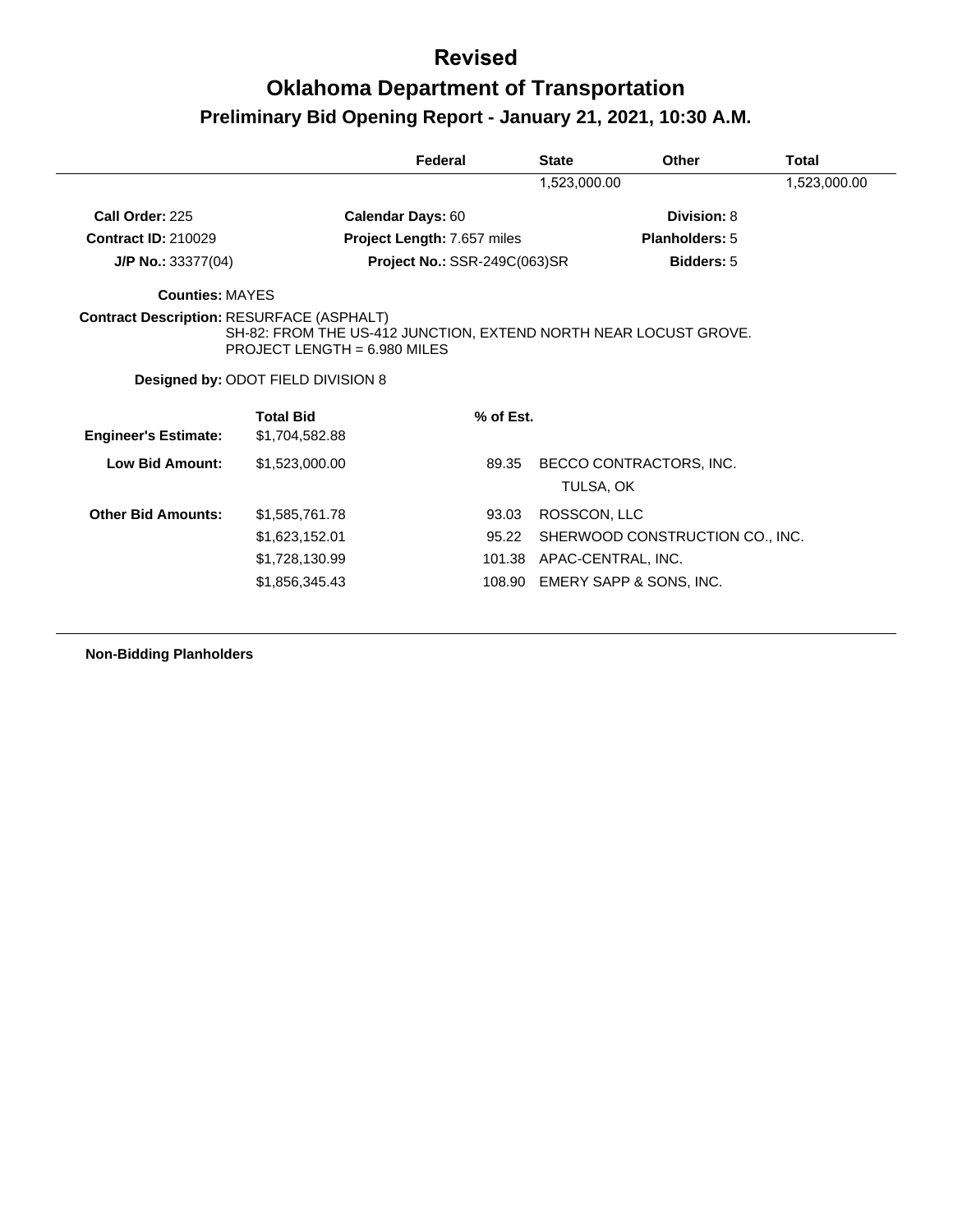# **Oklahoma Department of Transportation Preliminary Bid Opening Report - January 21, 2021, 10:30 A.M.**

|                             |                                                                                                                                                                                                                                             | Federal                               | <b>State</b>    | <b>Other</b>                                                                                | <b>Total</b>  |
|-----------------------------|---------------------------------------------------------------------------------------------------------------------------------------------------------------------------------------------------------------------------------------------|---------------------------------------|-----------------|---------------------------------------------------------------------------------------------|---------------|
| Advance Construction        |                                                                                                                                                                                                                                             |                                       | 12,287,440.03   |                                                                                             | 12,287,440.03 |
| Call Order: 230             |                                                                                                                                                                                                                                             | <b>Calendar Days: 180</b>             |                 | Division: 3                                                                                 |               |
| <b>Contract ID: 210030</b>  |                                                                                                                                                                                                                                             | Project Length: 2.102 miles           |                 | <b>Planholders: 9</b>                                                                       |               |
| $J/P$ No.: 31045(04)        |                                                                                                                                                                                                                                             | <b>Project No.: NHPPI-3500(094)PM</b> |                 | <b>Bidders: 4</b>                                                                           |               |
| <b>Counties: MCCLAIN</b>    |                                                                                                                                                                                                                                             |                                       |                 |                                                                                             |               |
|                             | <b>Contract Description: PAVEMENT REHABILITATION (A.C. AND P.C.)</b><br>I-35: FROM 1.1 MILES SOUTH OF THE SH-59 JUNCTION, EXTEND<br>NORTH NEAR WAYNE.<br>PROJECT LENGTH = $2.102$ MILES<br><b>Designed by: ODOT ROADWAY DESIGN DIVISION</b> |                                       |                 |                                                                                             |               |
| <b>Engineer's Estimate:</b> | <b>Total Bid</b><br>\$15,424,461.06                                                                                                                                                                                                         | % of Est.                             |                 |                                                                                             |               |
| Low Bid Amount:             | \$12,287,440.03                                                                                                                                                                                                                             | 79.66                                 | IHC Scott, INC. | ENGLEWOOD, CO                                                                               |               |
| <b>Other Bid Amounts:</b>   | \$12,852,984.17<br>\$12,992,573.54<br>\$16,134,276.93                                                                                                                                                                                       | 83.33<br>84.23<br>104.60              |                 | C3 CONSTRUCTION, INC.<br>SHERWOOD CONSTRUCTION CO., INC.<br>DUIT CONSTRUCTION COMPANY, INC. |               |

#### **Non-Bidding Planholders**

Seal Masters, Inc. DBA Pavers, Inc. SILVER STAR CONSTRUCTION COMPANY, INC. HASKELL LEMON CONSTRUCTION CO. ALLEN CONTRACTING, INC./SHELL CONSTRUCTION CO., INC. (JV) KOSS CONSTRUCTION COMPANY & SUBSIDIARY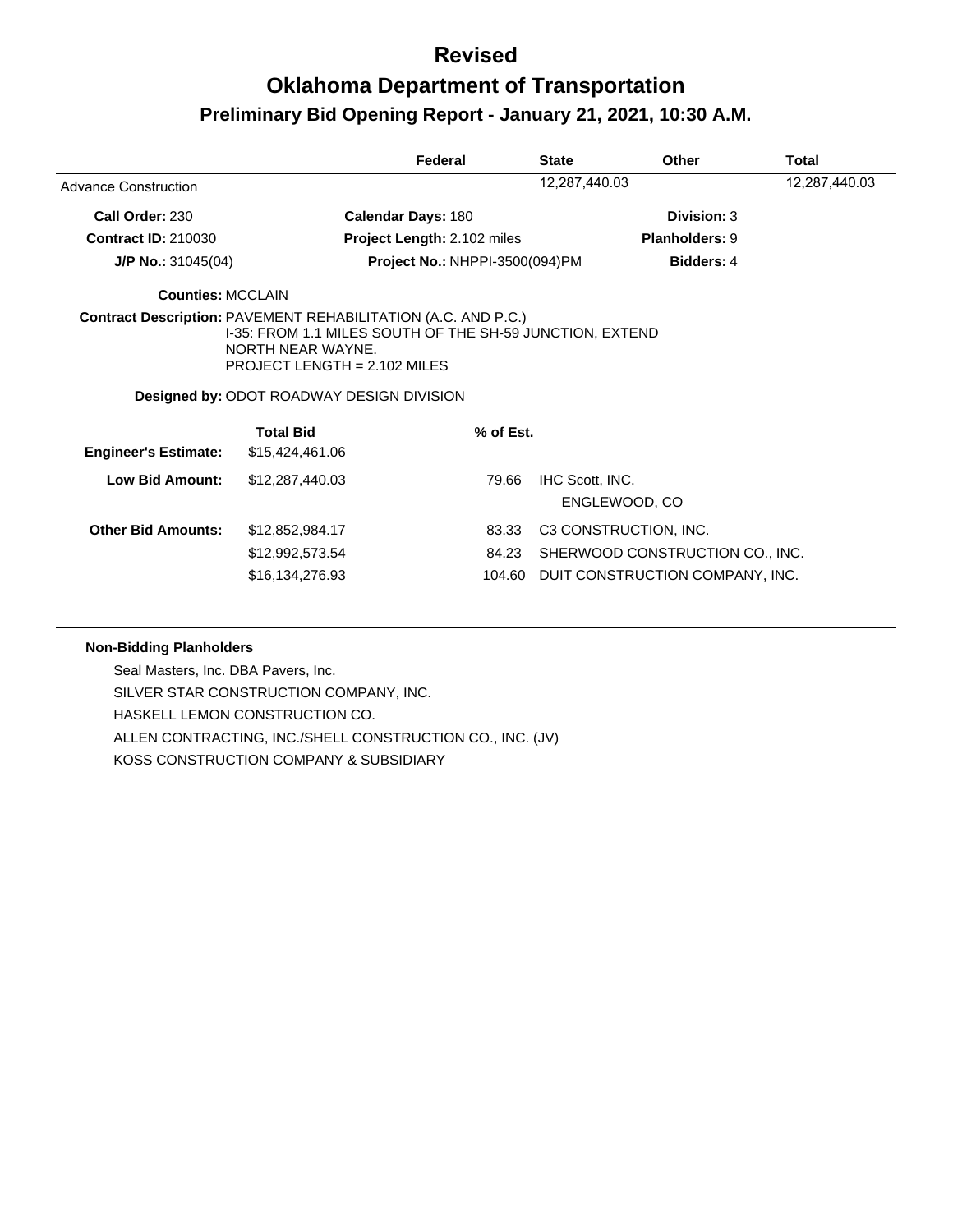## **Oklahoma Department of Transportation Preliminary Bid Opening Report - January 21, 2021, 10:30 A.M.**

|                                                                                  |                                                                                                                                    | Federal                             |           | <b>State</b>   | Other                                             | <b>Total</b> |
|----------------------------------------------------------------------------------|------------------------------------------------------------------------------------------------------------------------------------|-------------------------------------|-----------|----------------|---------------------------------------------------|--------------|
|                                                                                  |                                                                                                                                    | 4,965,927.20                        |           |                | 1,241,481.80                                      | 6,207,409.00 |
| Call Order: 235                                                                  |                                                                                                                                    | <b>Calendar Days: 240</b>           |           |                | Division: 4                                       |              |
| <b>Contract ID: 210031</b>                                                       |                                                                                                                                    | Project Length: 0.927 miles         |           |                | <b>Planholders: 7</b>                             |              |
| $J/P$ No.: 17827(04)                                                             |                                                                                                                                    | <b>Project No.: STP-155A(196)AG</b> |           |                | <b>Bidders: 5</b>                                 |              |
| Counties: OKLAHOMA                                                               |                                                                                                                                    |                                     |           |                |                                                   |              |
| <b>Contract Description: GRADE, DRAIN, WIDEN, RESURFACE, AND TRAFFIC SIGNALS</b> | CITY STREET (MACARTHUR BOULEVARD): FROM NW 34TH STREET, EXTEND NORTH<br>IN THE CITY OF WARR ACRES.<br>PROJECT LENGTH = 0.927 MILES |                                     |           |                |                                                   |              |
|                                                                                  | Designed by: SMITH-ROBERTS-BALDISCHWILER, LLC                                                                                      |                                     |           |                |                                                   |              |
|                                                                                  | <b>Total Bid</b>                                                                                                                   |                                     | % of Est. |                |                                                   |              |
| <b>Engineer's Estimate:</b>                                                      | \$5,913,577.94                                                                                                                     |                                     |           |                |                                                   |              |
| <b>Low Bid Amount:</b>                                                           | \$6,207,409.00                                                                                                                     |                                     |           |                | 104.97 SCHWARZ PAVING CO., INC.                   |              |
|                                                                                  |                                                                                                                                    |                                     |           |                | OKLAHOMA CITY, OK                                 |              |
| <b>Other Bid Amounts:</b>                                                        | \$6,224,872.80                                                                                                                     |                                     | 105.26    |                | T.J. CAMPBELL CONSTRUCTION COMPANY                |              |
|                                                                                  | \$6,504,473.70                                                                                                                     |                                     | 109.99    |                | CROSSLAND HEAVY CONTRACTORS INC.                  |              |
|                                                                                  | \$6,902,718.00                                                                                                                     |                                     |           | CO., INC. (JV) | 116.73 ALLEN CONTRACTING, INC./SHELL CONSTRUCTION |              |
|                                                                                  | \$6,923,650.00                                                                                                                     |                                     |           |                | 117.08 SILVER STAR CONSTRUCTION COMPANY, INC.     |              |
|                                                                                  |                                                                                                                                    |                                     |           |                | (B)                                               |              |

#### **Non-Bidding Planholders**

HASKELL LEMON CONSTRUCTION CO. SHERWOOD CONSTRUCTION CO., INC.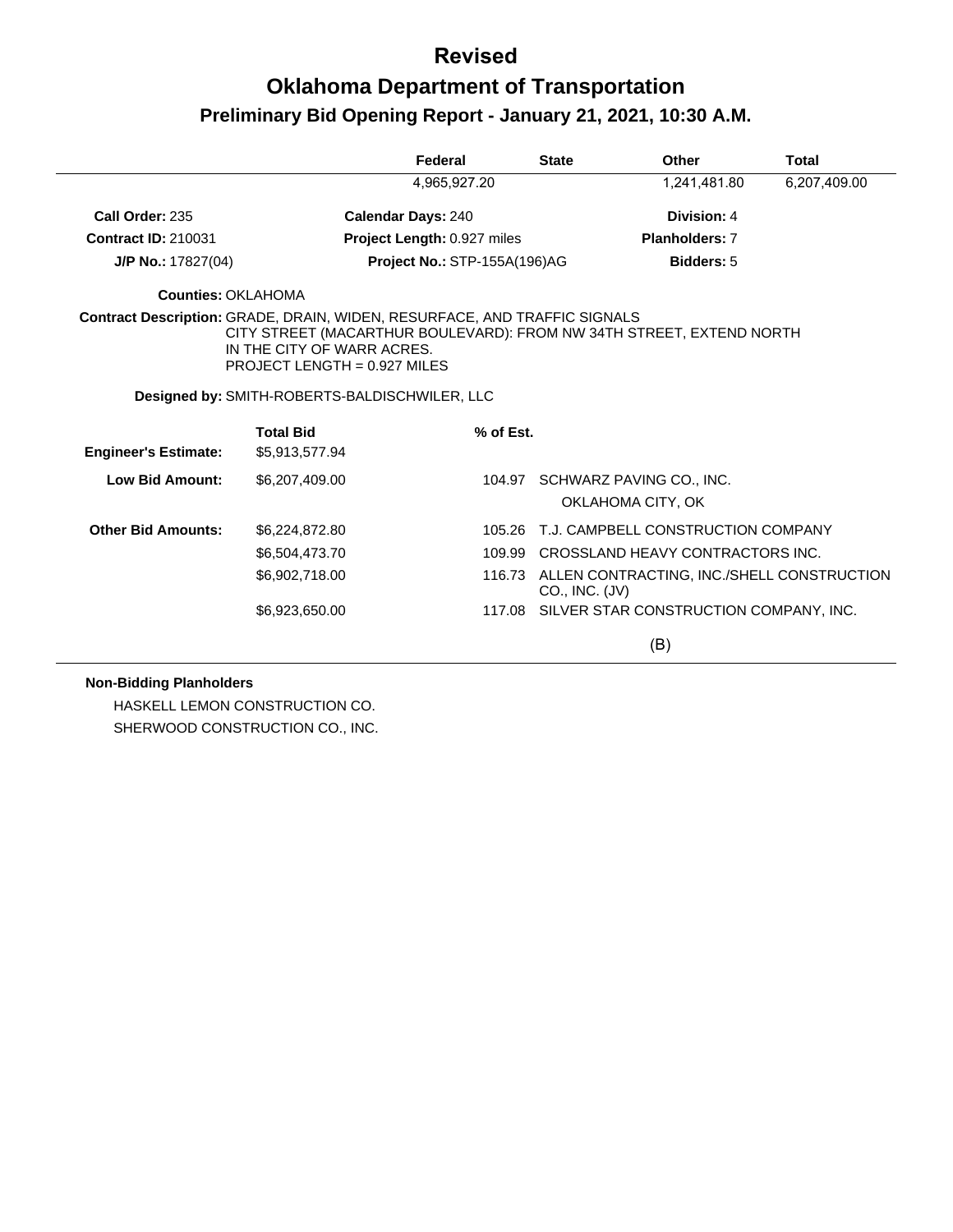## **Oklahoma Department of Transportation Preliminary Bid Opening Report - January 21, 2021, 10:30 A.M.**

|                                                  |                                                                                                                                 | Federal                      | <b>State</b> | <b>Other</b>                                                                     | Total      |
|--------------------------------------------------|---------------------------------------------------------------------------------------------------------------------------------|------------------------------|--------------|----------------------------------------------------------------------------------|------------|
|                                                  |                                                                                                                                 |                              | 888,487.30   |                                                                                  | 888,487.30 |
| Call Order: 240                                  |                                                                                                                                 | <b>Calendar Days: 30</b>     |              | Division: 1                                                                      |            |
| <b>Contract ID: 210032</b>                       |                                                                                                                                 | Project Length: 4.900 miles  |              | Planholders: 6                                                                   |            |
| $J/P$ No.: 33444(04)                             |                                                                                                                                 | Project No.: SSR-256B(061)SR |              | <b>Bidders: 4</b>                                                                |            |
| <b>Counties: OKMULGEE</b>                        |                                                                                                                                 |                              |              |                                                                                  |            |
| <b>Contract Description: RESURFACE (ASPHALT)</b> | SH-16: FROM THE SH-52 JUNCTION, EXTEND EAST NEAR BEGGS.<br>PROJECT LENGTH = $4.900$ MILES<br>Designed by: ODOT FIELD DIVISION 1 |                              |              |                                                                                  |            |
| <b>Engineer's Estimate:</b>                      | <b>Total Bid</b><br>\$1,211,647.50                                                                                              | % of Est.                    |              |                                                                                  |            |
| Low Bid Amount:                                  | \$888,487.30                                                                                                                    | 73.33                        | ROSSCON, LLC | MUSKOGEE, OK                                                                     |            |
| <b>Other Bid Amounts:</b>                        | \$997,661.47<br>\$1,015,000.00<br>\$1,035,092.51                                                                                | 82.34<br>83.77<br>85.43      |              | SHERWOOD CONSTRUCTION CO., INC.<br>BECCO CONTRACTORS, INC.<br>APAC-CENTRAL, INC. |            |

#### **Non-Bidding Planholders**

HASKELL LEMON CONSTRUCTION CO. THE CUMMINS CONSTRUCTION CO., INC.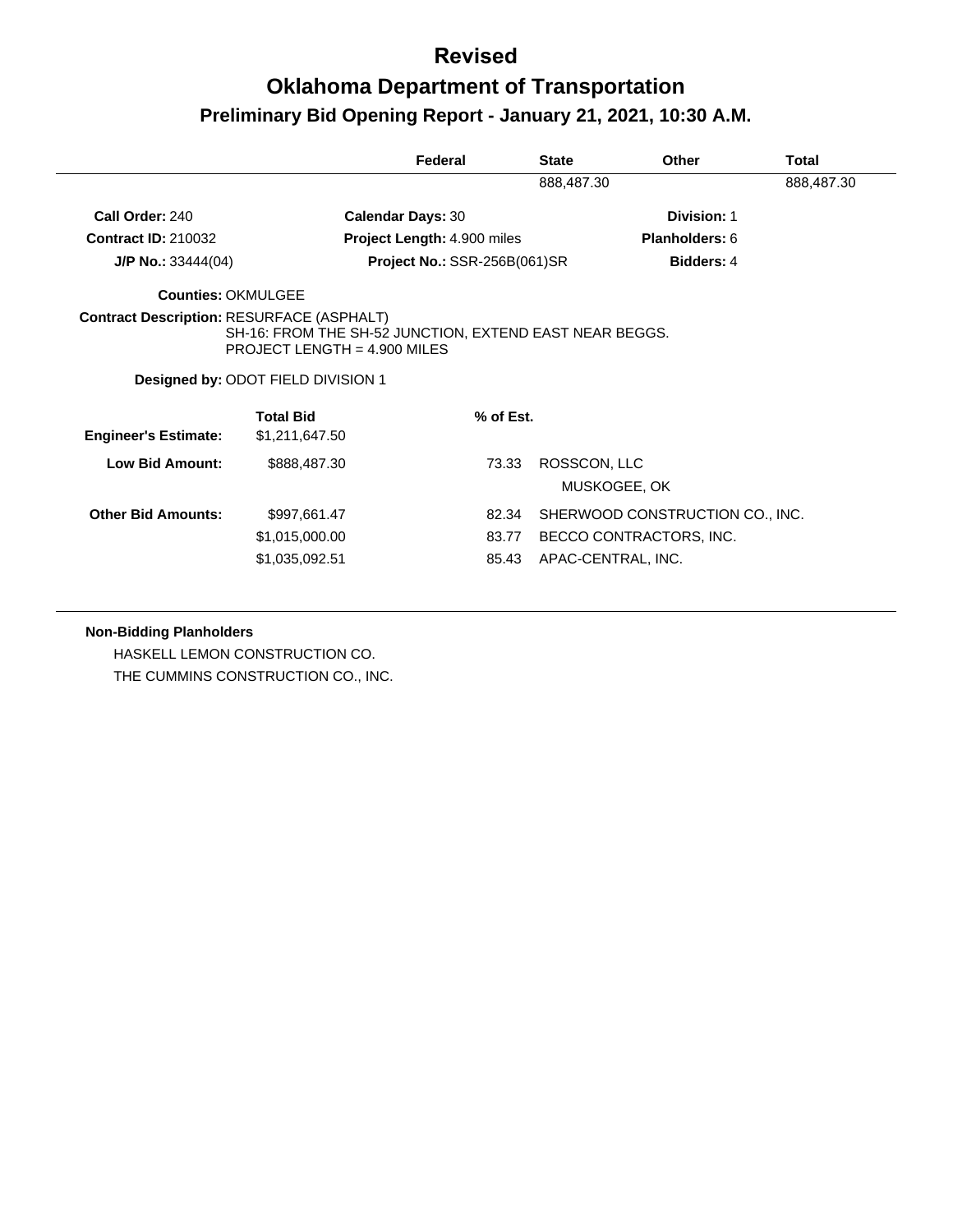|                             |                                                                                                                                                      | Federal                            | <b>State</b>              | <b>Other</b>            | Total      |
|-----------------------------|------------------------------------------------------------------------------------------------------------------------------------------------------|------------------------------------|---------------------------|-------------------------|------------|
|                             |                                                                                                                                                      |                                    | 769,000.00                | $\mathbf{0}$            | 769,000.00 |
| Call Order: 245             |                                                                                                                                                      | Completion Date: 07/09/2021        |                           | Division: 8             |            |
| <b>Contract ID: 210033</b>  |                                                                                                                                                      | <b>Project Length: 1.746 miles</b> |                           | <b>Planholders: 4</b>   |            |
| $J/P$ No.: 33374(04)        |                                                                                                                                                      | Project No.: SSR-018N(078)SR       |                           | <b>Bidders: 3</b>       |            |
| Counties: OSAGE             |                                                                                                                                                      |                                    |                           |                         |            |
|                             | US-60: FROM 1.8 MILES WEST OF THE SH-99 JUNCTION,<br>EXTEND EAST IN PAWHUSKA.<br>PROJECT LENGTH = $1.85$ MILES<br>Designed by: ODOT FIELD DIVISION 8 |                                    |                           |                         |            |
| <b>Engineer's Estimate:</b> | <b>Total Bid</b><br>\$855,732.86                                                                                                                     | % of Est.                          |                           |                         |            |
| Low Bid Amount:             | \$769,000.00                                                                                                                                         | 89.86                              | TULSA, OK                 | BECCO CONTRACTORS, INC. |            |
| <b>Other Bid Amounts:</b>   | \$920,991.02                                                                                                                                         |                                    | 107.63 APAC-CENTRAL, INC. |                         |            |
|                             | \$1,013,555.78                                                                                                                                       | 118.44                             | ROSSCON, LLC              |                         |            |

#### **Non-Bidding Planholders**

SHERWOOD CONSTRUCTION CO., INC.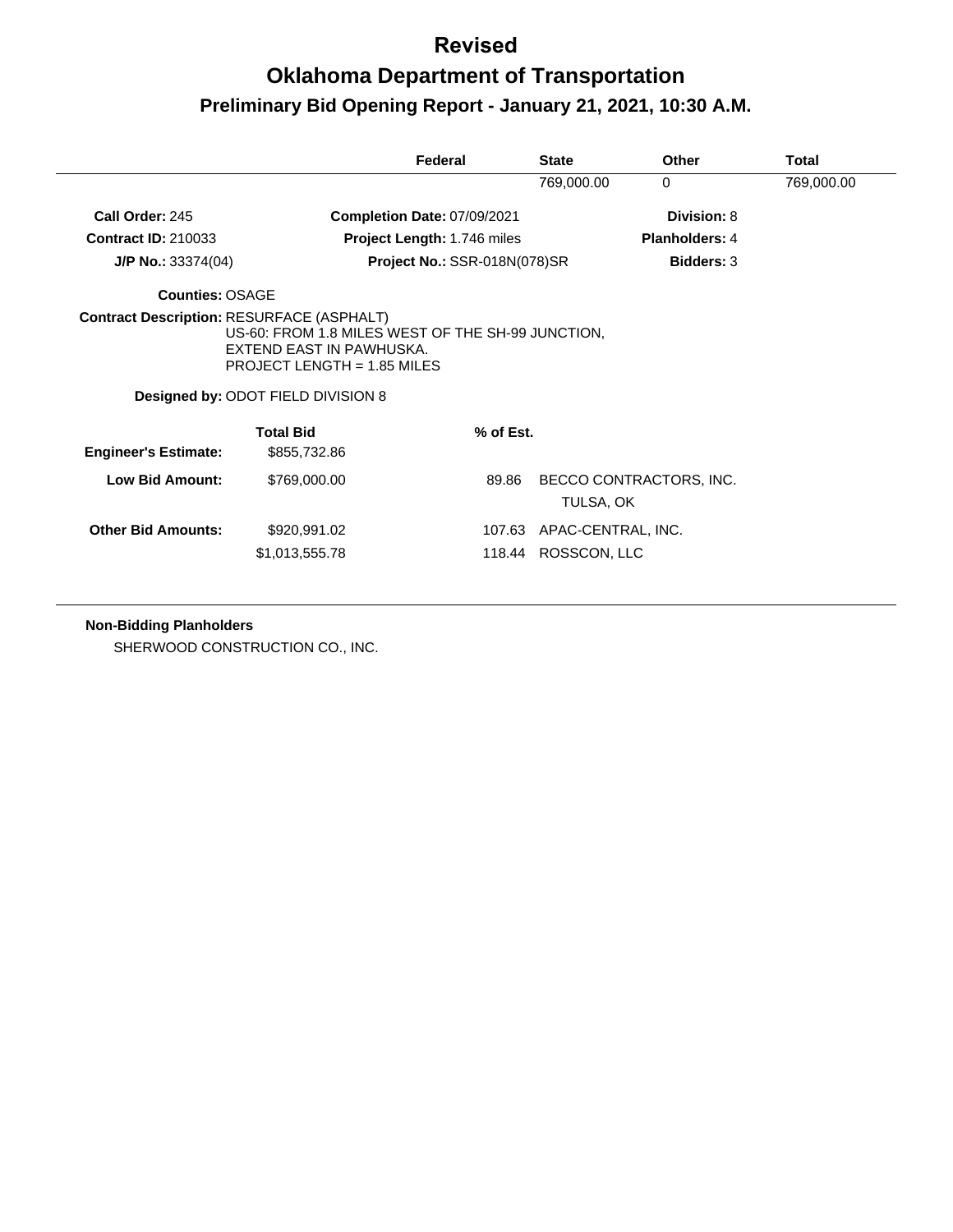## **Oklahoma Department of Transportation Preliminary Bid Opening Report - January 21, 2021, 10:30 A.M.**

|                                               |                                                                                                                                              | Federal                                                 | <b>State</b> | Other                                   | Total |
|-----------------------------------------------|----------------------------------------------------------------------------------------------------------------------------------------------|---------------------------------------------------------|--------------|-----------------------------------------|-------|
|                                               |                                                                                                                                              |                                                         | 1,264,261.62 | 1,264,261.62                            |       |
| Call Order: 250<br><b>Contract ID: 210034</b> |                                                                                                                                              | <b>Calendar Days: 60 Project</b><br>Length: 6.286 miles |              | Division: 8<br>Planholders: 5           |       |
| J/P No.: 33741(04)                            |                                                                                                                                              | Project No.: SSR-258C(078)SR                            |              | Bidders: 4                              |       |
| <b>Counties: OTTAWA</b>                       |                                                                                                                                              |                                                         |              |                                         |       |
|                                               | SH-137: FROM THE US-60 JUNCTION, EXTEND NORTH<br>NEAR WYANDOTTE.<br>PROJECT LENGTH = 6.29 MILES<br><b>Designed by: ODOT FIELD DIVISION 8</b> |                                                         |              |                                         |       |
|                                               |                                                                                                                                              |                                                         |              |                                         |       |
| <b>Engineer's Estimate:</b>                   | <b>Total Bid</b><br>\$1,449,472.62                                                                                                           | % of Est.                                               |              |                                         |       |
| <b>Low Bid Amount:</b>                        | \$1,264,261.62                                                                                                                               | 87.22                                                   |              | EMERY SAPP & SONS, INC.<br>COLUMBIA, MO |       |
| <b>Other Bid Amounts:</b>                     | \$1,297,000.00                                                                                                                               | 89.48                                                   |              | BECCO CONTRACTORS, INC.                 |       |
|                                               | \$1,361,637.95                                                                                                                               | 93.94                                                   | ROSSCON, LLC |                                         |       |

**Non-Bidding Planholders**

ROBINSON CONSTRUCTION, LLC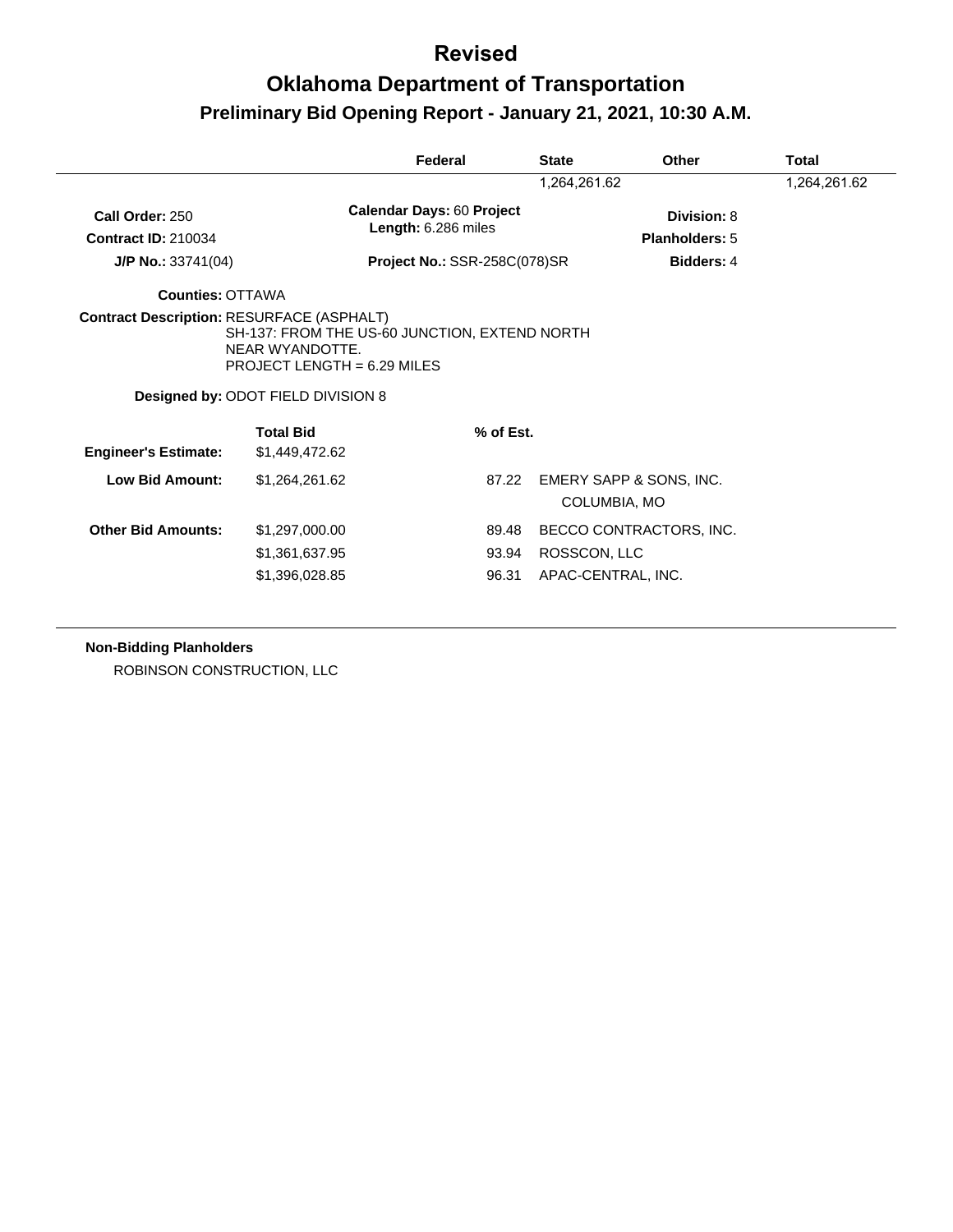# **Oklahoma Department of Transportation Preliminary Bid Opening Report - January 21, 2021, 10:30 A.M.**

|                             |                                                                                                                                                                    | Federal                            | <b>State</b>                | Other                              | Total        |
|-----------------------------|--------------------------------------------------------------------------------------------------------------------------------------------------------------------|------------------------------------|-----------------------------|------------------------------------|--------------|
|                             |                                                                                                                                                                    | 7,217,666.39                       | 1,804,416.60                |                                    | 9,022,082.99 |
| Call Order: 255             | <b>Calendar Days: 360</b>                                                                                                                                          |                                    |                             | Division: 3                        |              |
| <b>Contract ID: 210035</b>  |                                                                                                                                                                    | <b>Project Length: 1.483 miles</b> |                             | <b>Planholders: 5</b>              |              |
| $J/P$ No.: 28946(04)        |                                                                                                                                                                    | Project No.: NHPP-262N(061)PM      |                             | <b>Bidders: 3</b>                  |              |
| <b>Counties: PONTOTOC</b>   |                                                                                                                                                                    |                                    |                             |                                    |              |
| Designed by:                | Contract Description: GRADE, DRAIN, AND SURFACE<br>SH-1: FROM 1.3 MILES SOUTH OF THE SH-3 INTERCHANGE,<br>EXTEND NORTH NEAR ADA.<br>PROJECT LENGTH = $1.483$ MILES |                                    |                             |                                    |              |
| <b>Engineer's Estimate:</b> | <b>Total Bid</b><br>\$9,641,527.50                                                                                                                                 | % of Est.                          |                             |                                    |              |
| <b>Low Bid Amount:</b>      | \$9,022,082.99                                                                                                                                                     | 93.58                              | ENID, OK                    | THE CUMMINS CONSTRUCTION CO., INC. |              |
| <b>Other Bid Amounts:</b>   | \$9,169,355.67<br>\$12,657,908.27                                                                                                                                  | 95.10<br>131.29                    | <b>OVERLAND CORPORATION</b> | HASKELL LEMON CONSTRUCTION CO.     |              |

#### **Non-Bidding Planholders**

Seal Masters, Inc. DBA Pavers, Inc. ROBINSON CONSTRUCTION, LLC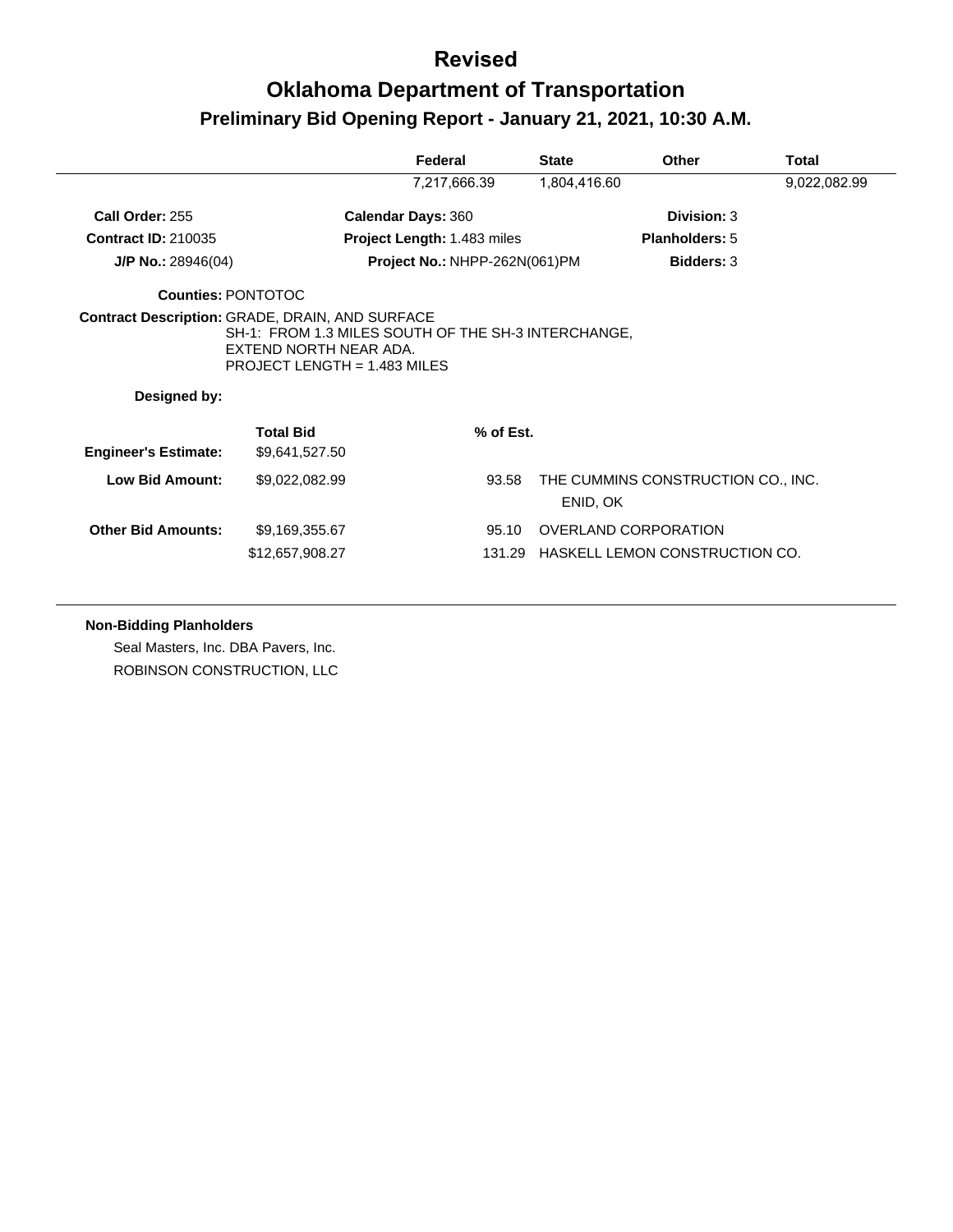## **Oklahoma Department of Transportation Preliminary Bid Opening Report - January 21, 2021, 10:30 A.M.**

|                                                    |                                                                                                                  | Federal                      | <b>State</b>      | Other                                                           | <b>Total</b> |
|----------------------------------------------------|------------------------------------------------------------------------------------------------------------------|------------------------------|-------------------|-----------------------------------------------------------------|--------------|
|                                                    |                                                                                                                  |                              | 1,831,737.20      |                                                                 | 1,831,737.20 |
| Call Order: 265                                    |                                                                                                                  | <b>Calendar Days: 200</b>    |                   | Division: 2                                                     |              |
| <b>Contract ID: 210037</b>                         |                                                                                                                  | Project Length: 0.242 miles  |                   | Planholders: 14                                                 |              |
| $J/P$ No.: 33848(04)                               |                                                                                                                  | Project No.: SBR-264N(073)SB |                   | <b>Bidders: 9</b>                                               |              |
|                                                    | <b>Counties: PUSHMATAHA</b>                                                                                      |                              |                   |                                                                 |              |
| <b>Contract Description: BRIDGE REHABILITATION</b> | SH-3: OVER FRAZIER CREEK, 0.4 MILES WEST<br>OF THE SH-147 JUNCTION NEAR RATTAN.<br>PROJECT LENGTH = $0.211$ MILE |                              |                   |                                                                 |              |
|                                                    | Designed by: THE BENHAM COMPANIES, LLC                                                                           |                              |                   |                                                                 |              |
| <b>Engineer's Estimate:</b>                        | <b>Total Bid</b><br>\$1,988,090.60                                                                               | % of Est.                    |                   |                                                                 |              |
| <b>Low Bid Amount:</b>                             | \$1,831,737.20                                                                                                   | 92.14                        |                   | <b>B &amp; B CONSTRUCTION SERVICE J.T., INC.</b><br>CLAYTON, OK |              |
| <b>Other Bid Amounts:</b>                          | \$1,834,766.86                                                                                                   | 92.29                        |                   | HUB Construction, Inc.                                          |              |
|                                                    | \$1,908,719.36                                                                                                   | 96.01                        | L & N BRIDGE, LLC |                                                                 |              |
|                                                    | \$2,027,961.15                                                                                                   | 102.01                       |                   | C3 CONSTRUCTION, INC.                                           |              |
|                                                    | \$2,146,738.25                                                                                                   | 107.98                       |                   | <b>BUILT RIGHT CONSTRUCTION, LLC</b>                            |              |
|                                                    | \$2,153,065.50                                                                                                   | 108.30                       |                   | <b>PARADIGM CONSTRUCTION &amp; ENGINEERING, INC.</b>            |              |
|                                                    | \$2,162,558.27                                                                                                   | 108.78                       |                   | BRIDGECO CONTRACTORS, INC.                                      |              |
|                                                    | \$2,203,594.65                                                                                                   | 110.84                       |                   | CONCRETE SERVICES CORPORATION                                   |              |
|                                                    | \$2,277,700.83                                                                                                   | 114.57                       |                   | <b>Treas Construction Inc.</b>                                  |              |

#### **Non-Bidding Planholders**

RRY SERVICES LLC K & R BUILDERS, INC. PBX CORPORATION LOGOS CONSTRUCTION CO., LLC FRONTIER BRIDGE, INC.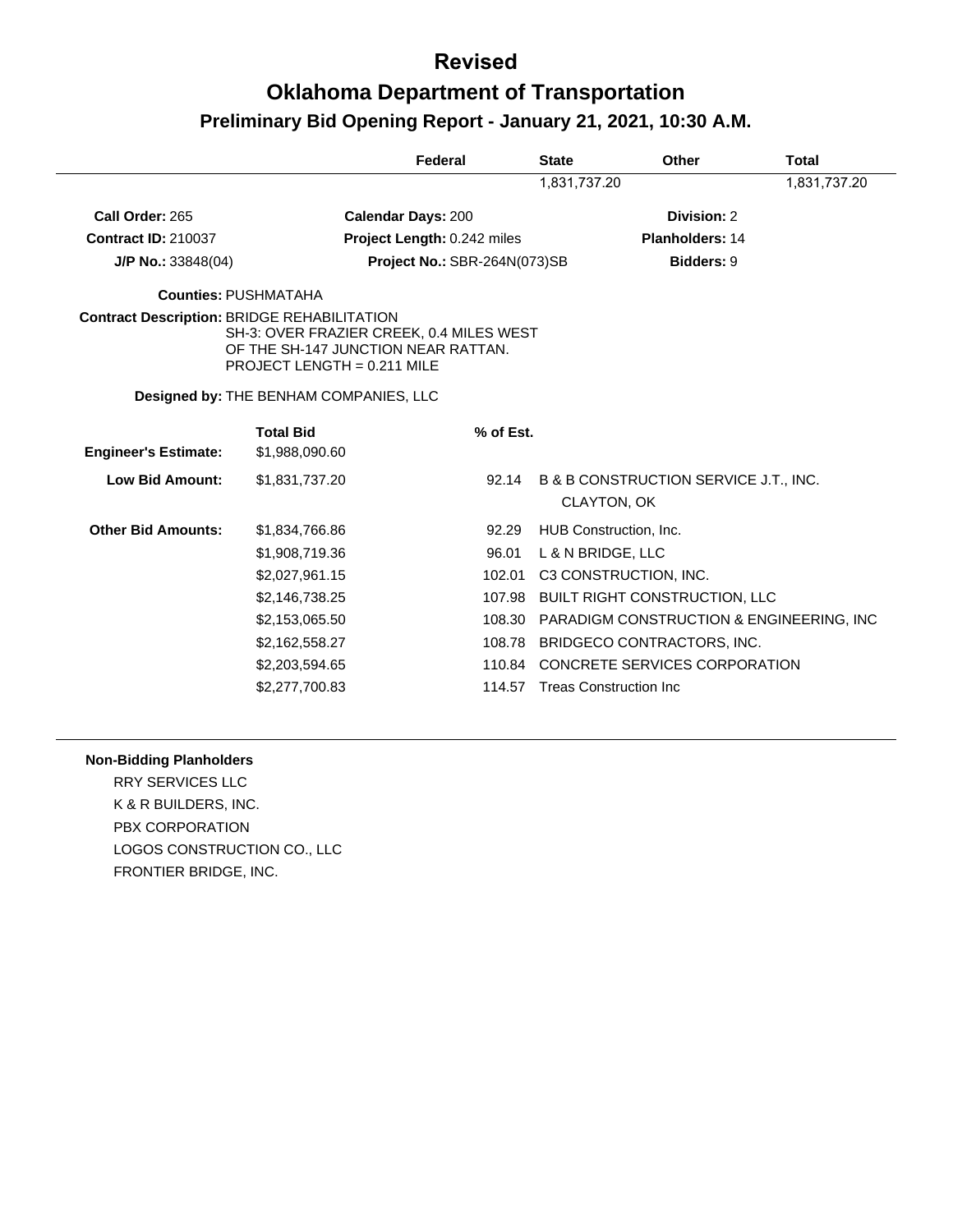|                                                                 |                                                                                                                                                                       | Federal                        | <b>State</b> | Other                                                           | Total        |
|-----------------------------------------------------------------|-----------------------------------------------------------------------------------------------------------------------------------------------------------------------|--------------------------------|--------------|-----------------------------------------------------------------|--------------|
|                                                                 |                                                                                                                                                                       | 807,200.00                     | 201,800.00   |                                                                 | 1,009,000.00 |
| Call Order: 270                                                 |                                                                                                                                                                       | <b>Calendar Days: 120</b>      |              | Division: 8                                                     |              |
| <b>Contract ID: 210004</b>                                      |                                                                                                                                                                       | Project Length: 3.900 miles    |              | <b>Planholders: 5</b>                                           |              |
| $J/P$ No.: 33817(04)                                            |                                                                                                                                                                       | Project No.: HSIPG-266B(068)PM |              | <b>Bidders: 3</b>                                               |              |
| <b>Counties: ROGERS</b>                                         |                                                                                                                                                                       |                                |              |                                                                 |              |
| <b>Contract Description: SAFETY IMPROVEMENT (CABLE BARRIER)</b> | SH-20: FROM 3.9 MILES EAST OF I-44 (WILL ROGERS TURNPIKE), EXTEND EAST NEAR<br>CLAREMORE.<br>PROJECT LENGTH = 3.90 MILES<br><b>Designed by: ODOT TRAFFIC DIVISION</b> |                                |              |                                                                 |              |
| <b>Engineer's Estimate:</b>                                     | <b>Total Bid</b><br>\$968,805.27                                                                                                                                      | % of Est.                      |              |                                                                 |              |
| <b>Low Bid Amount:</b>                                          | \$1,009,000.00                                                                                                                                                        | 104.15                         | TULSA, OK    | BECCO CONTRACTORS, INC.                                         |              |
| <b>Other Bid Amounts:</b>                                       | \$1,086,432.00<br>\$1,124,795.31                                                                                                                                      | 112.14<br>116.10               |              | MIDSTATE TRAFFIC CONTROL, INC.<br>ACTION SAFETY SUPPLY CO., LLC |              |

#### **Non-Bidding Planholders**

CGC, LLC. BUILT RIGHT CONSTRUCTION, LLC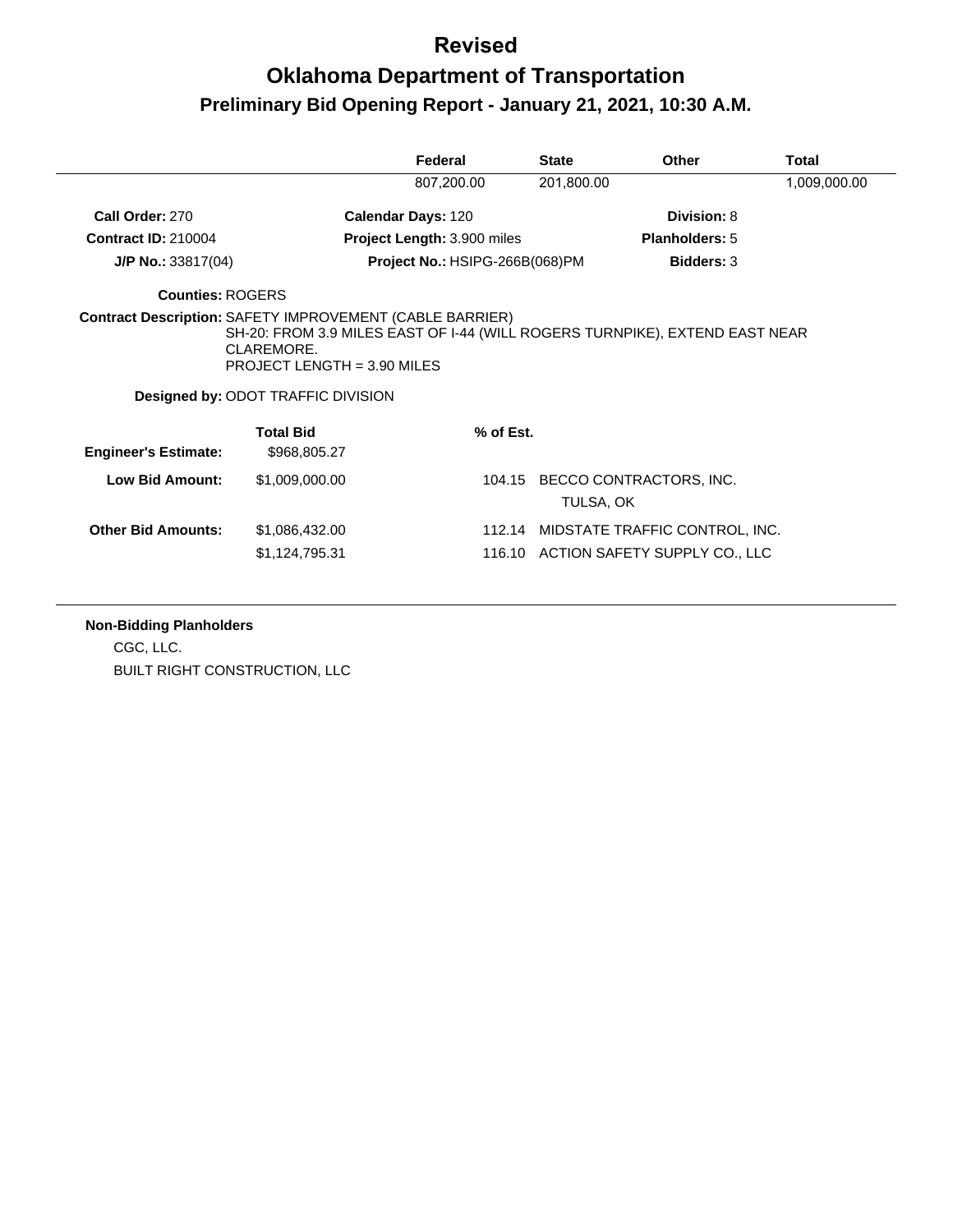# **Oklahoma Department of Transportation Preliminary Bid Opening Report - January 21, 2021, 10:30 A.M.**

|                             |                                                                                                                                                                                                                                           | Federal                             | <b>State</b>              | Other                                    | <b>Total</b> |
|-----------------------------|-------------------------------------------------------------------------------------------------------------------------------------------------------------------------------------------------------------------------------------------|-------------------------------------|---------------------------|------------------------------------------|--------------|
|                             |                                                                                                                                                                                                                                           | 141,680.00                          | 35,420.00                 |                                          | 177,100.00   |
| Call Order: 275             | <b>Calendar Days: 180</b>                                                                                                                                                                                                                 |                                     |                           | Division: 3                              |              |
| <b>Contract ID: 210038</b>  |                                                                                                                                                                                                                                           | <b>Project Length: 8.040 miles</b>  |                           | <b>Planholders: 7</b>                    |              |
| $J/P$ No.: 21006(17)        |                                                                                                                                                                                                                                           | <b>Project No.: STP-267B(090)RW</b> |                           | <b>Bidders: 2</b>                        |              |
| Counties: SEMINOLE          |                                                                                                                                                                                                                                           |                                     |                           |                                          |              |
|                             | <b>Contract Description: RIGHT-OF-WAY CLEARANCE</b><br>US-270: FROM 0.2 MILES WEST OF THE US-270A (NS-357)<br>JUNCTION, EXTEND SOUTHEAST IN SEMINOLE.<br>PROJECT LENGTH = $8.040$ MILES<br><b>Designed by: ODOT RIGHT-OF-WAY DIVISION</b> |                                     |                           |                                          |              |
| <b>Engineer's Estimate:</b> | <b>Total Bid</b><br>\$205,209.00                                                                                                                                                                                                          | % of Est.                           |                           |                                          |              |
| Low Bid Amount:             | \$177,100.00                                                                                                                                                                                                                              | 86.30                               | LLC<br>SPERRY, OK         | ROBIN HAUSNER HOUSE MOVERS & DEMOLITION. |              |
| <b>Other Bid Amounts:</b>   | \$501,000.00                                                                                                                                                                                                                              |                                     | 244.14 SMC UTILITY CONST. |                                          |              |

#### **Non-Bidding Planholders**

Streater Dozer & Backhoe Service, Inc. ROBINSON CONSTRUCTION, LLC B & B CONSTRUCTION SERVICE J.T., INC. H & G PAVING CONTRACTORS, INC. KC Durtworks, LLC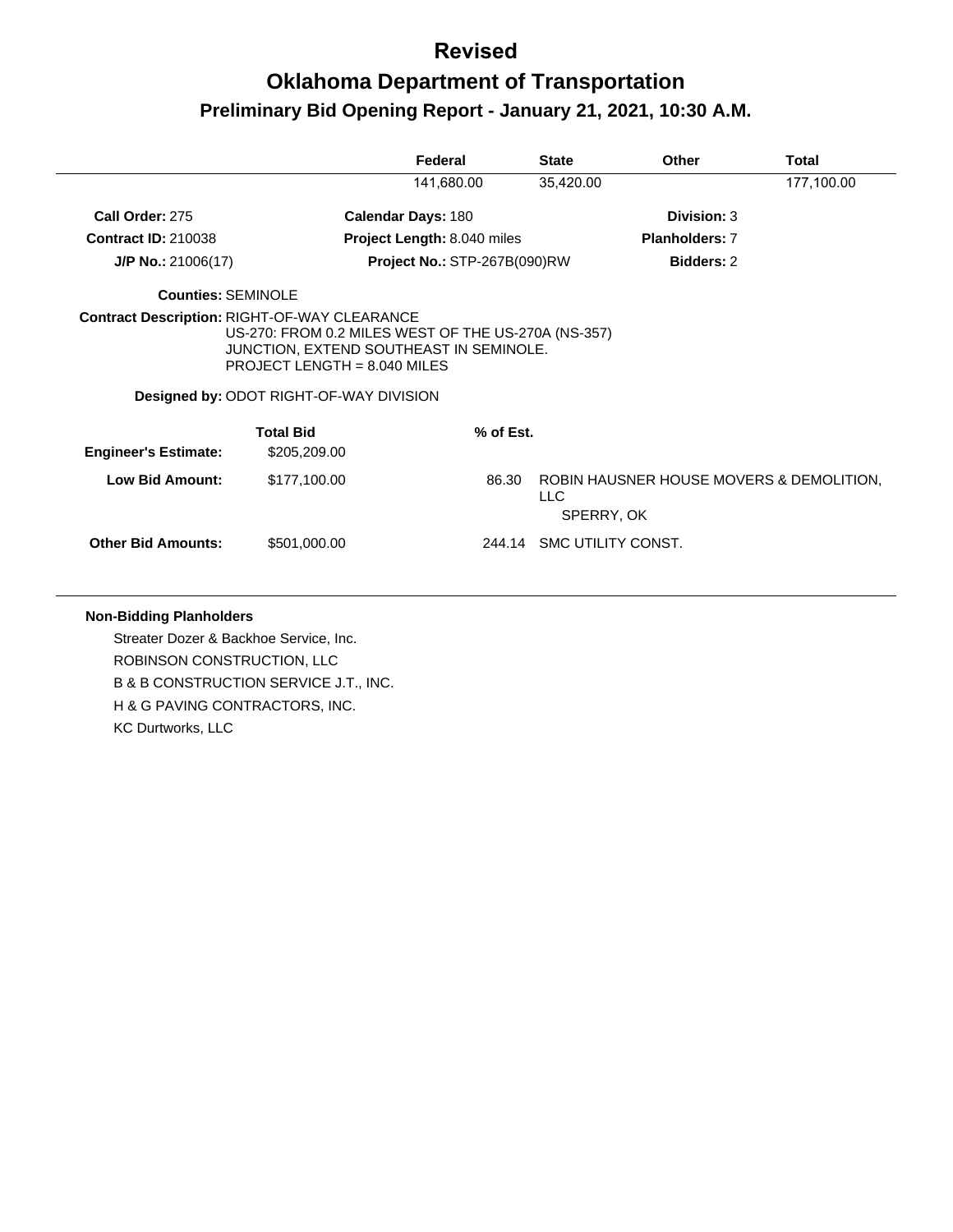|                             |                                                                                                                                                        | Federal                             | <b>State</b> | Other              | Total        |
|-----------------------------|--------------------------------------------------------------------------------------------------------------------------------------------------------|-------------------------------------|--------------|--------------------|--------------|
|                             |                                                                                                                                                        |                                     | 2,358,843.01 |                    | 2,358,843.01 |
| Call Order: 280             | <b>Calendar Days: 60</b>                                                                                                                               |                                     |              | Division: 1        |              |
| <b>Contract ID: 210039</b>  |                                                                                                                                                        | Project Length: 5.880 miles         |              | Planholders: 4     |              |
| $J/P$ No.: 33443(04)        |                                                                                                                                                        | <b>Project No.: SSR-268C(073)SR</b> |              | Bidders: 2         |              |
| <b>Counties: SEQUOYAH</b>   |                                                                                                                                                        |                                     |              |                    |              |
|                             | US-64: FROM 2.1 MILES EAST OF US-59 JUNCTION, EXTEND SOUTHEAST NEAR<br>SALLISAW.<br>PROJECT LENGTH = 5.880 MILES<br>Designed by: ODOT FIELD DIVISION 1 |                                     |              |                    |              |
| <b>Engineer's Estimate:</b> | <b>Total Bid</b><br>\$2,893,603.00                                                                                                                     | $%$ of Est.                         |              |                    |              |
| <b>Low Bid Amount:</b>      | \$2,358,843.01                                                                                                                                         | 101.68                              | ROSSCON, LLC | MUSKOGEE, OK       |              |
| <b>Other Bid Amounts:</b>   | \$3,035,535.63                                                                                                                                         | 104.91                              |              | APAC-CENTRAL, INC. |              |

**Non-Bidding Planholders** BECCO CONTRACTORS, INC. JOB CONSTRUCTION CO., INC.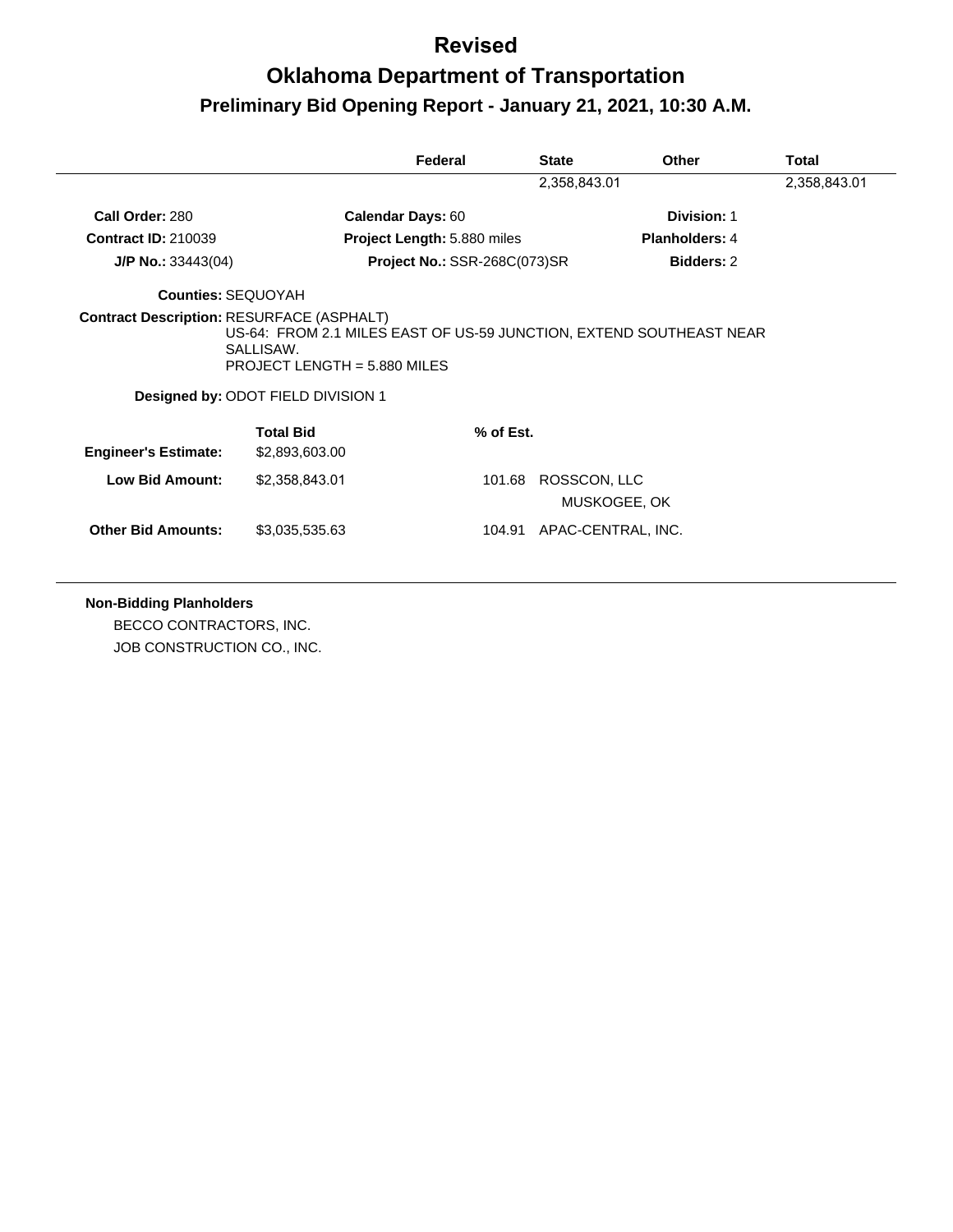# **Oklahoma Department of Transportation Preliminary Bid Opening Report - January 21, 2021, 10:30 A.M.**

|                                 |                                                                               | Federal                      | <b>State</b>    | Other                                                                | <b>Total</b> |
|---------------------------------|-------------------------------------------------------------------------------|------------------------------|-----------------|----------------------------------------------------------------------|--------------|
|                                 |                                                                               | 834,553.00                   |                 | 157,038.00                                                           | 991,591.00   |
| Call Order: 285                 |                                                                               | Calendar Days: 120           |                 | Division: 7                                                          |              |
| <b>Contract ID: 210040</b>      |                                                                               | Project Length: 0.373 miles  |                 | <b>Planholders: 7</b>                                                |              |
| J/P No.: 32941(04)<br>34106(04) |                                                                               | Project No.: STP-269F(076)AD | TAP-269F(079)TP | Bidders: 3                                                           |              |
| <b>Counties: STEPHENS</b>       |                                                                               |                              |                 |                                                                      |              |
| Designed by:                    | THE SH-53 JUNCTION EXTEND NORTH IN COMANCHE.<br>PROJECT LENGTH = $0.373$ MILE |                              |                 | US-81/SH-53/CITY STREET (2ND STREET): US-81, FROM 0.1 MILES SOUTH OF |              |
| <b>Engineer's Estimate:</b>     | <b>Total Bid</b><br>\$898,247.00                                              | % of Est.                    |                 |                                                                      |              |
| Low Bid Amount:                 | \$991,591.00                                                                  |                              | 110.39          | SCHIRALLI CONSTRUCTION CORP.<br>WILSON, OK                           |              |
| <b>Other Bid Amounts:</b>       | \$1,219,519.55                                                                |                              | 135.77          | TOM HUDSON PAVING, INC.                                              |              |
|                                 | \$1,597,101.72                                                                |                              |                 | 177.80 DOWNEY CONTRACTING, LLC                                       |              |
|                                 |                                                                               |                              |                 | (B)                                                                  |              |

#### **Non-Bidding Planholders**

HASKELL LEMON CONSTRUCTION CO. T & G CONSTRUCTION, INC. RUDY CONSTRUCTION CO. Seal Masters, Inc. DBA Pavers, Inc.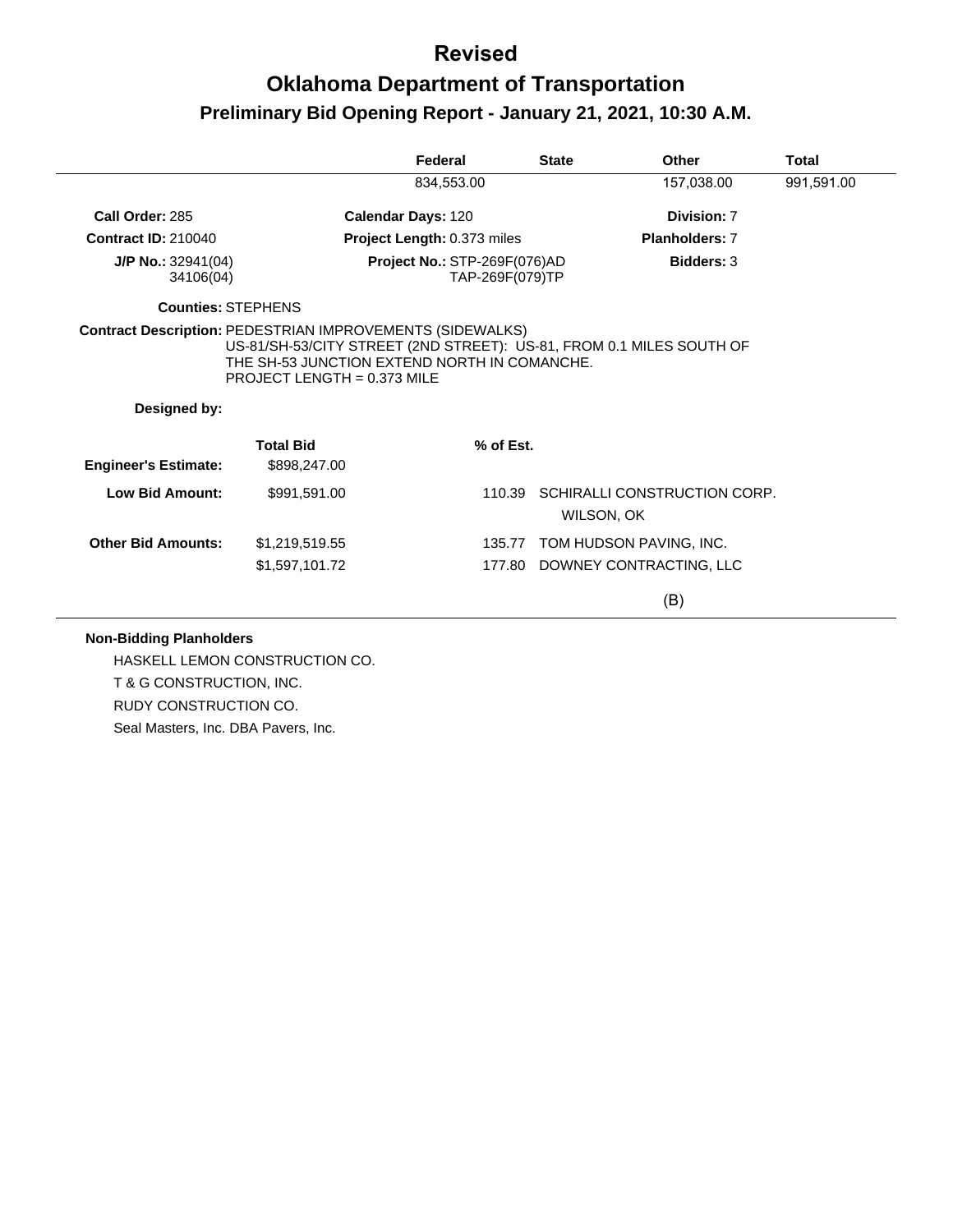# **Oklahoma Department of Transportation Preliminary Bid Opening Report - January 21, 2021, 10:30 A.M.**

|                             |                                                                                                                                                                                                                                                  | Federal                       | <b>State</b> | <b>Other</b>                                                     | Total                 |  |  |
|-----------------------------|--------------------------------------------------------------------------------------------------------------------------------------------------------------------------------------------------------------------------------------------------|-------------------------------|--------------|------------------------------------------------------------------|-----------------------|--|--|
|                             |                                                                                                                                                                                                                                                  | 109,804.42                    |              | 109,804.42                                                       | 219,608.84            |  |  |
| Call Order: 300             | <b>Calendar Days: 60</b>                                                                                                                                                                                                                         |                               |              | Division: 8                                                      |                       |  |  |
| <b>Contract ID: 210003</b>  |                                                                                                                                                                                                                                                  | Project Length: 0.030 miles   |              |                                                                  | <b>Planholders: 8</b> |  |  |
| $J/P$ No.: 23170(11)        |                                                                                                                                                                                                                                                  | Project No.: NHPP-014N(102)PM |              | <b>Bidders: 3</b>                                                |                       |  |  |
| <b>Counties: WASHINGTON</b> |                                                                                                                                                                                                                                                  |                               |              |                                                                  |                       |  |  |
|                             | <b>Contract Description: SAFETY IMPROVEMENT (RIGHT TURN LANE)</b><br>US-75: FROM 0.3 MILES NORTH OF THE US-60 INTERCHANGE,<br>EXTEND NORTH IN BARTLESVILLE.<br>PROJECT LENGTH = $0.030$ MILE<br><b>Designed by: ODOT ROADWAY DESIGN DIVISION</b> |                               |              |                                                                  |                       |  |  |
|                             | <b>Total Bid</b>                                                                                                                                                                                                                                 |                               | % of Est.    |                                                                  |                       |  |  |
| <b>Engineer's Estimate:</b> | \$212,623.20                                                                                                                                                                                                                                     |                               |              |                                                                  |                       |  |  |
| <b>Low Bid Amount:</b>      | \$219,608.84                                                                                                                                                                                                                                     |                               | 103.29       | Tri Star Construction Arkansas, LLC<br>CATOOSA, OK               |                       |  |  |
| <b>Other Bid Amounts:</b>   | \$244,577.30                                                                                                                                                                                                                                     |                               |              | 115.03 GRADE LINE CONSTRUCTION, LLC                              |                       |  |  |
|                             | \$356,365.00                                                                                                                                                                                                                                     |                               |              | 167.60 BRIGHT LIGHTING, INC. DBA BL TOWER<br><b>CONSTRUCTION</b> |                       |  |  |
|                             |                                                                                                                                                                                                                                                  |                               |              | (B)                                                              |                       |  |  |

#### **Non-Bidding Planholders**

HASKELL LEMON CONSTRUCTION CO. PBX CORPORATION APAC-CENTRAL, INC. BECCO CONTRACTORS, INC. TOM HUDSON PAVING, INC.